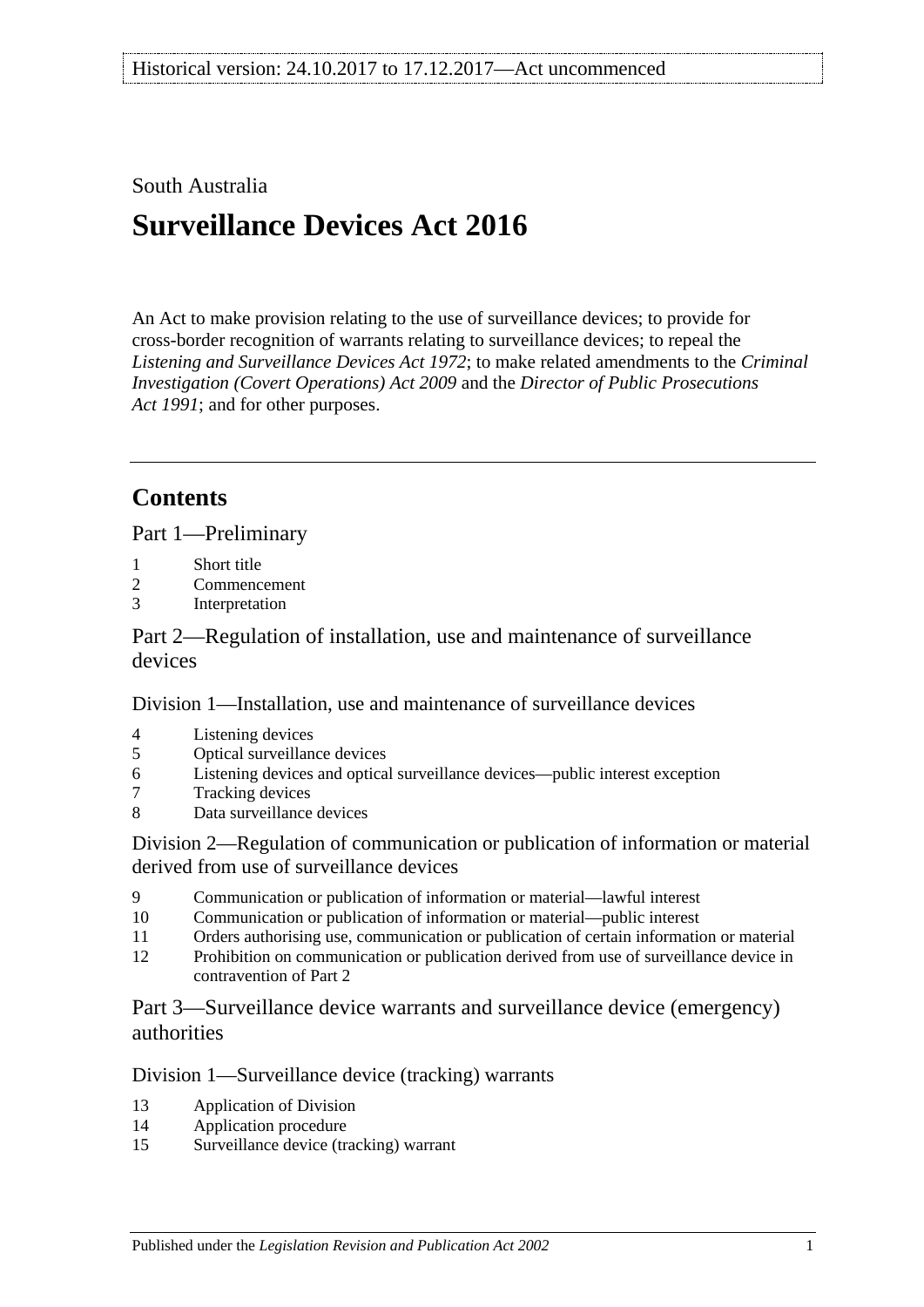### Division [2—Surveillance device \(general\) warrants](#page-18-0)

- [Application of Division](#page-18-1)
- [Usual application procedure](#page-19-0)
- [Remote application procedure](#page-19-1)
- [Surveillance device \(general\) warrant](#page-21-0)

#### Division [3—Surveillance device \(emergency\) authorities](#page-23-0)

- [Application procedure](#page-23-1)
- [Surveillance device \(emergency\) authority](#page-24-0)
- [Application for confirmation of surveillance device \(emergency\) authority etc](#page-26-0)
- [Confirmation of surveillance device \(emergency\) authority etc](#page-27-0)

#### Division 4—Recognition [of corresponding warrants and authorities](#page-28-0)

- [Corresponding warrants](#page-28-1)<br>25 Corresponding emergency
- [Corresponding emergency authorities](#page-28-2)

#### Division [5—Miscellaneous](#page-28-3)

- [Management of records relating to surveillance device warrants etc](#page-28-4)
- [Limitations on use of information or material derived under this Part](#page-28-5)

### Part [4—Register, reports and records](#page-29-0)

- [Interpretation](#page-29-1)
- [Register](#page-29-2)
- [Reports and records](#page-31-0)
- [Control by investigating agencies of certain records, information and material](#page-34-0)
- [Inspection of records](#page-35-0)
- [Powers of review agency](#page-35-1)

#### Part [5—Miscellaneous](#page-36-0)

- [Offence to wrongfully disclose information](#page-36-1)
- [Delegation](#page-37-0)
- [Possession etc of declared surveillance device](#page-37-1)
- [Power to seize surveillance devices etc](#page-38-0)
- [Imputing conduct to bodies corporate](#page-39-0)
- [Evidence](#page-39-1)
- [Forfeiture of surveillance devices](#page-39-2)
- [Regulations](#page-39-3)

### Schedule [1—Related amendments, repeal and transitional provisions](#page-40-0)

### Part 1—Preliminary

[Amendment provisions](#page-40-1)

### Part 2—Amendment of *Criminal Investigation (Covert Operations) Act 2009*

[Amendment of section](#page-40-2) 3—Interpretation

### Part 3—Amendment of *Director of Public Prosecutions Act 1991*

[Amendment of section](#page-40-3) 12—Annual reports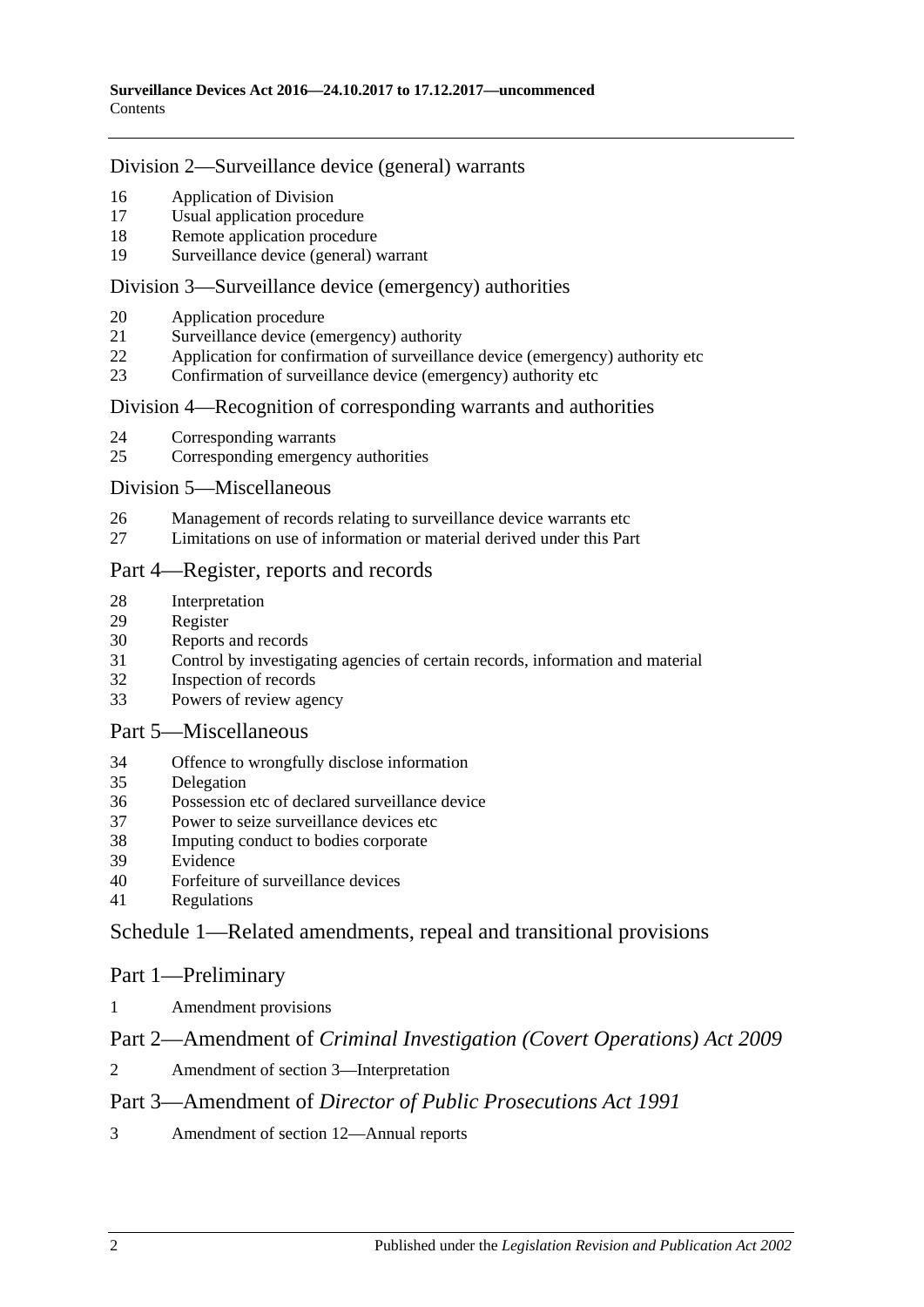Part 4—Repeal and transitional provisions

4 [Repeal and transitional provisions](#page-40-4)

[Legislative history](#page-42-0)

### <span id="page-2-0"></span>**The Parliament of South Australia enacts as follows:**

## **Part 1—Preliminary**

### <span id="page-2-1"></span>**1—Short title**

This Act may be cited as the *Surveillance Devices Act 2016*.

### <span id="page-2-2"></span>**2—Commencement**

This Act will come into operation on a day to be fixed by proclamation.

### <span id="page-2-3"></span>**3—Interpretation**

(1) In this Act, unless the contrary intention appears—

*ACC* means the Australian Crime Commission;

*associated equipment*, in relation to a surveillance device, means equipment or things used for, or in connection with, the operation of the device;

*business day* means any day other than a Saturday, Sunday or public holiday;

*chief officer* of an investigating agency means—

- (a) in the case of SA Police—the Commissioner of Police; or
- (b) in the case of the Independent Commissioner Against Corruption—the Independent Commissioner Against Corruption; or
- (c) in the case of the ACC—the Chief Executive Officer of the ACC; or
- (d) in the case of any other investigating agency—the person responsible under the legislation establishing the agency for the control and management of the agency;

*code name*—see [subsection](#page-8-3) (2) and [sections](#page-22-0) 19(3) and [21\(3\);](#page-25-0)

*corresponding emergency authority* means an authority in the nature of a surveillance device (emergency) authority under this Act issued under a corresponding law of a participating jurisdiction in relation to an offence against the law of that jurisdiction corresponding to a serious offence;

*corresponding law* means a law of another jurisdiction declared by the regulations to correspond to this Act;

*corresponding warrant* means a warrant in the nature of a surveillance device warrant under this Act issued under a corresponding law of a participating jurisdiction in relation to an offence against the law of that jurisdiction corresponding to a serious offence;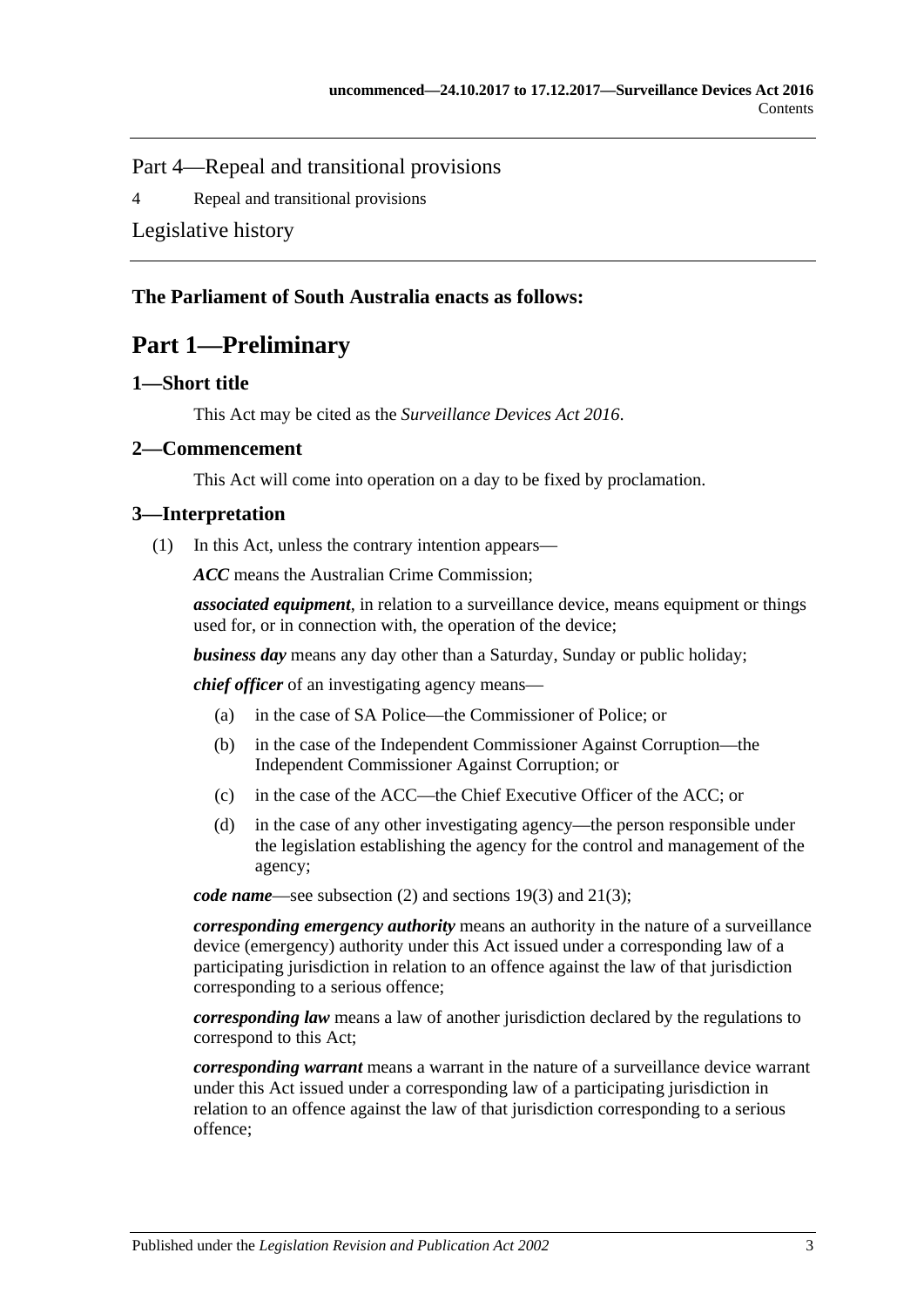#### *data surveillance device* means—

- (a) a program or device capable of being used to access, track, monitor or record the input of information into, or the output of information from, a computer; and
- (b) associated equipment (if any),

but does not include a device, or device of a class or kind, excluded from the ambit of this definition by the regulations;

*declared surveillance device* means a surveillance device or a surveillance device of a class or kind to which for the time being [section](#page-37-1) 36 applies;

#### *duplicate surveillance device (general) warrant*—see section [18\(2\)\(e\);](#page-20-0)

*investigating agency* means—

- (a) SA Police; or
- (b) the Independent Commissioner Against Corruption; or
- (c) the ACC; or
- (d) an enforcement agency within the meaning of the *Telecommunications (Interception and Access) Act 1979* of the Commonwealth (an *enforcement agency*); or
- (e) a police force of a participating jurisdiction;

*judge* means a judge of the Supreme Court of South Australia;

*jurisdiction* means the Commonwealth or a State or Territory of the Commonwealth;

#### *listening device* means—

- (a) a device capable of being used to listen to or record a private conversation or words spoken to or by any person in private conversation (whether or not the device is also capable of operating as some other kind of surveillance device); and
- (b) associated equipment (if any),

but does not include—

- (c) a device being used to assist a person with impaired hearing to hear sounds ordinarily audible to the human ear; or
- (d) a device, or device of a class or kind, excluded from the ambit of this definition by the regulations;

*maintain*, in relation to a surveillance device, includes—

- (a) adjust, relocate, repair or service the device; and
- (b) replace a faulty device;

*media organisation* means an organisation whose activities consist of or include the collection, preparation for dissemination or dissemination of the following material for the purpose of making it available to the public:

(a) material having the character of news, current affairs, information or a documentary;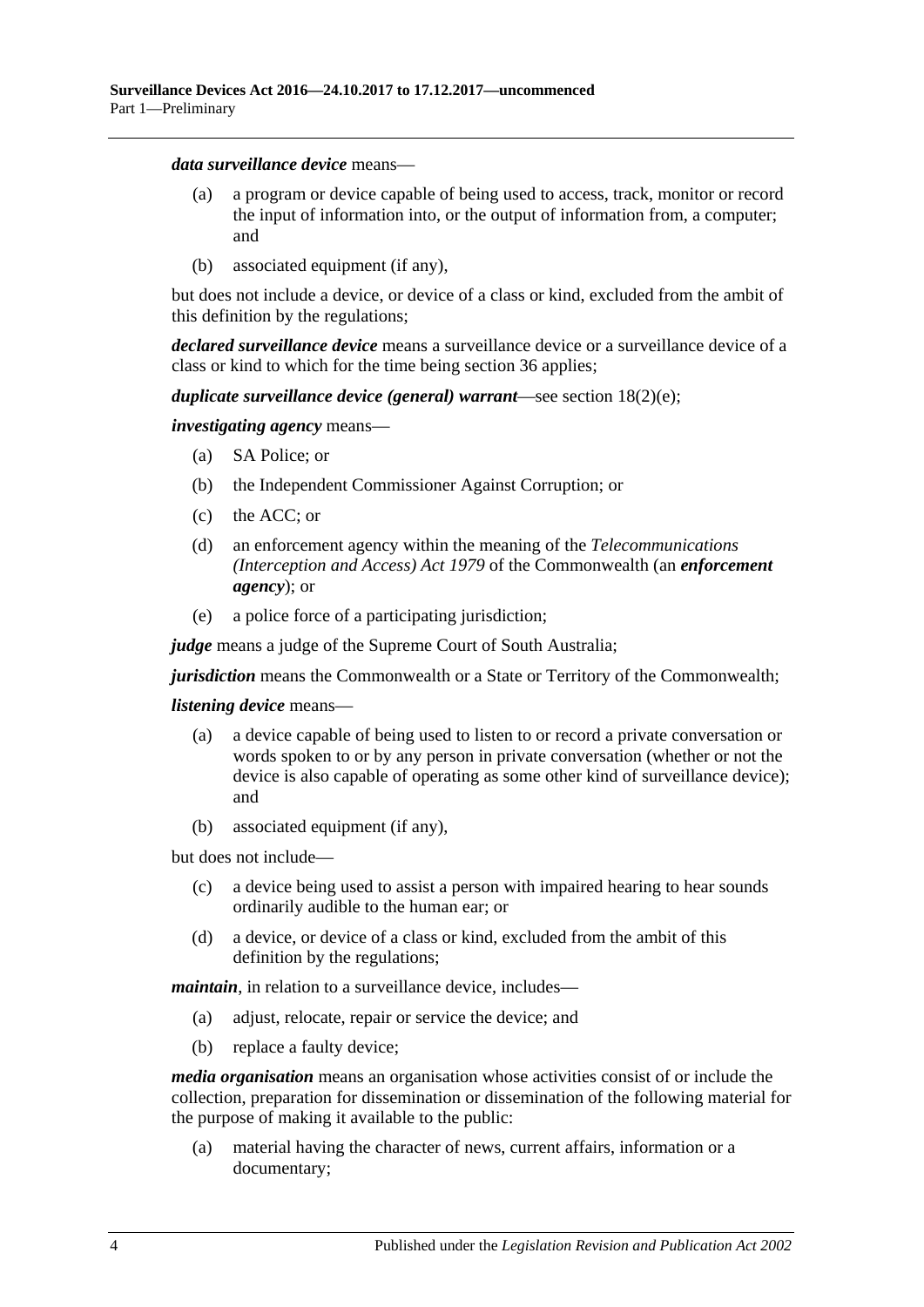(b) material consisting of commentary or opinion on, or analysis of, news, current affairs, information or a documentary;

*member of the staff of the ACC* has the same meaning as in the *Australian Crime Commission Act 2002* of the Commonwealth;

*officer of an investigating agency* or *officer* means—

- (a) in the case of SA Police—a police officer or a police officer (however described) of another jurisdiction seconded to SA Police; or
- (b) in the case of the Independent Commissioner Against Corruption—an investigator under the *[Independent Commissioner Against Corruption](http://www.legislation.sa.gov.au/index.aspx?action=legref&type=act&legtitle=Independent%20Commissioner%20Against%20Corruption%20Act%202012)  Act [2012](http://www.legislation.sa.gov.au/index.aspx?action=legref&type=act&legtitle=Independent%20Commissioner%20Against%20Corruption%20Act%202012)*; or
- (c) in the case of the ACC—a member of the Board of the ACC or a member of the staff of the ACC who is a member of the Australian Federal Police or the police force of a State or Territory of the Commonwealth; or
- (d) in the case of a police force of a participating jurisdiction—a police officer (however described) who is a member of that police force or a police officer (however described) of another jurisdiction seconded to that police force; or
- (e) in the case of an enforcement agency—a person authorised under the *Telecommunications (Interception and Access) Act 1979* of the Commonwealth to apply for a warrant under that Act;

#### *optical surveillance device* means—

- (a) a device capable of being used to observe or record visually (whether for still or moving pictures) a person, place or activity; and
- (b) associated equipment (if any),

but does not include—

- (c) spectacles, contact lenses or a similar device used by a person with impaired vision to lessen or overcome that impairment; or
- (d) telescopes, binoculars or similar devices; or
- (e) a device, or device of a class or kind, excluded from the ambit of this definition by the regulations;

*participating jurisdiction* means a jurisdiction in which a corresponding law is in force;

*premises* includes—

- (a) land; and
- (b) a building; and
- (c) a part of a building; and
- (d) any place, whether built on or not,

whether in or outside this State;

*principal party*, in relation to a private conversation, means a person by or to whom words are spoken in the course of the conversation;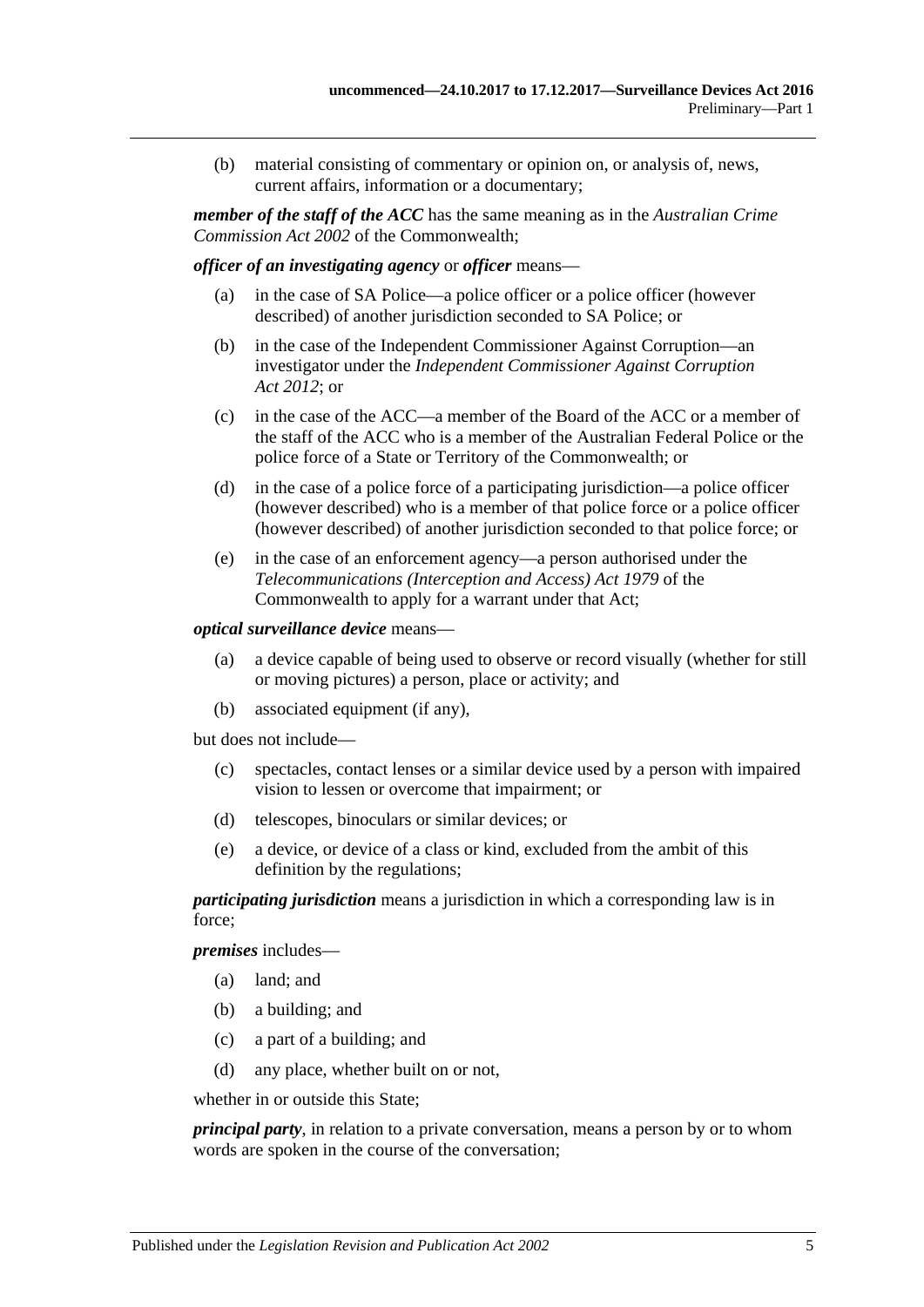*private activity* means—

- (a) an activity carried on by only 1 person in circumstances that may reasonably be taken to indicate that the person does not desire it to be observed by any other person, but does not include—
	- (i) an activity carried on in a public place; or
	- (ii) an activity carried on or in premises or a vehicle if the activity can be readily observed from a public place; or
	- (iii) an activity carried on in any other circumstances in which the person ought reasonably to expect that it may be observed by some other person; or
- (b) an activity carried on by more than 1 person in circumstances that may reasonably be taken to indicate that at least 1 party to the activity desires it to be observed only by the other parties to the activity, but does not include—
	- (i) an activity carried on in a public place; or
	- (ii) an activity carried on or in premises or a vehicle if the activity can be readily observed from a public place; or
	- (iii) an activity carried on in any other circumstances in which a party to the activity ought reasonably to expect that it may be observed by a person who is not a party to the activity;

*private conversation* means a conversation carried on in circumstances that may reasonably be taken to indicate that at least 1 party to the conversation desires it to be heard only by the other parties to the conversation (but does not include a conversation made in circumstances in which all parties to the conversation ought reasonably to expect that it may be heard by a person who is not a party to the conversation);

*public place* includes—

- (a) a place to which free access is permitted to the public, with the express or tacit consent of the owner or occupier of that place; and
- (b) a place to which the public are admitted on payment of money, the test of admittance being the payment of money only; and
- (c) a road, street, footway, court, alley or thoroughfare which the public are allowed to use, even though that road, street, footway, court, alley or thoroughfare is on private property;

*relevant investigation* means any of the following investigations:

- (a) an investigation of an offence (whether under the law of this State or another jurisdiction);
- (b) an investigation for the purposes of the *[Serious and Organised Crime](http://www.legislation.sa.gov.au/index.aspx?action=legref&type=act&legtitle=Serious%20and%20Organised%20Crime%20(Control)%20Act%202008)  [\(Control\) Act](http://www.legislation.sa.gov.au/index.aspx?action=legref&type=act&legtitle=Serious%20and%20Organised%20Crime%20(Control)%20Act%202008) 2008*;
- (c) an investigation for the purposes of the *[Serious and Organised Crime](http://www.legislation.sa.gov.au/index.aspx?action=legref&type=act&legtitle=Serious%20and%20Organised%20Crime%20(Unexplained%20Wealth)%20Act%202009)  [\(Unexplained Wealth\) Act](http://www.legislation.sa.gov.au/index.aspx?action=legref&type=act&legtitle=Serious%20and%20Organised%20Crime%20(Unexplained%20Wealth)%20Act%202009) 2009*;
- (d) an investigation for the purposes of a proceeding for the confiscation or forfeiture of property or for the imposition of a pecuniary penalty;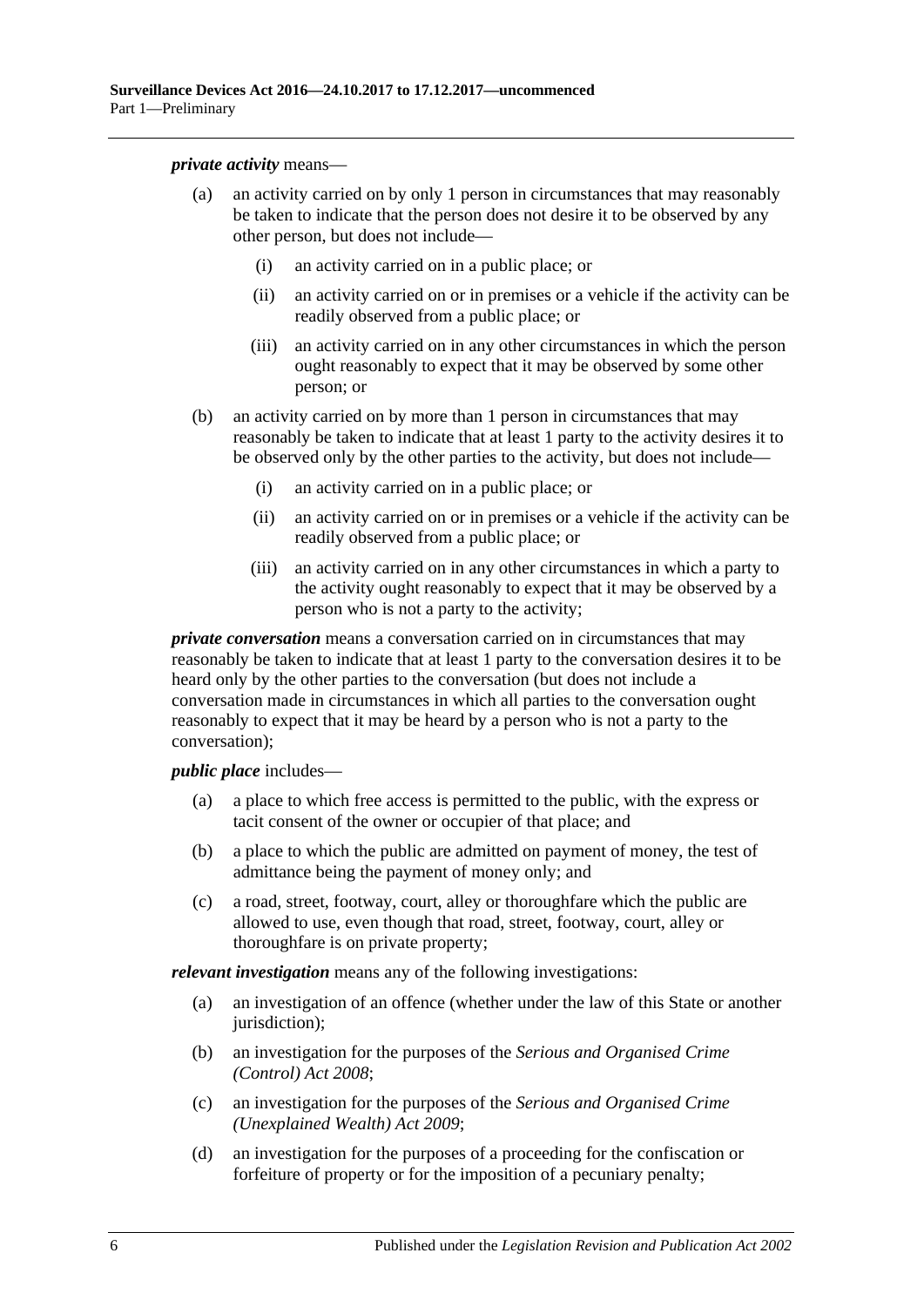(e) an investigation of alleged misbehaviour or improper conduct of a member of a police force or an officer or employee of the State or another jurisdiction;

*relevant action or proceeding* means any of the following actions or proceedings (whether under the law of this State or another jurisdiction):

- (a) a prosecution of an offence;
- (b) an application for bail;
- (c) an application for a warrant or authority under this Act or any other Act or law;
- (d) the making, variation or revocation of a public safety order under the *[Serious](http://www.legislation.sa.gov.au/index.aspx?action=legref&type=act&legtitle=Serious%20and%20Organised%20Crime%20(Control)%20Act%202008)  [and Organised Crime \(Control\) Act](http://www.legislation.sa.gov.au/index.aspx?action=legref&type=act&legtitle=Serious%20and%20Organised%20Crime%20(Control)%20Act%202008) 2008*;
- (e) an application for a declaration or order under the *[Serious and Organised](http://www.legislation.sa.gov.au/index.aspx?action=legref&type=act&legtitle=Serious%20and%20Organised%20Crime%20(Control)%20Act%202008)  [Crime \(Control\) Act](http://www.legislation.sa.gov.au/index.aspx?action=legref&type=act&legtitle=Serious%20and%20Organised%20Crime%20(Control)%20Act%202008) 2008* (or an Act of another jurisdiction prescribed for the purposes of this paragraph);
- (f) the giving of an authorisation by the DPP under the *[Serious and Organised](http://www.legislation.sa.gov.au/index.aspx?action=legref&type=act&legtitle=Serious%20and%20Organised%20Crime%20(Unexplained%20Wealth)%20Act%202009)  [Crime \(Unexplained Wealth\) Act](http://www.legislation.sa.gov.au/index.aspx?action=legref&type=act&legtitle=Serious%20and%20Organised%20Crime%20(Unexplained%20Wealth)%20Act%202009) 2009*;
- (g) an application under the *[Serious and Organised Crime \(Unexplained Wealth\)](http://www.legislation.sa.gov.au/index.aspx?action=legref&type=act&legtitle=Serious%20and%20Organised%20Crime%20(Unexplained%20Wealth)%20Act%202009)  Act [2009](http://www.legislation.sa.gov.au/index.aspx?action=legref&type=act&legtitle=Serious%20and%20Organised%20Crime%20(Unexplained%20Wealth)%20Act%202009)*;
- (h) the confiscation or forfeiture of property or the imposition of a pecuniary penalty;
- (i) the taking of evidence on commission for use in criminal proceedings originating in Australia;
- (j) the extradition or transfer of a person to or from Australia or a State or Territory of the Commonwealth;
- (k) a police disciplinary proceeding;
- (l) a proceeding relating to alleged misbehaviour, or alleged improper conduct, of a police officer (however described), or an officer or employee, of the State or another jurisdiction;

#### *responsible officer*—

- (a) in relation to a surveillance device warrant—means the officer primarily responsible for executing the warrant; and
- (b) in relation to a surveillance device (emergency) authority—means the officer primarily responsible for exercising the powers under the authority;

*review agency* for an investigating agency means—

- (a) for SA Police—the reviewer under Schedule 4 of the *[Independent](http://www.legislation.sa.gov.au/index.aspx?action=legref&type=act&legtitle=Independent%20Commissioner%20Against%20Corruption%20Act%202012)  [Commissioner Against Corruption Act](http://www.legislation.sa.gov.au/index.aspx?action=legref&type=act&legtitle=Independent%20Commissioner%20Against%20Corruption%20Act%202012) 2012*; or
- (b) for the Independent Commissioner Against Corruption—a person who is independent of the Commissioner and is appointed by the Governor as the review agency;
- *SA Police* means South Australia Police;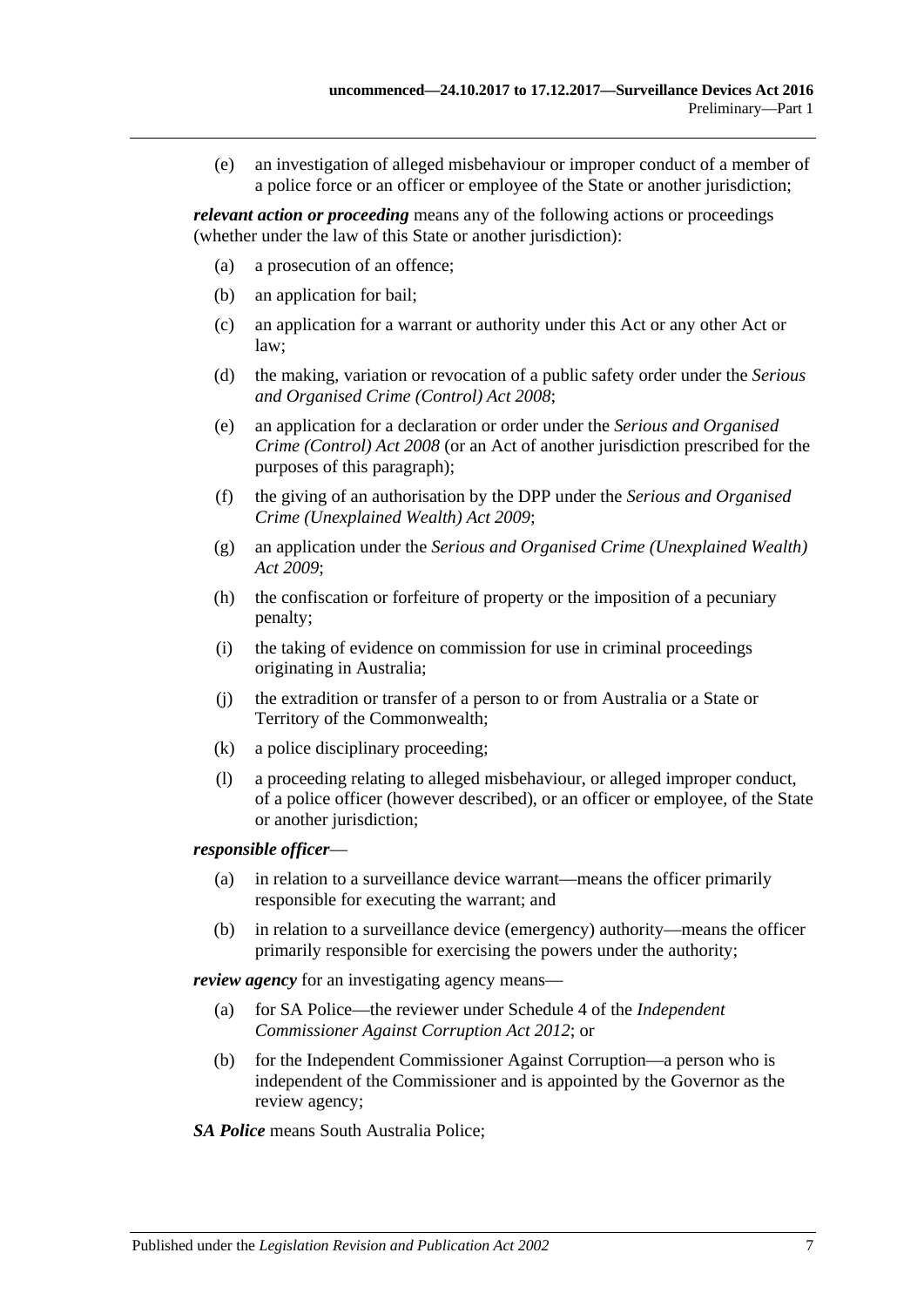*serious drug offence* means—

- (a) an offence against Part 5 Division 2 or 3 of the *[Controlled Substances](http://www.legislation.sa.gov.au/index.aspx?action=legref&type=act&legtitle=Controlled%20Substances%20Act%201984)  Act [1984](http://www.legislation.sa.gov.au/index.aspx?action=legref&type=act&legtitle=Controlled%20Substances%20Act%201984)* or a substantially similar offence against a corresponding previous enactment; or
- (b) an offence against a law of the Commonwealth dealing with the unlawful importation of drugs into Australia; or
- (c) a conspiracy to commit, or an attempt to commit, such an offence;

#### *serious offence* means—

- (a) a serious drug offence; or
- (b) any of the following offences:
	- (i) an offence for which a maximum penalty prescribed is, or includes, imprisonment for at least 3 years;
	- (ii) a conspiracy to commit, or an attempt to commit, such an offence; or
	- (iii) an offence—
		- (A) of aiding or abetting, counselling or procuring any such offence; or
		- (B) of being an accessory after the fact to any such offence; or
- (c) an offence against the law of another jurisdiction corresponding to an offence referred to in a preceding paragraph;

#### *surveillance device* means—

- (a) a listening device; or
- (b) an optical surveillance device; or
- (c) a tracking device; or
- (d) a data surveillance device; or
- (e) a device that is a combination of any of the devices referred to in a preceding paragraph; or
- (f) a device of a class or kind prescribed by the regulations;

*surveillance device (emergency) authority* means a surveillance device (emergency) authority granted under Part [3 Division](#page-23-0) 3;

*surveillance device warrant* means—

- (a) a surveillance device (tracking) warrant; or
- (b) a surveillance device (general) warrant;

*surveillance device (general) warrant* means a warrant issued under [Part](#page-18-0) 3 [Division](#page-18-0) 2;

*surveillance device (tracking) warrant* means a warrant issued under [Part](#page-16-1) 3 [Division](#page-16-1) 1:

*telephone* includes any telecommunication device;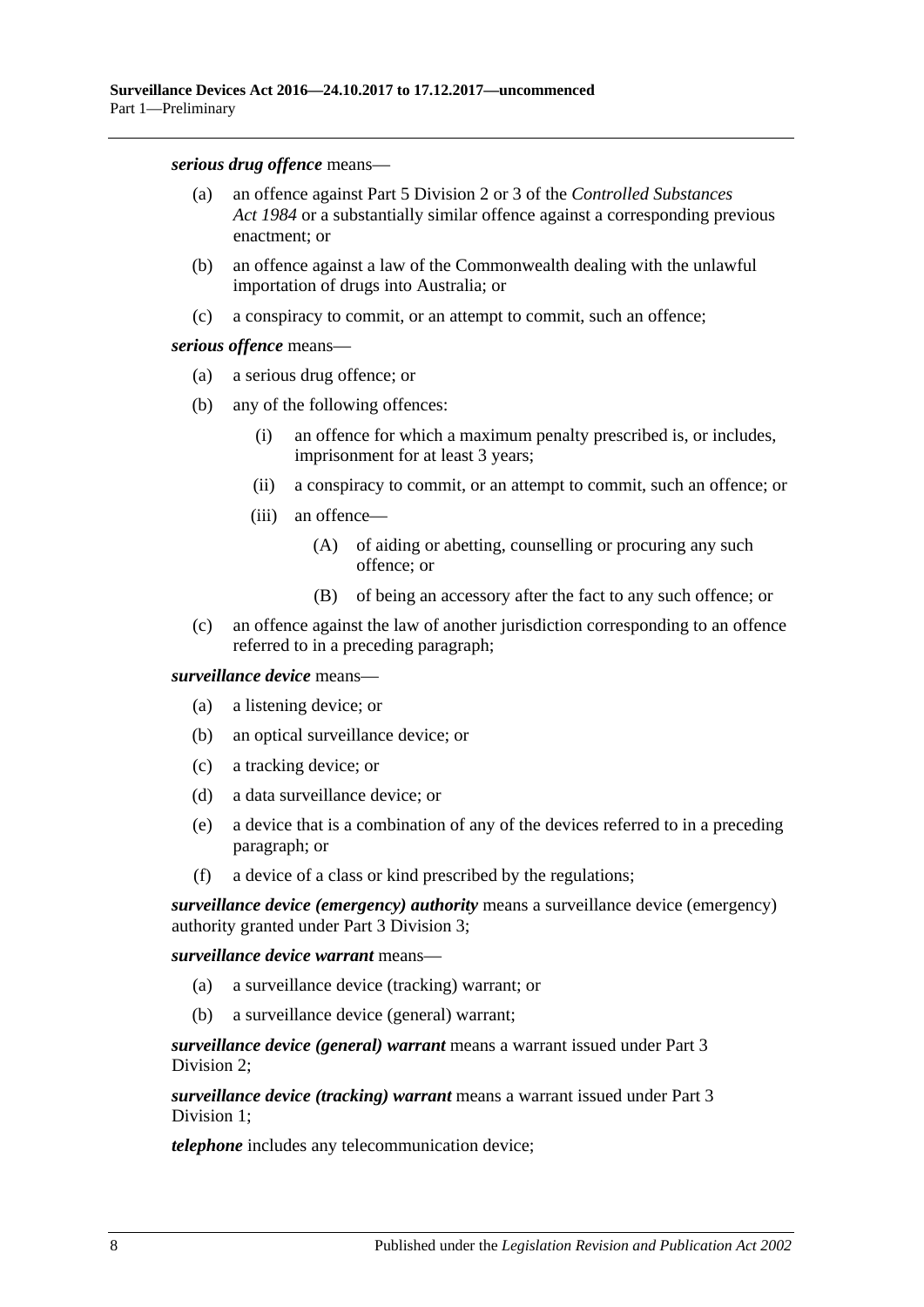*tracking device* means—

- (a) a device capable of being used to determine the geographical location of a person, vehicle or thing; and
- (b) associated equipment (if any),

but does not include a device, or device of a class or kind, excluded from the ambit of this definition by the regulations;

*vehicle* includes any vessel or aircraft.

<span id="page-8-3"></span>(2) For the purposes of this Act, a *code name* for an officer in respect of a surveillance device warrant or surveillance device (emergency) authority means a unique identifier specified in the warrant or authority (as the case may be) instead of the officer's name.

## <span id="page-8-0"></span>**Part 2—Regulation of installation, use and maintenance of surveillance devices**

### <span id="page-8-1"></span>**Division 1—Installation, use and maintenance of surveillance devices**

#### <span id="page-8-4"></span><span id="page-8-2"></span>**4—Listening devices**

- (1) Subject to this section and [section](#page-12-0) 6, a person must not knowingly install, use or cause to be used, or maintain, a listening device—
	- (a) to overhear, record, monitor or listen to a private conversation to which the person is not a party; or
	- (b) to record a private conversation to which the person is a party.

- (a) in the case of a body corporate—\$75 000;
- (b) in the case of a natural person—\$15 000 or imprisonment for 3 years.
- <span id="page-8-5"></span>(2) [Subsection](#page-8-4) (1) does not apply—
	- (a) to the use of a listening device by a party to a private conversation to record the conversation if—
		- (i) all principal parties to the conversation consent, expressly or impliedly, to the device being so used; or
		- (ii) the use of the device is reasonably necessary for the protection of the lawful interests of that person; or
	- (b) to the installation, use or maintenance of a listening device if—
		- (i) the installation, use or maintenance is authorised under this Act or any other Act or a corresponding law; or
		- (ii) the installation, use or maintenance is authorised under the *Telecommunications (Interception and Access) Act 1979*, or another law, of the Commonwealth, or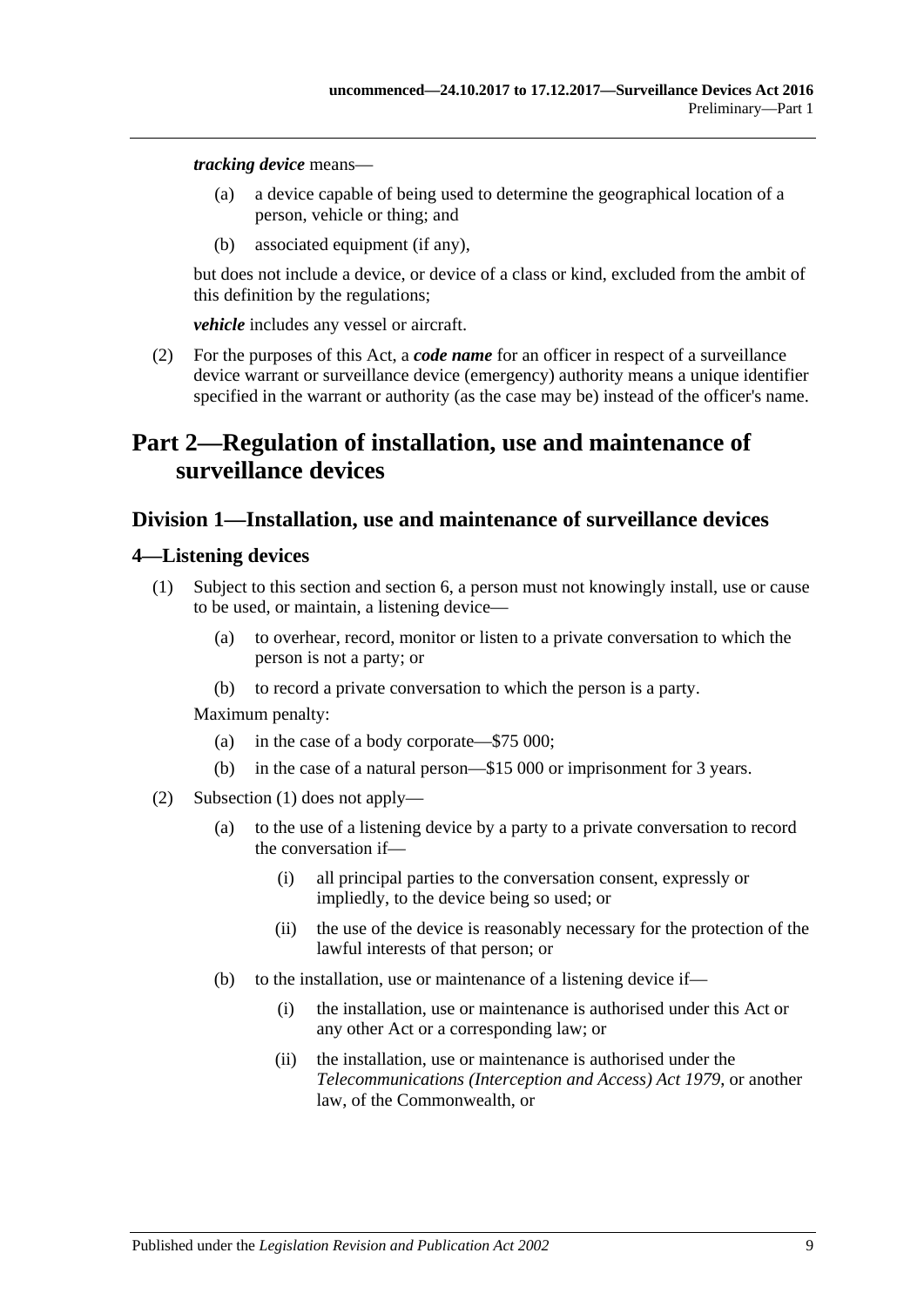- <span id="page-9-2"></span>(iii) the device is installed, used or maintained for the purposes of an approved undercover operation under Part 2 of the *[Criminal](http://www.legislation.sa.gov.au/index.aspx?action=legref&type=act&legtitle=Criminal%20Investigation%20(Covert%20Operations)%20Act%202009)  [Investigation \(Covert Operations\) Act](http://www.legislation.sa.gov.au/index.aspx?action=legref&type=act&legtitle=Criminal%20Investigation%20(Covert%20Operations)%20Act%202009) 2009* by, or on behalf of, a person who is an authorised participant in the approved undercover operation; or
- <span id="page-9-0"></span>(iv) the device is installed, used or maintained by a person who holds an investigation agent's licence under the *[Security and Investigation](http://www.legislation.sa.gov.au/index.aspx?action=legref&type=act&legtitle=Security%20and%20Investigation%20Industry%20Act%201995)  [Industry Act](http://www.legislation.sa.gov.au/index.aspx?action=legref&type=act&legtitle=Security%20and%20Investigation%20Industry%20Act%201995) 1995* that authorises the holder of the licence to perform the functions of inquiry work and—
	- (A) the device is used by the licensee in the course of his or her functions as an investigation agent; and
	- (B) the use is reasonably necessary for the protection of the lawful interests of a person; or
- <span id="page-9-1"></span>(v) the device is installed, used or maintained by a loss adjuster to whom the *[Security and Investigation Industry Act](http://www.legislation.sa.gov.au/index.aspx?action=legref&type=act&legtitle=Security%20and%20Investigation%20Industry%20Act%201995) 1995* does not apply and—
	- (A) the device is used by the loss adjuster in the course of his or her functions as a loss adjuster; and
	- (B) the use is reasonably necessary for the protection of the lawful interests of a person; or
- (c) to the installation, use or maintenance of a listening device on or within premises or a vehicle if—
	- (i) an owner or occupier of the premises or vehicle agrees to the installation, use or maintenance of the device; and
	- (ii) the installation, use or maintenance of the device is reasonably necessary for the protection of the lawful interests of the owner or occupier of the premises or vehicle, or some other person; or
- (d) to the use of a listening device to record any words spoken in connection with the execution of a surveillance device warrant or surveillance device (emergency) authority under this Act, or a warrant or other authority under any other Act or law; or
- (e) to the use of a listening device by an officer for the purpose of recording any words spoken by or to, or within the hearing of, the officer during activities carried out in the course of the officer's duties; or
- (f) to the unintentional hearing of a private conversation by means of a listening device; or
- (g) to the use of a listening device solely for the purposes of the location and retrieval of the device; or
- (h) to the installation, use or maintenance of a listening device in prescribed circumstances.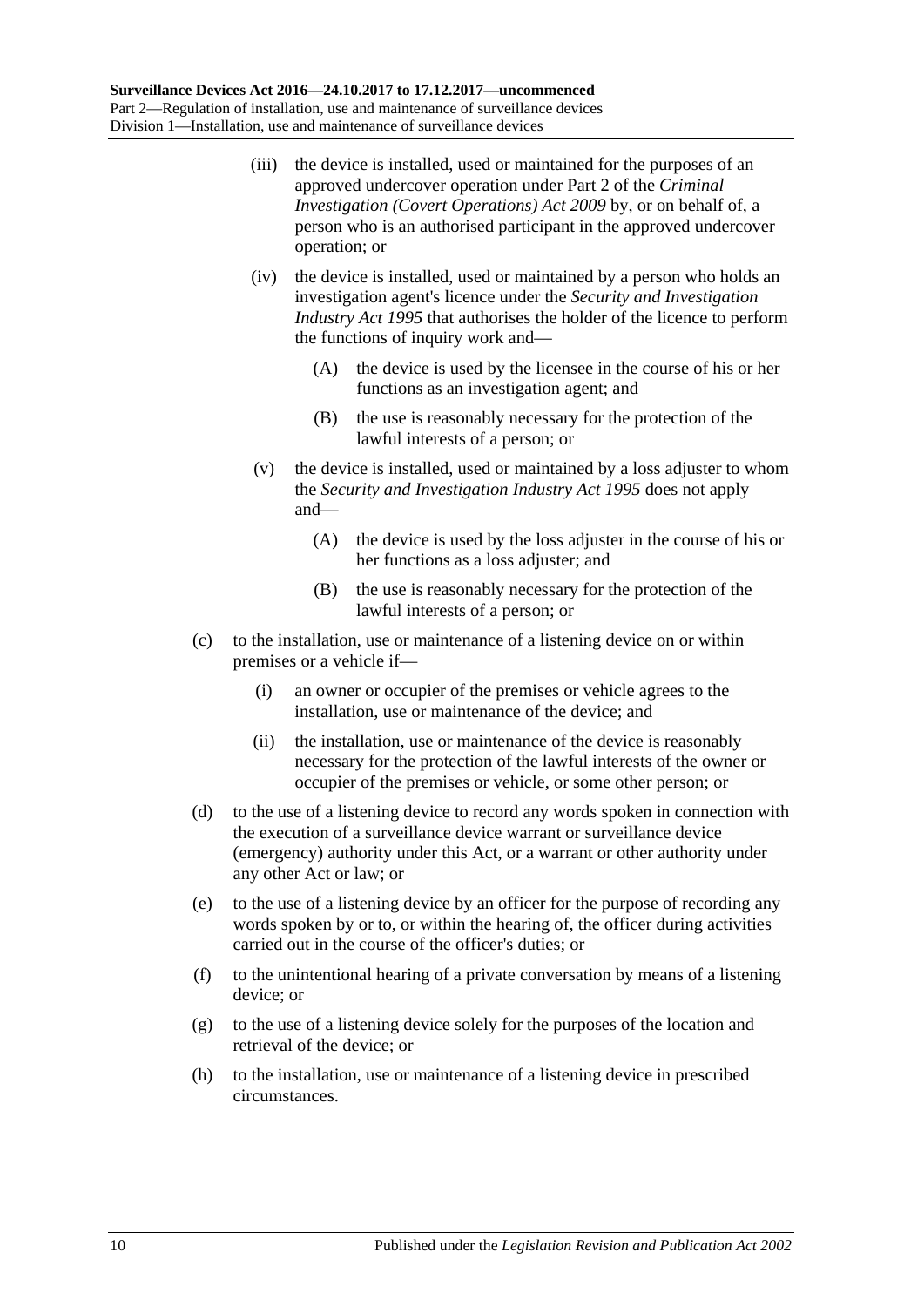- (3) An exemption from [subsection](#page-8-4) (1) that applies under [subsection](#page-8-5) (2) or [section](#page-12-0) 6 to a person in relation to the installation, use or maintenance of a listening device for the purposes of the investigation of a matter by an investigating agency extends to any other person who, for the purposes of the investigation—
	- (a) installs, uses or maintains that device; or
	- (b) overhears, records, monitors or listens to the private conversation by means of that device.

### <span id="page-10-1"></span><span id="page-10-0"></span>**5—Optical surveillance devices**

(1) Subject to this section and [section](#page-12-0) 6, a person must not knowingly install, use or maintain an optical surveillance device on or in premises, a vehicle or any other thing, (whether or not the person has lawful possession or lawful control of the premises, vehicle or thing) to record visually or observe the carrying on of a private activity without the express or implied consent of each party to the activity.

Maximum penalty:

- (a) in the case of a body corporate—\$75 000;
- (b) in the case of a natural person—\$15 000 or imprisonment for 3 years.
- (2) Subject to this section and [section](#page-12-0) 6, a person must not knowingly install, use or maintain an optical surveillance device on or in premises, a vehicle or any other thing, to record visually or observe the carrying on of a private activity without the express or implied consent of each party to the activity and, if the installation, use or maintenance of the device involves entry onto or into the premises or vehicle, without the express or implied consent of the owner or occupier of the premises or vehicle.

Maximum penalty:

- (a) in the case of a body corporate—\$75 000;
- (b) in the case of a natural person—\$15 000 or imprisonment for 3 years.
- <span id="page-10-2"></span>(3) Subject to this section and [section](#page-12-0) 6, a person must not knowingly install, use or maintain an optical surveillance device on or in premises, a vehicle or any other thing, to record visually or observe the carrying on of a private activity without the express or implied consent of each party to the activity and, if the installation, use or maintenance of the device involves interference with the premises, vehicle or thing, without the express or implied consent of the person having lawful possession or lawful control of the premises, vehicle or thing.

- (a) in the case of a body corporate—\$75 000;
- (b) in the case of a natural person—\$15 000 or imprisonment for 3 years.
- <span id="page-10-3"></span>(4) [Subsections \(1\)](#page-10-1) to [\(3\)](#page-10-2) (inclusive) do not apply—
	- (a) to the installation, use or maintenance of an optical surveillance device if—
		- (i) the installation, use or maintenance of the device is authorised under this Act or any other Act or a corresponding law; or
		- (ii) the installation, use or maintenance of the device is authorised under a law of the Commonwealth; or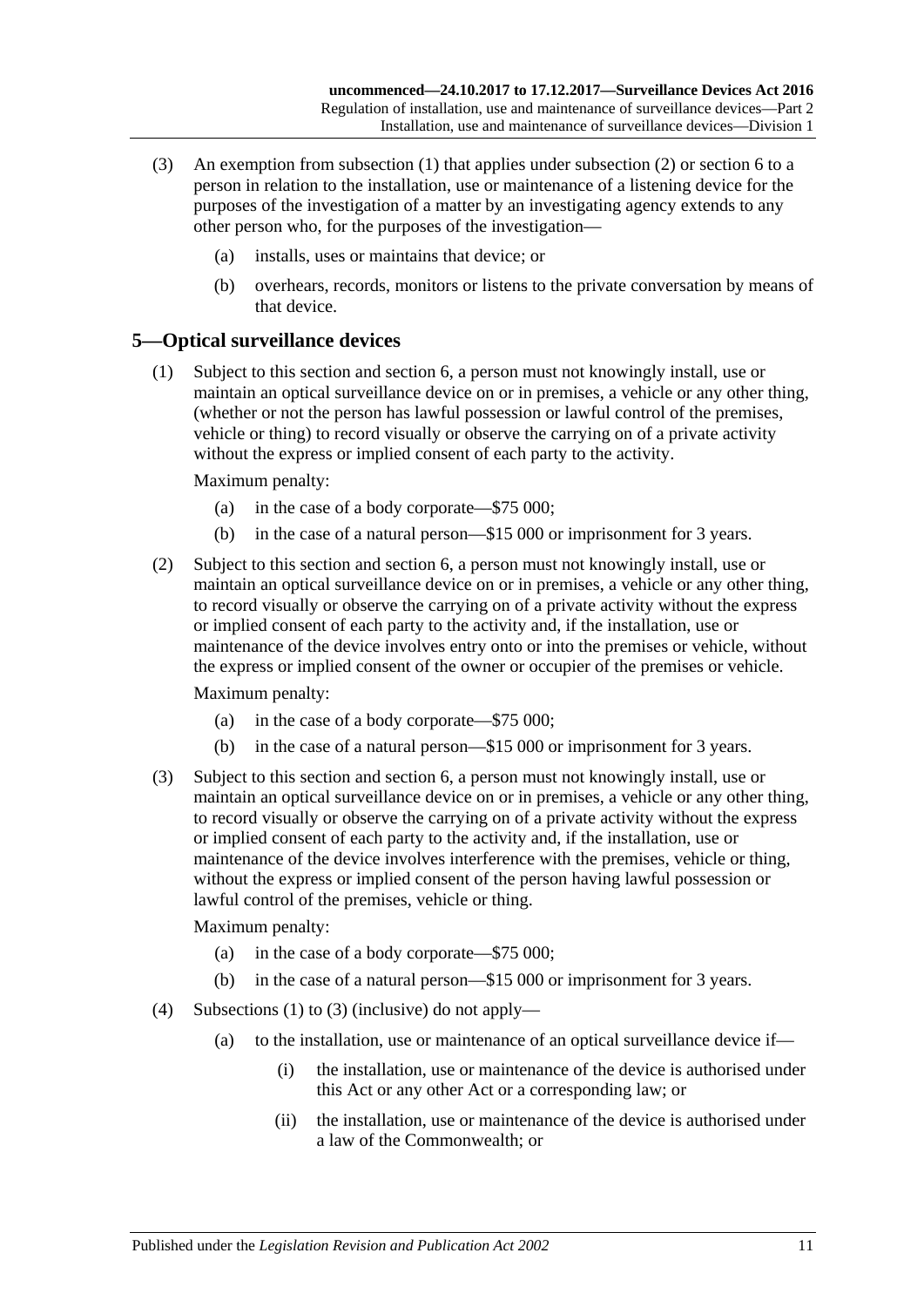- (iii) the device is installed, used or maintained for the purposes of an approved undercover operation under Part 2 of the *[Criminal](http://www.legislation.sa.gov.au/index.aspx?action=legref&type=act&legtitle=Criminal%20Investigation%20(Covert%20Operations)%20Act%202009)  [Investigation \(Covert Operations\) Act](http://www.legislation.sa.gov.au/index.aspx?action=legref&type=act&legtitle=Criminal%20Investigation%20(Covert%20Operations)%20Act%202009) 2009* by, or on behalf of, a person who is an authorised participant in the approved undercover operation; or
- <span id="page-11-0"></span>(iv) the device is installed, used or maintained by a person who holds an investigation agent's licence under the *[Security and Investigation](http://www.legislation.sa.gov.au/index.aspx?action=legref&type=act&legtitle=Security%20and%20Investigation%20Industry%20Act%201995)  [Industry Act](http://www.legislation.sa.gov.au/index.aspx?action=legref&type=act&legtitle=Security%20and%20Investigation%20Industry%20Act%201995) 1995* that authorises the holder of the licence to perform the functions of inquiry work and—
	- (A) the device is used by the licensee in the course of his or her functions as an investigation agent; and
	- (B) the use is reasonably necessary for the protection of the lawful interests of a person; or
- <span id="page-11-1"></span>(v) the device is installed, used or maintained by a loss adjuster to whom the *[Security and Investigation Industry Act](http://www.legislation.sa.gov.au/index.aspx?action=legref&type=act&legtitle=Security%20and%20Investigation%20Industry%20Act%201995) 1995* does not apply and—
	- (A) the device is used by the loss adjuster in the course of his or her functions as a loss adjuster; and
	- (B) the use is reasonably necessary for the protection of the lawful interests of a person; or
- <span id="page-11-2"></span>(b) to the installation, use or maintenance of an optical surveillance device on premises by a person if the use of the device is reasonably necessary for the protection of the lawful interests of that person; or
- (c) to the use of an optical surveillance device to record any activity in connection with the execution of a surveillance device warrant or surveillance device (emergency) authority under this Act, or a warrant or other authority under any other Act or law; or
- (d) to the installation, use or maintenance of an optical surveillance device by an officer to record any activity carried out in a public place in the course of the officer's duties; or
- (e) to the use of an optical surveillance device solely for the purpose of the location and retrieval of the device; or
- (f) to the installation, use or maintenance of an optical surveillance device in prescribed circumstances.
- (5) An exemption from [subsection](#page-10-1) (1) that applies under [subsection](#page-10-3) (4) or [section](#page-12-0) 6 to a person in relation to the installation, use or maintenance of an optical surveillance device for the purposes of the investigation of a matter by an investigating agency extends to any other person who, for the purposes of the investigation—
	- (a) installs, uses or maintains that device; or
	- (b) records or monitors an activity by means of that device.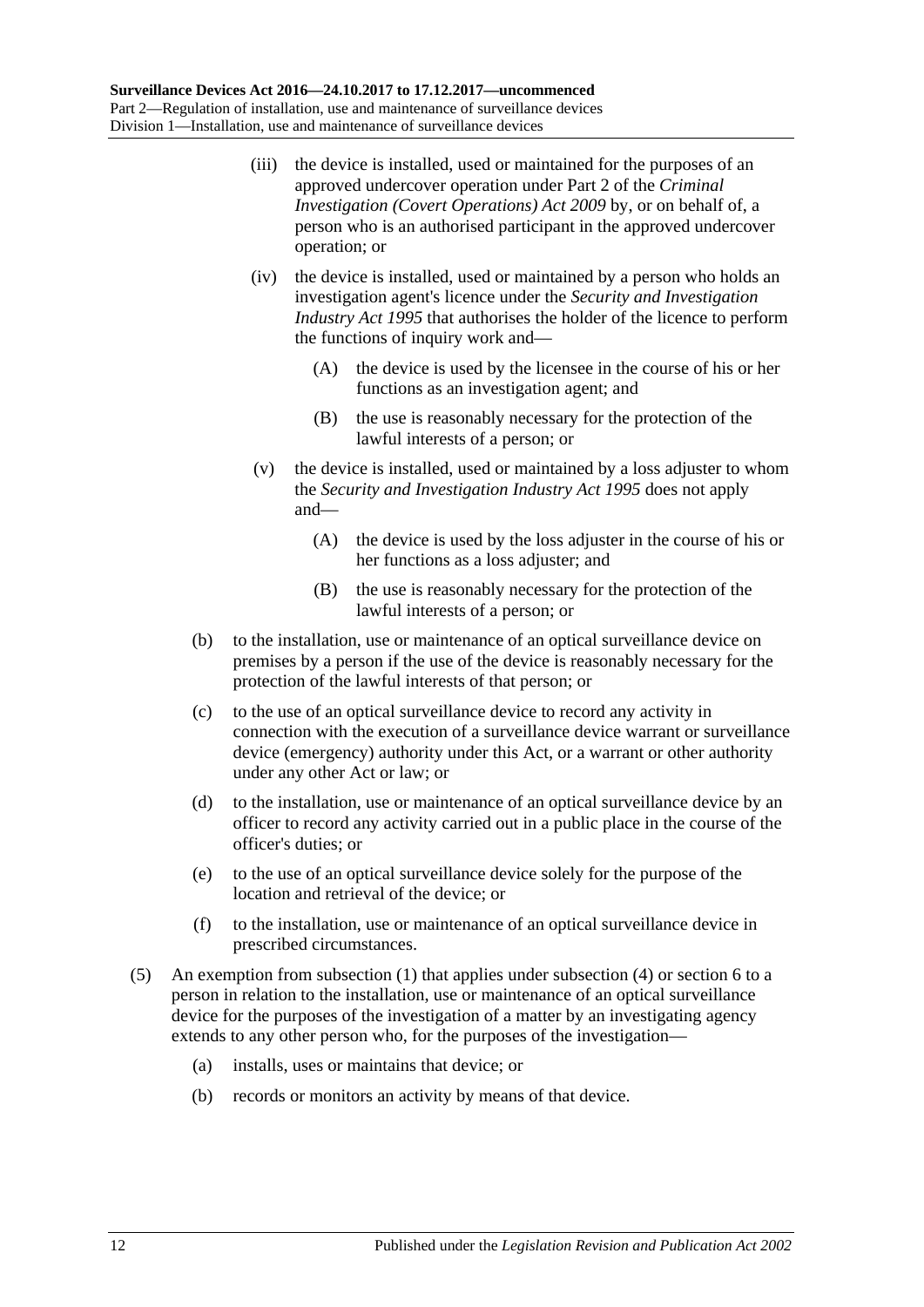### <span id="page-12-0"></span>**6—Listening devices and optical surveillance devices—public interest exception**

- (1) [Section 4](#page-8-2) does not apply—
	- (a) to the use of a listening device to overhear, record, monitor or listen to a private conversation if the use of the device is in the public interest; or
	- (b) to the installation, use or maintenance of a listening device under [subsection](#page-9-0)  $(2)(b)(iv)$  or  $(v)$  of that section if the use of the device is in the public interest.
- (2) [Section 5](#page-10-0) does not apply—
	- (a) to the use of an optical surveillance device to record visually or observe the carrying on of a private activity if the use of the device is in the public interest; or
	- (b) to the installation, use or maintenance of an optical surveillance device under [subsection](#page-11-0) (4)(a)(iv) or [\(v\),](#page-11-1) or [subsection](#page-11-2) (4)(b), of that section if the use of the device is in the public interest.

### <span id="page-12-2"></span><span id="page-12-1"></span>**7—Tracking devices**

- (1) Subject to this section, a person must not knowingly install, use or maintain a tracking device to determine the geographical location of—
	- (a) a person without the express or implied consent of that person; or
	- (b) a vehicle or thing without the express or implied consent of the owner, or a person in lawful possession or lawful control, of that vehicle or thing.

- (a) in the case of a body corporate—\$75 000;
- (b) in the case of a natural person—\$15 000 or imprisonment for 3 years.
- (2) [Subsection \(1\)](#page-12-2) does not apply—
	- (a) to the installation, use or maintenance of a tracking device if—
		- (i) the installation, use or maintenance of the device is authorised under this Act or any other Act or a corresponding law; or
		- (ii) the installation, use or maintenance of the device is authorised under a law of the Commonwealth; or
		- (iii) the device is installed, used or maintained for the purposes of an approved undercover operation under Part 2 of the *[Criminal](http://www.legislation.sa.gov.au/index.aspx?action=legref&type=act&legtitle=Criminal%20Investigation%20(Covert%20Operations)%20Act%202009)  [Investigation \(Covert Operations\) Act](http://www.legislation.sa.gov.au/index.aspx?action=legref&type=act&legtitle=Criminal%20Investigation%20(Covert%20Operations)%20Act%202009) 2009* by, or on behalf of, a person who is an authorised participant in the approved undercover operation; or
	- (b) to the use of a tracking device solely for the purpose of the location and retrieval of the device; or
	- (c) to the installation, use or maintenance of a tracking device in prescribed circumstances.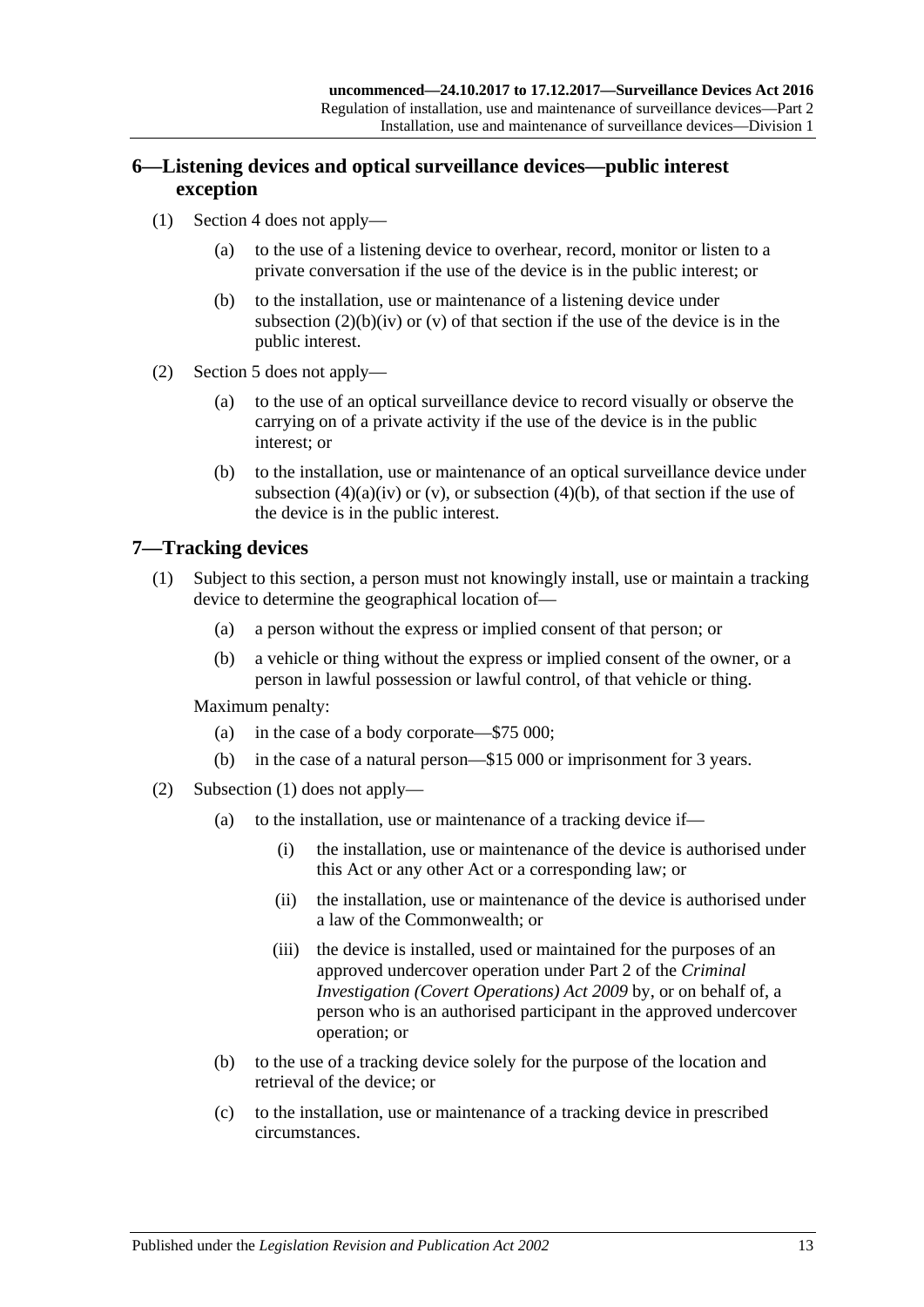### <span id="page-13-3"></span><span id="page-13-0"></span>**8—Data surveillance devices**

(1) Subject to this section, a person must not knowingly install, use or maintain a data surveillance device to access, track, monitor or record the input of information into, the output of information from, or information stored in, a computer without the express or implied consent of the owner, or person with lawful control or management, of the computer.

Maximum penalty:

- (a) in the case of a body corporate—\$75 000;
- (b) in the case of a natural person—\$15 000 or imprisonment for 3 years.
- (2) [Subsection \(1\)](#page-13-3) does not apply—
	- (a) to the installation, use or maintenance of a data surveillance device if the installation, use or maintenance of the device is authorised—
		- (i) under this Act or any other Act or a corresponding law; or
		- (ii) under a law of the Commonwealth; or
	- (b) to the installation, use or maintenance of a data surveillance device in prescribed circumstances.

### <span id="page-13-1"></span>**Division 2—Regulation of communication or publication of information or material derived from use of surveillance devices**

#### <span id="page-13-2"></span>**9—Communication or publication of information or material—lawful interest**

- (1) A person must not knowingly use, communicate or publish information or material derived from the use of a listening device or an optical surveillance device in circumstances where the device was used to protect the lawful interests of that person except—
	- (a) to a person who was a party to the conversation or activity to which the information or material relates; or
	- (b) with the consent of each party to the conversation or activity to which the information or material relates; or
	- (c) to an officer of an investigating agency for the purposes of a relevant investigation or relevant action or proceeding; or
	- (d) in the course, or for the purposes, of a relevant action or proceedings; or
	- (e) in relation to a situation where—
		- (i) a person is being subjected to violence; or
		- (ii) there is an imminent threat of violence to a person; or
	- (f) to a media organisation; or
	- (g) in accordance with an order of a judge under this Division; or
	- (h) otherwise in the course of duty or as required or authorised by law.

Maximum penalty:

(a) in the case of a body corporate—\$50 000;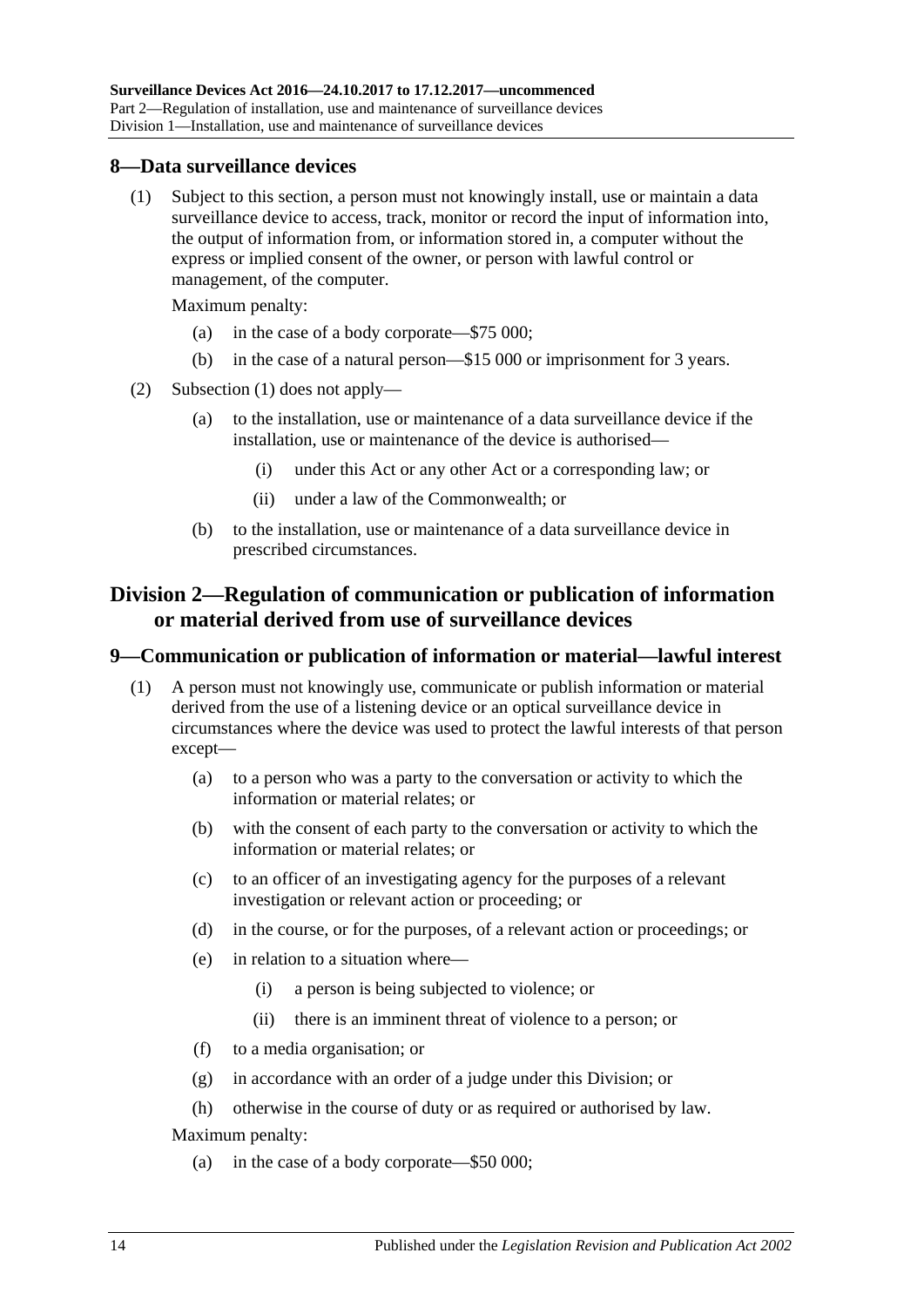Regulation of installation, use and maintenance of surveillance devices—Part 2 Regulation of communication or publication of information or material derived from use of surveillance devices—Division 2

- (b) in the case of a natural person—\$10 000.
- (2) A person who is a licensed investigation agent under the *[Security and Investigation](http://www.legislation.sa.gov.au/index.aspx?action=legref&type=act&legtitle=Security%20and%20Investigation%20Industry%20Act%201995)  [Industry Act](http://www.legislation.sa.gov.au/index.aspx?action=legref&type=act&legtitle=Security%20and%20Investigation%20Industry%20Act%201995) 1995* must not knowingly use, communicate or publish information or material derived from the use of a listening device under section  $4(2)(b)(iv)$ , or an optical surveillance device under section  $5(4)(a)(iv)$  except-
	- (a) to a prescribed person or class of persons; or
	- (b) in prescribed circumstances; or
	- (c) as authorised by or under this Act or any other Act or law.

Maximum penalty:

- (a) in the case of a body corporate—\$50 000;
- (b) in the case of a natural person—\$10 000.
- (3) A loss adjuster to whom the *[Security and Investigation Industry Act](http://www.legislation.sa.gov.au/index.aspx?action=legref&type=act&legtitle=Security%20and%20Investigation%20Industry%20Act%201995) 1995* does not apply must not knowingly use, communicate or publish information or material derived from the use of a listening device under section  $4(2)(b)(v)$ , or an optical surveillance device under section  $5(4)(a)(v)$  except—
	- (a) to a prescribed person or class of persons; or
	- (b) in prescribed circumstances; or
	- (c) as authorised by or under this Act or any other Act or law.

Maximum penalty:

- (a) in the case of a body corporate—\$50 000;
- (b) in the case of a natural person—\$10 000.

### <span id="page-14-0"></span>**10—Communication or publication of information or material—public interest**

<span id="page-14-1"></span>(1) A person must not knowingly use, communicate or publish information or material derived from the use of a listening device or an optical surveillance device in circumstances where the device was used in the public interest except in accordance with an order of a judge under this Division.

- (a) in the case of a body corporate—\$50 000;
- (b) in the case of a natural person—\$10 000.
- (2) [Subsection \(1\)](#page-14-1) does not apply to the use, communication or publication of information or material derived from the use of a listening device or an optical surveillance device in circumstances where the device was used in the public interest if—
	- (a) the use, communication or publication of the information or material is made to a media organisation; or
	- (b) the use, communication or publication of the information or material is made by a media organisation and the information or material is in the public interest.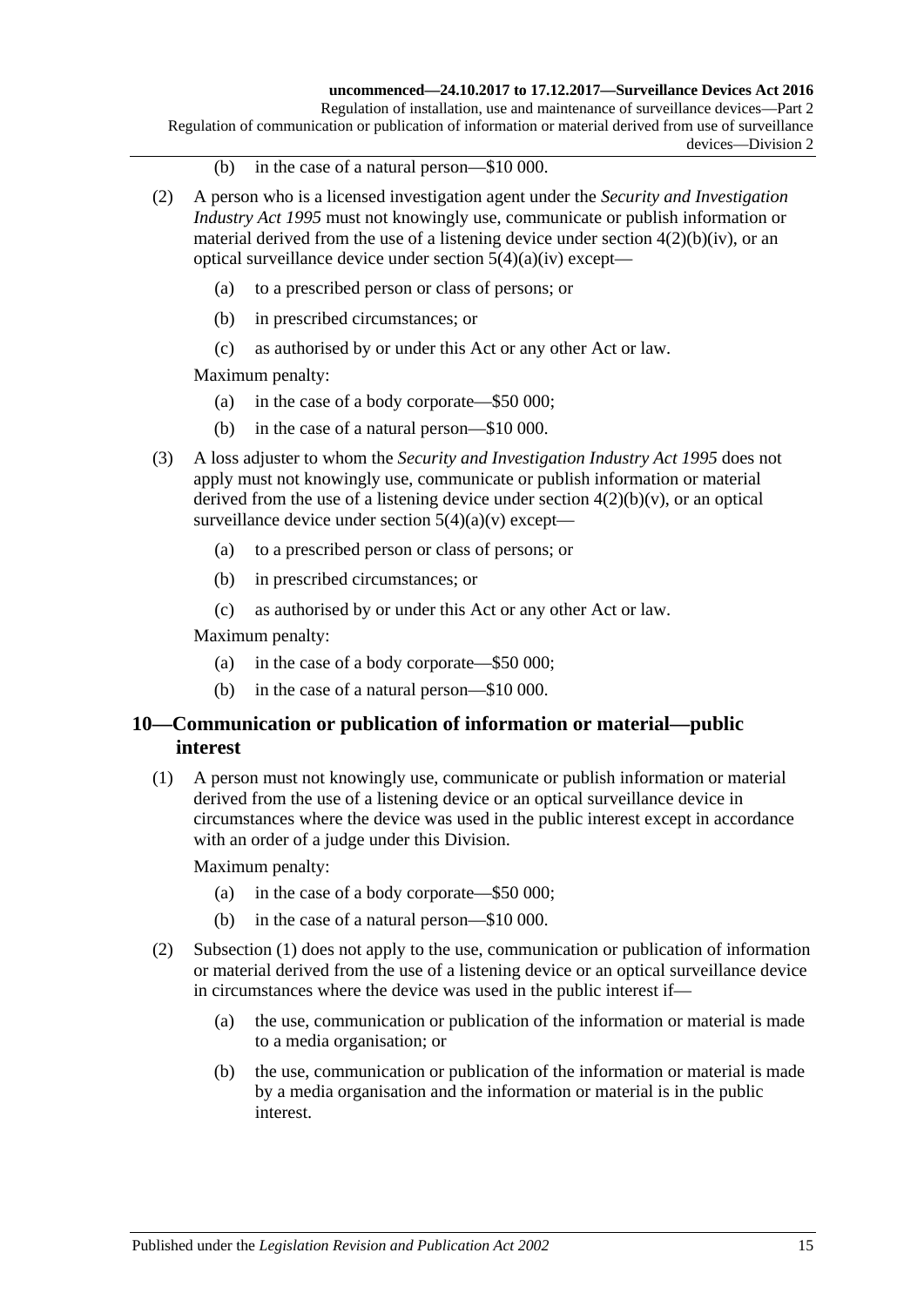#### **Surveillance Devices Act 2016—24.10.2017 to 17.12.2017—uncommenced**

Part 2—Regulation of installation, use and maintenance of surveillance devices Division 2—Regulation of communication or publication of information or material derived from use of surveillance devices

### <span id="page-15-0"></span>**11—Orders authorising use, communication or publication of certain information or material**

- (1) For the purposes of [sections](#page-13-2) 9 and [10,](#page-14-0) a person may, in accordance with the rules of court, apply to a judge for an order authorising the use, communication or publication of information or material derived from the use of a listening device or an optical surveillance device.
- (2) An order under this section may—
	- (a) specify the information or material the subject of the order; and
	- (b) specify the manner in which, and to whom, the specified information or material may be used, communicated or published; and
	- (c) contain—
		- (i) conditions and limitations; and
		- (ii) any other matter as the judge thinks fit.

### <span id="page-15-1"></span>**12—Prohibition on communication or publication derived from use of surveillance device in contravention of [Part](#page-8-0) 2**

(1) A person must not knowingly use, communicate or publish information or material derived from the use (whether by that person or another person) of a surveillance device in contravention of this Part.

- (a) in the case of a body corporate—\$75 000;
- (b) in the case of a natural person—\$15 000 or imprisonment for 3 years.
- (2) This section does not prevent the use, communication or publication of information or material derived from the use of a surveillance device in contravention of this Part—
	- (a) to a person who was a party to the conversation or activity to which the information or material relates; or
	- (b) with the consent of each party to the conversation or activity to which the information or material relates; or
	- (c) for the purposes of a relevant investigation or relevant action or proceeding relating to that contravention of this Part or a contravention of this section involving the communication or publication of that information or material; or
	- (d) in the course of proceedings for an offence against this Act; or
	- (e) otherwise in the course of duty or as required by law.
- (3) A person who obtains knowledge of information or material in a manner that does not involve a contravention of this Part is not prevented from communicating or publishing the knowledge so obtained even if the same knowledge was also obtained in a manner that contravened this Part.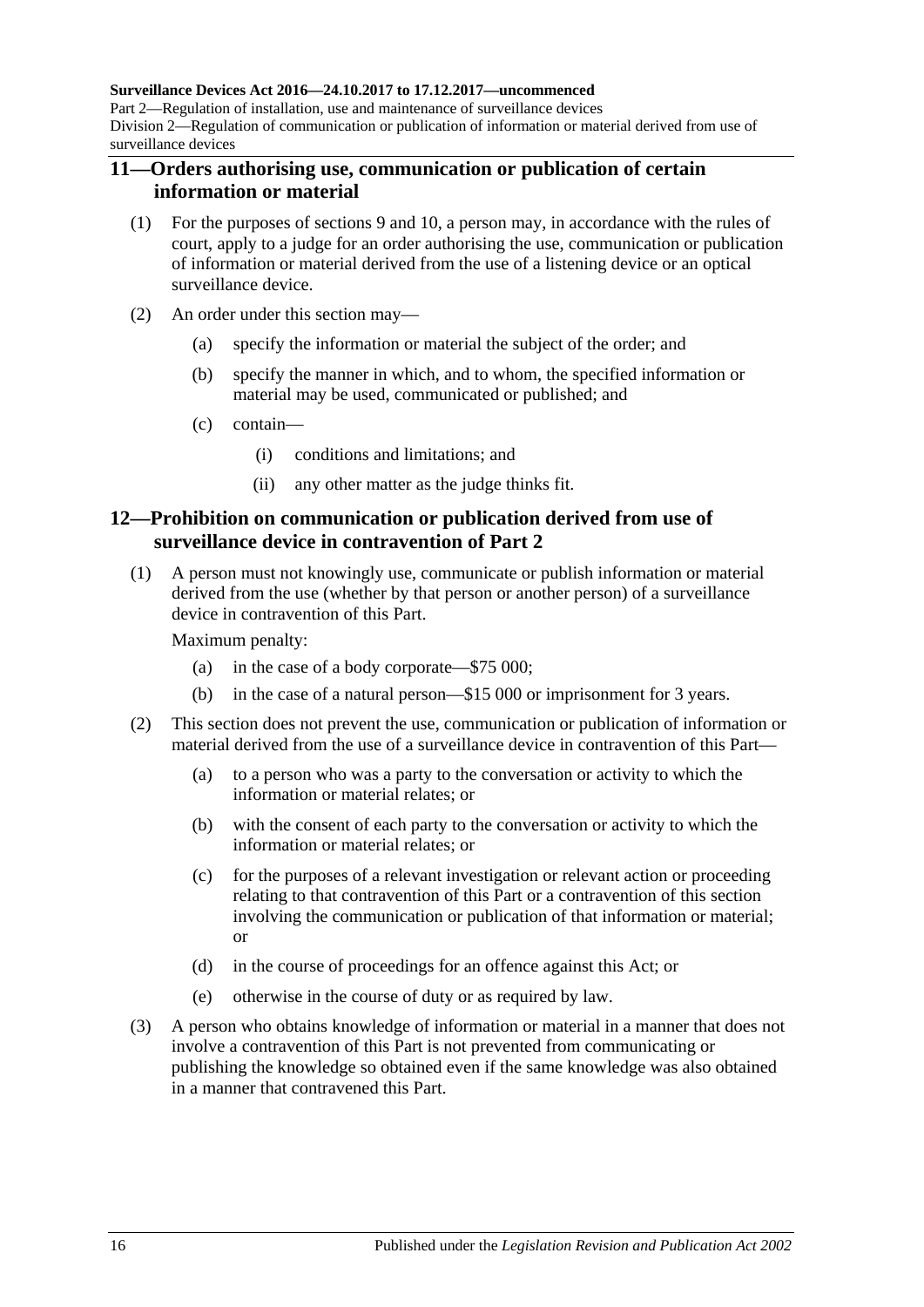## <span id="page-16-0"></span>**Part 3—Surveillance device warrants and surveillance device (emergency) authorities**

### <span id="page-16-1"></span>**Division 1—Surveillance device (tracking) warrants**

### <span id="page-16-2"></span>**13—Application of Division**

This Division applies if, for the purposes of the investigation of a matter by an investigating agency, the agency requires the authority—

- (a) to install on a vehicle or thing situated in a public place, or in the lawful custody of the agency, 1 or more tracking devices; and
- (b) to use those devices.

**Note—**

See also [Division](#page-18-0) 2 and [Division](#page-23-0) 3 in relation to the procedures to be followed if an investigating agency requires the authority of a surveillance device (general) warrant in order to install, use, maintain or retrieve surveillance devices, including tracking devices.

### <span id="page-16-3"></span>**14—Application procedure**

- (1) An officer of an investigating agency may, for the purposes of an investigation by the agency, apply to the chief officer of the agency for a surveillance device (tracking) warrant authorising—
	- (a) the use (in a public place or elsewhere) of 1 or more tracking devices; and
	- (b) such interference as is reasonably required with any vehicle or thing situated in a public place, or in the lawful custody of the agency, to install, maintain or retrieve 1 or more tracking devices.
- (2) An officer of an investigating agency may, for the purposes of an investigation by the agency, apply to the chief officer of the agency for the variation or renewal of a surveillance device (tracking) warrant.
- (3) An application for a surveillance device (tracking) warrant, or the variation or renewal of a surveillance device (tracking) warrant, may be made in person, in writing, or by fax, email, telephone or any other means of communication.
- (4) If an application is made by means other than by written application—
	- (a) the applicant must inform the chief officer of the relevant investigating agency of—
		- (i) his or her name; and
		- (ii) his or her rank or position in the investigating agency; and
		- (iii) if he or she is not to be the officer primarily responsible for executing the warrant—the name of the responsible officer; and
		- (iv) the nature and duration of the warrant sought, including the kind of tracking device to which the warrant relates; and
		- (v) the grounds on which the warrant is sought; and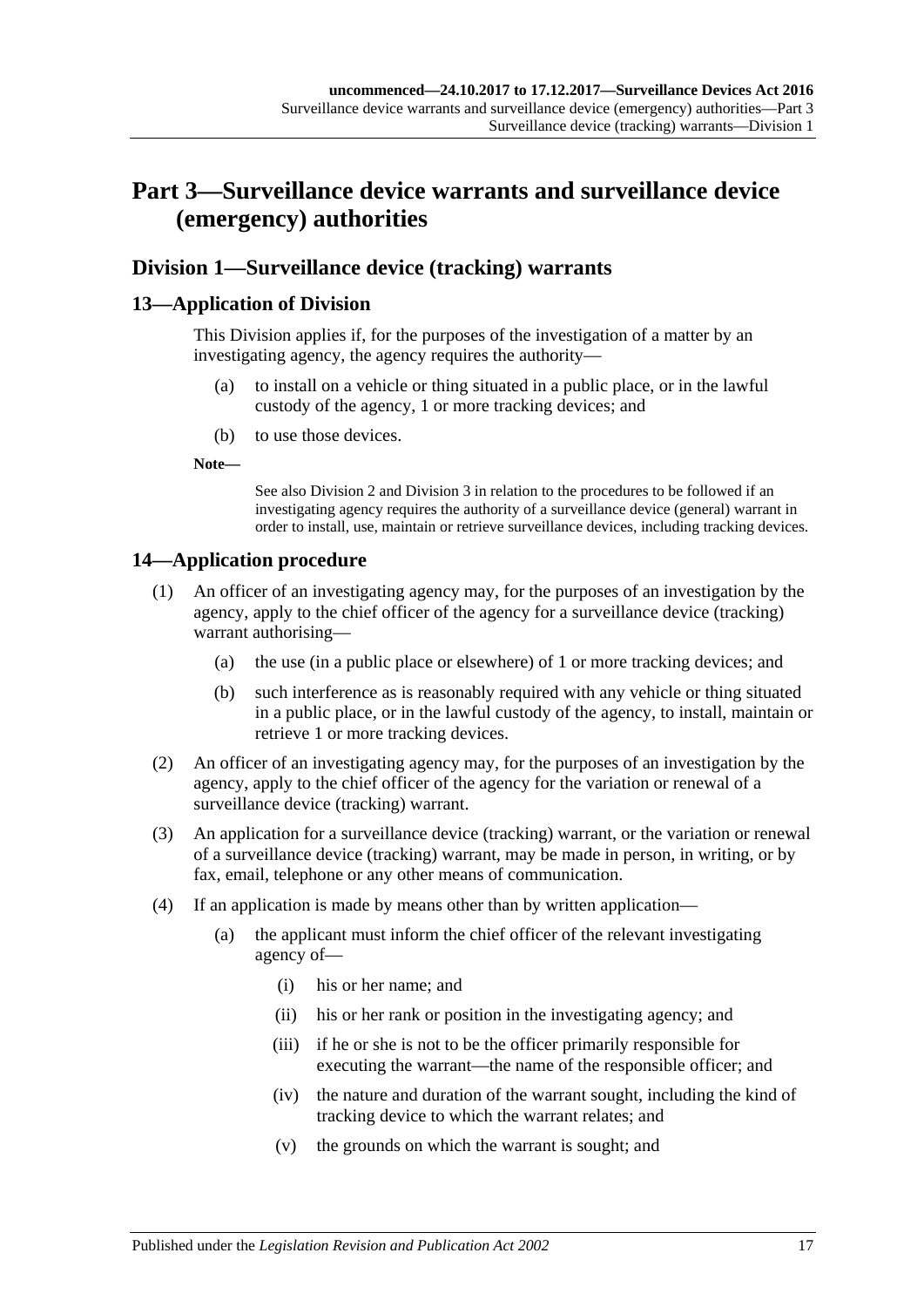- (b) the chief officer must make a contemporaneous written record of the details of the application; and
- (c) the applicant must, within 24 hours of making the application, give to the chief officer written confirmation of the application.
- (5) If a written application is made, the application must specify—
	- (a) the name of the applicant; and
	- (b) the applicant's rank or position in the investigating agency; and
	- (c) if the applicant is not to be the officer primarily responsible for executing the warrant—the name of the responsible officer; and
	- (d) the nature and duration of the warrant sought, including the kind of tracking device to which the warrant relates; and
	- (e) the grounds on which the warrant, or variation or renewal of the warrant, is sought.
- (6) The chief officer of the investigating agency to whom an application is made may require further information to be given in relation to the application.

### <span id="page-17-0"></span>**15—Surveillance device (tracking) warrant**

- (1) The chief officer of an investigating agency to whom an application is made may issue a surveillance device (tracking) warrant if satisfied that there are, in the circumstances of the case, reasonable grounds for issuing the warrant, taking into account—
	- (a) the nature and gravity of the criminal conduct to which the investigation relates; and
	- (b) the availability of alternative means of obtaining the information; and
	- (c) any other surveillance device warrant under this Act applied for or issued in relation to the same matter; and
	- (d) any other matter the chief officer considers relevant.
- (2) A surveillance device (tracking) warrant—
	- (a) must specify—
		- (i) the name of the applicant; and
		- (ii) if the applicant is not to be the officer primarily responsible for executing the warrant—the name of the responsible officer; and
		- (iii) the name of the issuing officer; and
		- (iv) the kind of tracking device authorised to be used under the warrant; and
		- (v) if the warrant authorises the use of a tracking device in respect of the geographical location of a person—
			- (A) the name of the person (if known); or
			- (B) if the name of the person is unknown—that fact and a general description of the person; and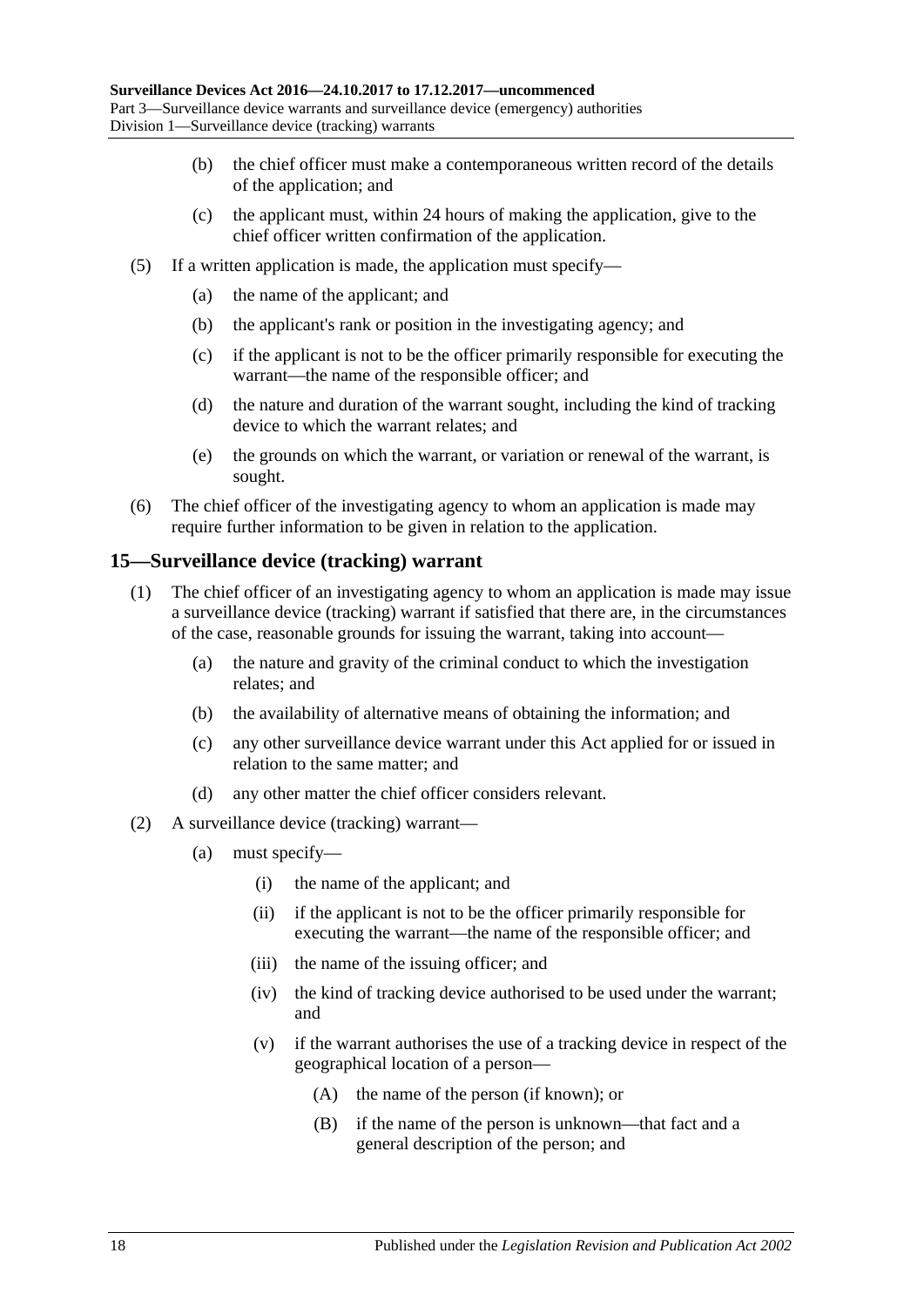- (vi) the period for which the warrant will be in force (being a period not longer than 90 days); and
- (b) may contain—
	- (i) conditions and limitations; and
	- (ii) any other matter,

as the issuing officer thinks fit.

- <span id="page-18-2"></span>(3) Subject to any conditions or limitations specified in the surveillance device (tracking) warrant—
	- (a) a warrant authorising the use (in a public place or elsewhere) of a tracking device in respect of the geographical location of a specified person or a person whose specific identity is unknown who, according to the terms of the warrant, is suspected on reasonable grounds of having committed, or being likely to commit, a serious offence will be taken to authorise interference with any vehicle or thing situated in a public place, or in the lawful custody of the relevant investigating agency, as reasonably required to install, use, maintain or retrieve the device for that purpose; and
	- (b) a warrant authorising (whether under the terms of the warrant or by force of [paragraph](#page-18-2) (a)) interference with any vehicle or thing in a public place, or in the lawful custody of the relevant investigating agency, will be taken to authorise the use of reasonable force or subterfuge for that purpose; and
	- (c) the powers conferred by the warrant may be exercised by the responsible officer or under the authority of the responsible officer at any time and with such assistance as is necessary.
- (4) If the chief officer of the investigating agency is satisfied that the grounds on which a surveillance device (tracking) warrant was issued have ceased to exist, the chief officer must, if the warrant is still in force, cancel the warrant by instrument in writing.
- (5) A surveillance device (tracking) warrant may, at any time, be cancelled by instrument in writing by the chief officer of the investigating agency.

### <span id="page-18-0"></span>**Division 2—Surveillance device (general) warrants**

### <span id="page-18-1"></span>**16—Application of Division**

This Division applies if, for the purposes of the investigation of a matter by an investigating agency, the agency requires the authority to do any or all of the following:

- (a) to use 1 or more types of surveillance device (including a tracking device);
- (b) to enter or interfere with any premises for the purposes of installing, using, maintaining or retrieving 1 or more surveillance devices;
- (c) to interfere with any vehicle or thing for the purposes of installing, using, maintaining or retrieving 1 or more surveillance devices.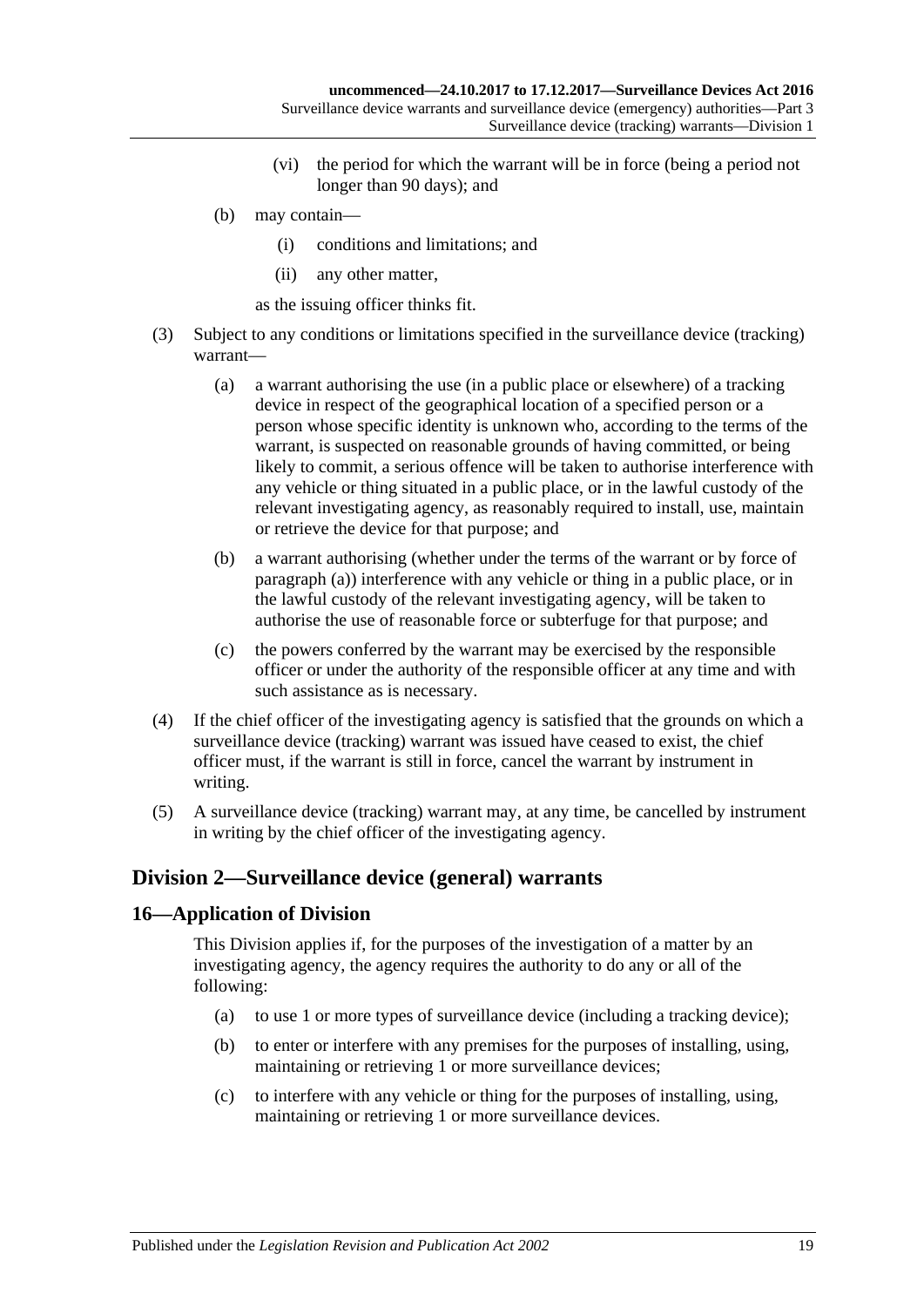### <span id="page-19-0"></span>**17—Usual application procedure**

- (1) An officer of an investigating agency may, for the purposes of an investigation by the agency, apply to a judge for a surveillance device (general) warrant authorising 1 or more of the following:
	- (a) the use of 1 or more surveillance devices (including a tracking device);
	- (b) entry to or interference with any premises as reasonably required for the purposes of installing, using, maintaining or retrieving 1 or more surveillance devices;
	- (c) interference with any vehicle or thing as reasonably required for the purposes of installing, using, maintaining or retrieving 1 or more surveillance devices.
- (2) An officer of an investigating agency may, for the purposes of an investigation by the agency, apply to a judge for the variation or renewal of a surveillance device (general) warrant.
- (3) Subject to [section](#page-19-1) 18, an application must be made by—
	- (a) providing a judge with an application in writing; and
	- (b) appearing personally before the judge.
- (4) A written application—
	- (a) must specify—
		- (i) the name of the applicant and the investigating agency to which the applicant belongs; and
		- (ii) the applicant's rank or position in that agency; and
		- (iii) if the applicant is not to be the officer primarily responsible for executing the warrant—the name of the responsible officer; and
		- (iv) whether the applicant or responsible officer (or both) are to be identified in the warrant under a code name; and
		- (v) the nature and duration of the warrant sought, including the kind of surveillance device to which the warrant relates; and
		- (vi) the grounds on which the warrant, or variation or renewal of the warrant, is sought; and
	- (b) must be accompanied by an affidavit verifying the application.
- (5) The judge to whom an application is made may require further information to be given in relation to the application.

#### <span id="page-19-1"></span>**18—Remote application procedure**

- (1) An officer of an investigating agency may, if the officer believes that it is impracticable in the circumstances to make an application in accordance with [section](#page-19-0) 17, apply for the issue, variation or renewal of a surveillance device (general) warrant by fax, email, telephone or other electronic means.
- (2) If an application is made by telephone, the following provisions apply:
	- (a) the applicant must inform the judge—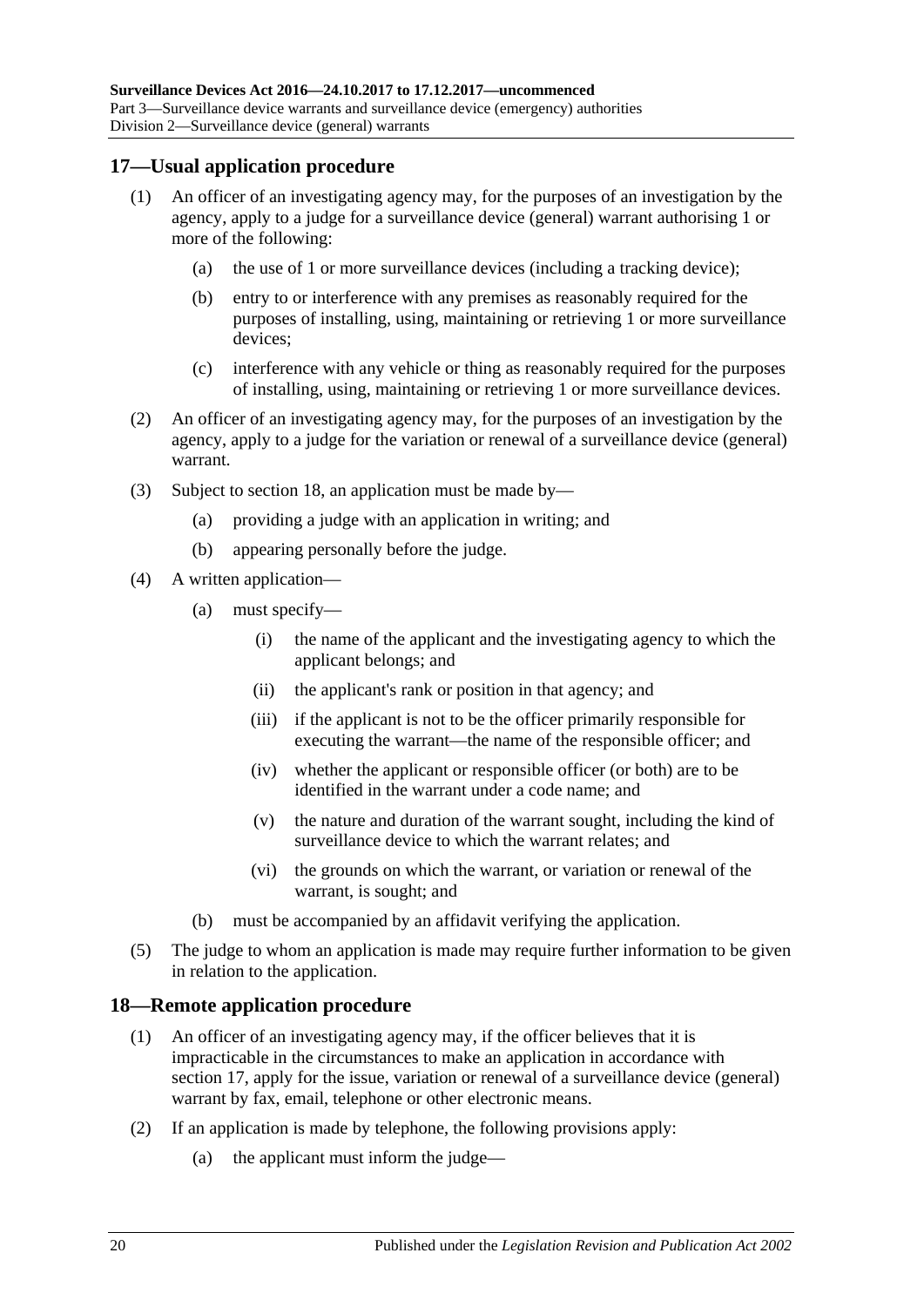- $(i)$  of  $-$ 
	- (A) the name of the applicant and the investigating agency to which the applicant belongs; and
	- (B) the applicant's rank or position in that agency; and
	- (C) if the applicant is not to be the officer primarily responsible for executing the warrant—the name of the responsible officer; and
	- (D) whether the applicant or responsible officer (or both) are to be identified in the warrant under a code name,

and the judge, on receiving that information, is entitled to assume its accuracy without further inquiry; and

- (ii) of the nature and duration of the warrant sought, including the kind of surveillance device to which the warrant relates; and
- (iii) of the circumstances giving rise to the necessity for the application to be made by telephone; and
- (iv) of the grounds on which the warrant, or variation or renewal of the warrant, is sought;
- (b) the judge may, on being satisfied as to the circumstances giving rise to the necessity for the application being made by telephone and the grounds for the issue of a warrant, and on the applicant giving an undertaking to make an affidavit verifying the application, make out and sign a surveillance device (general) warrant;
- (c) the warrant is to be taken to have been issued, and comes into force, when signed by the judge;
- <span id="page-20-0"></span>(d) the judge must inform the applicant of the terms of the warrant;
- (e) the applicant must fill out and sign a warrant form (the *duplicate surveillance device (general) warrant*) that—
	- (i) sets out the name of the judge who issued the original warrant and the terms of the warrant; and
	- (ii) complies with any other requirements prescribed by regulation;
- (f) the applicant must, as soon as practicable after the issue of the warrant, forward to the judge an affidavit verifying the application and a copy of the duplicate surveillance device (general) warrant.
- (3) If an application is made by any other means under this section, the following provisions apply:
	- (a) the application must specify—
		- (i) the name of the applicant and the investigating agency to which the applicant belongs; and
		- (ii) the applicant's rank or position in that agency; and
		- (iii) if the applicant is not to be the officer primarily responsible for executing the warrant—the name of the responsible officer; and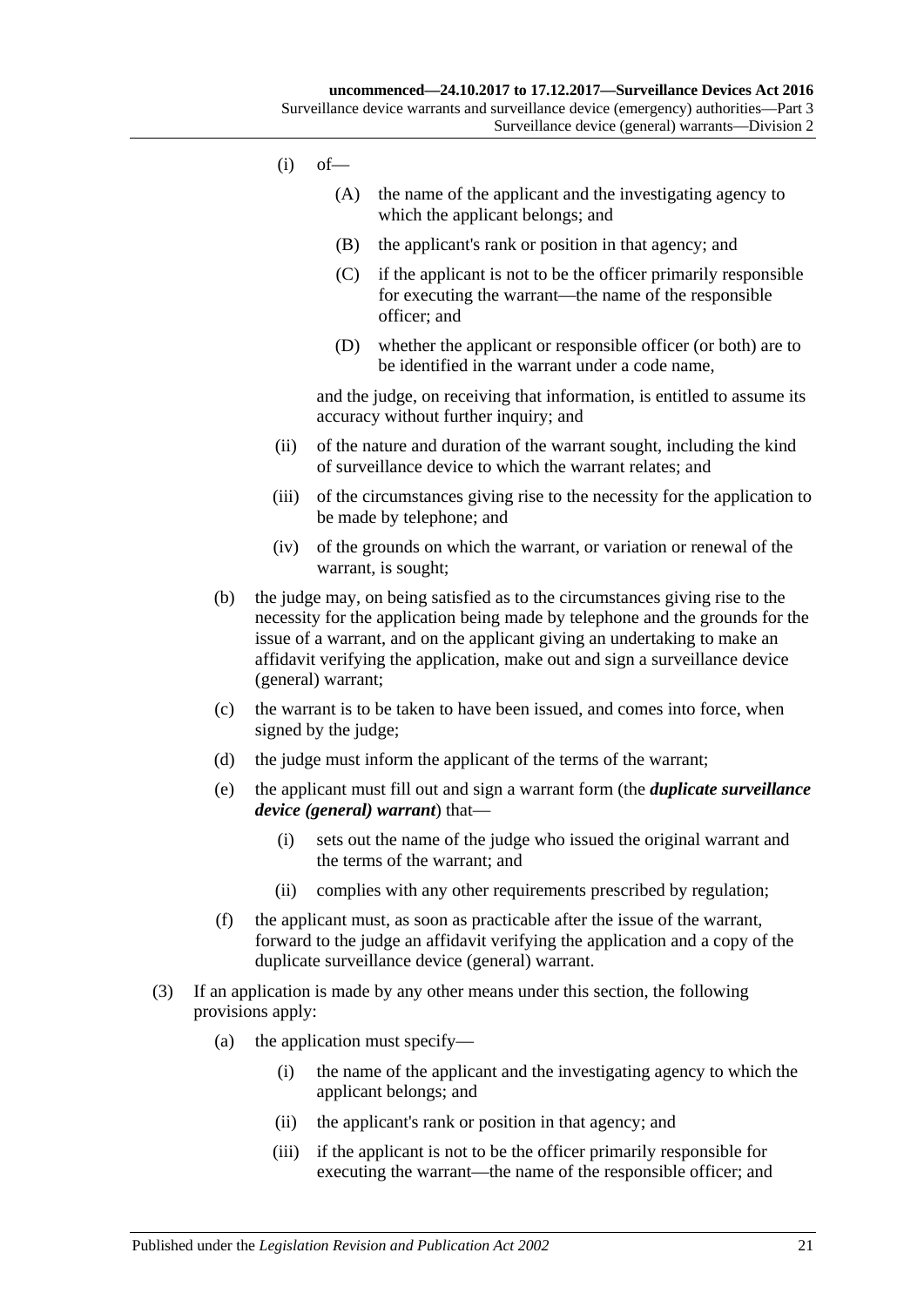- (iv) whether the applicant or responsible officer (or both) are to be identified in the warrant under a code name; and
- (v) the nature and duration of the warrant sought, including the kind of surveillance device to which the warrant relates; and
- (vi) the circumstances giving rise to the necessity for the application to be made by the particular means; and
- (vii) the grounds on which the warrant, or variation or renewal of the warrant, is sought;
- (b) the application must be accompanied (through fax, email or other electronic means) by an affidavit made by the applicant verifying the application;
- (c) the applicant must be available to speak to the judge by telephone;
- (d) the judge is entitled to assume, without further inquiry, that a person who identifies himself or herself as the applicant during a telephone conversation with the judge is indeed the applicant;
- (e) the judge may, on being satisfied as to the circumstances giving rise to the necessity for the application being made by fax, email or other electronic means and the grounds for the issue of a warrant, make out and sign a surveillance device (general) warrant;
- (f) the warrant is to be taken to have been issued, and comes into force, when signed by the judge;
- (g) the judge must forward the warrant to the applicant by fax, email or other electronic means.
- (4) The judge to whom an application is made may require further information to be given in relation to the application.

### <span id="page-21-0"></span>**19—Surveillance device (general) warrant**

- (1) A judge to whom an application is made may issue a surveillance device (general) warrant if satisfied that there are, in the circumstances of the case, reasonable grounds for issuing the warrant, taking into account—
	- (a) the extent to which the privacy of any person would be likely to be interfered with by use of the kind of device to which the warrant relates; and
	- (b) the gravity of the criminal conduct to which the investigation relates; and
	- (c) the significance to the investigation of the information sought to be obtained; and
	- (d) the likely effectiveness of the use of the surveillance device in obtaining the information sought; and
	- (e) the availability of alternative means of obtaining the information; and
	- (f) any other warrant under this Act applied for or issued in relation to the same matter; and
	- (g) any other matter the judge considers relevant.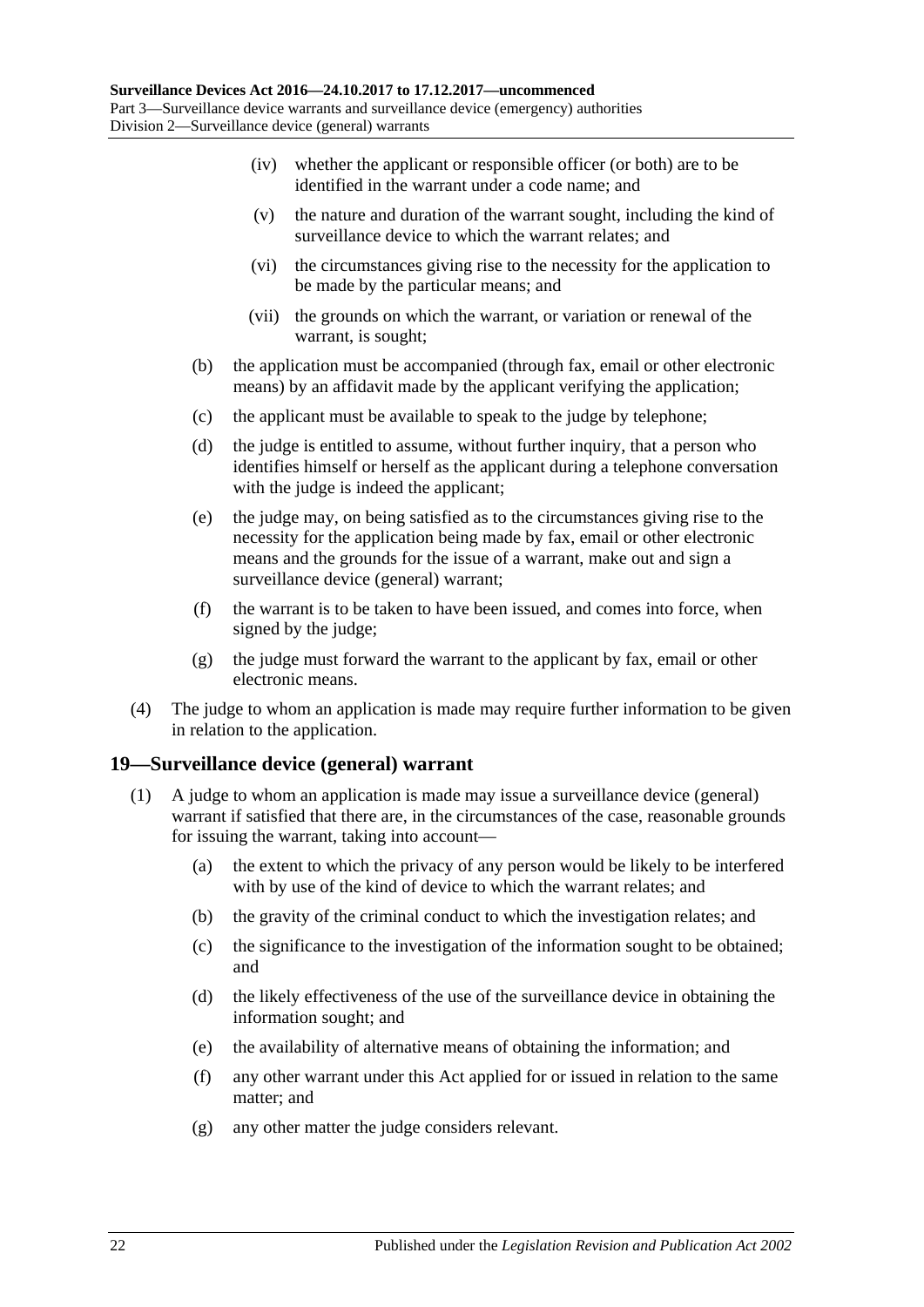- (2) A surveillance device (general) warrant—
	- (a) subject to [subsection](#page-22-0) (3), must specify—
		- (i) the name of the applicant; and
		- (ii) if the applicant is not to be the officer primarily responsible for executing the warrant—the name of the responsible officer; and
	- (b) must specify—
		- (i) the kind of surveillance device to which the warrant relates; and
		- (ii) if the warrant authorises the use of a surveillance device on or in premises or a vehicle—the premises or vehicle; and
		- (iii) if the warrant authorises the use of a surveillance device in or on a thing or a thing of a class—the thing or class of thing; and
		- (iv) if the warrant authorises the use of a surveillance device in respect of the conversations, activities or geographical location of a person—
			- (A) the name of the person (if known); or
			- (B) if the name of the person is unknown—that fact and a general description of the person; and
		- (v) the period for which the warrant will be in force (being a period not longer than 90 days); and
	- (c) may contain—
		- (i) conditions and limitations; and
		- (ii) any other matter as the judge thinks fit.
- <span id="page-22-0"></span>(3) If the judge is satisfied that the disclosure in the surveillance device (general) warrant of the name of the applicant or the responsible officer may endanger the safety of the applicant, the responsible officer or some other person, the warrant may, instead, specify in respect of either or both of them a unique code approved by the judge (a *code name*).
- <span id="page-22-1"></span>(4) Subject to any conditions or limitations specified in the surveillance device (general) warrant—
	- (a) a warrant authorising the use of a surveillance device in respect of the conversations, activities or geographical location of a specified person, or a person whose identity is unknown, who, according to the terms of the warrant, is suspected on reasonable grounds of having committed, or being likely to commit, a serious offence will be taken to authorise—
		- (i) entry to or interference with any premises, vehicle or thing as reasonably required to install, use, maintain or retrieve the device for that purpose; and
		- (ii) the use of the device on or about the body of the person; and
	- (b) a warrant authorising (whether under the terms of the warrant or by force of [paragraph](#page-22-1)  $(a)(i)$ ) entry to or interference with any premises, vehicle or thing will be taken to authorise—
		- (i) the use of reasonable force or subterfuge for that purpose; and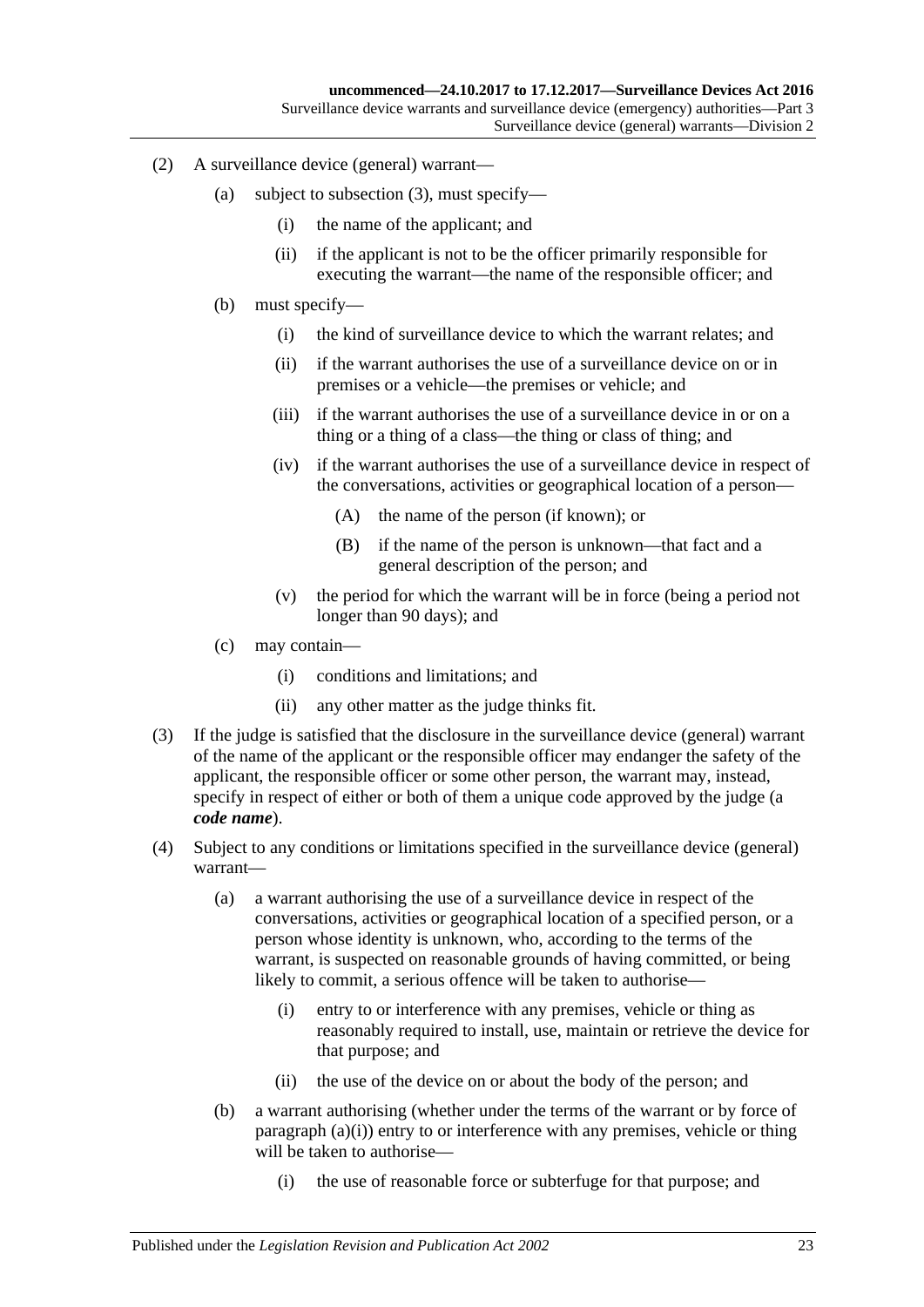- (ii) any action reasonably required to be taken in respect of a vehicle or thing for the purpose of installing, using, maintaining or retrieving a surveillance device to which the warrant relates; and
- (iii) the extraction and use of electricity for that purpose or for the use of the surveillance device to which the warrant relates; and
- (c) a warrant authorising entry to specified premises will be taken to authorise non-forcible passage through adjoining or nearby premises (but not through the interior of any building or structure) as reasonably required for the purpose of gaining entry to those specified premises; and
- (d) the powers conferred by the warrant may be exercised by the responsible officer or under the authority of the responsible officer at any time and with such assistance as is necessary.
- (5) If the chief officer of the investigating agency is satisfied that the grounds on which a surveillance device (general) warrant was issued have ceased to exist, the chief officer must, if the warrant is still in force, cancel the warrant by instrument in writing.
- (6) A surveillance device (general) warrant may, at any time, be cancelled by instrument in writing by the chief officer of the investigating agency.

### <span id="page-23-0"></span>**Division 3—Surveillance device (emergency) authorities**

### <span id="page-23-1"></span>**20—Application procedure**

- (1) An officer of an investigating agency may apply to the chief officer of the agency for a surveillance device (emergency) authority authorising 1 or more of the following:
	- (a) the use of 1 or more types of surveillance device;
	- (b) entry to or interference with any premises as reasonably required for the purposes of installing, using, maintaining or retrieving 1 or more surveillance devices;
	- (c) interference with any vehicle or thing as reasonably required for the purposes of installing, using, maintaining or retrieving 1 or more surveillance devices.
- (2) An application for a surveillance device (emergency) authority may be made if the officer suspects on reasonable grounds that—
	- (a) an imminent threat of serious violence to a person or substantial damage to property exists and the officer is of the opinion that—
		- (i) the use of a surveillance device is immediately necessary for the purpose of dealing with that threat; and
		- (ii) the circumstances are so serious and the matter is of such urgency that the use of a surveillance device is warranted; and
		- (iii) it is not practicable in the circumstances to apply for a surveillance device (general) warrant; or
	- (b) a serious drug offence or an offence against a law of another jurisdiction that corresponds to a serious drug offence has been, is being, or is likely to be, committed and the officer is of the opinion that—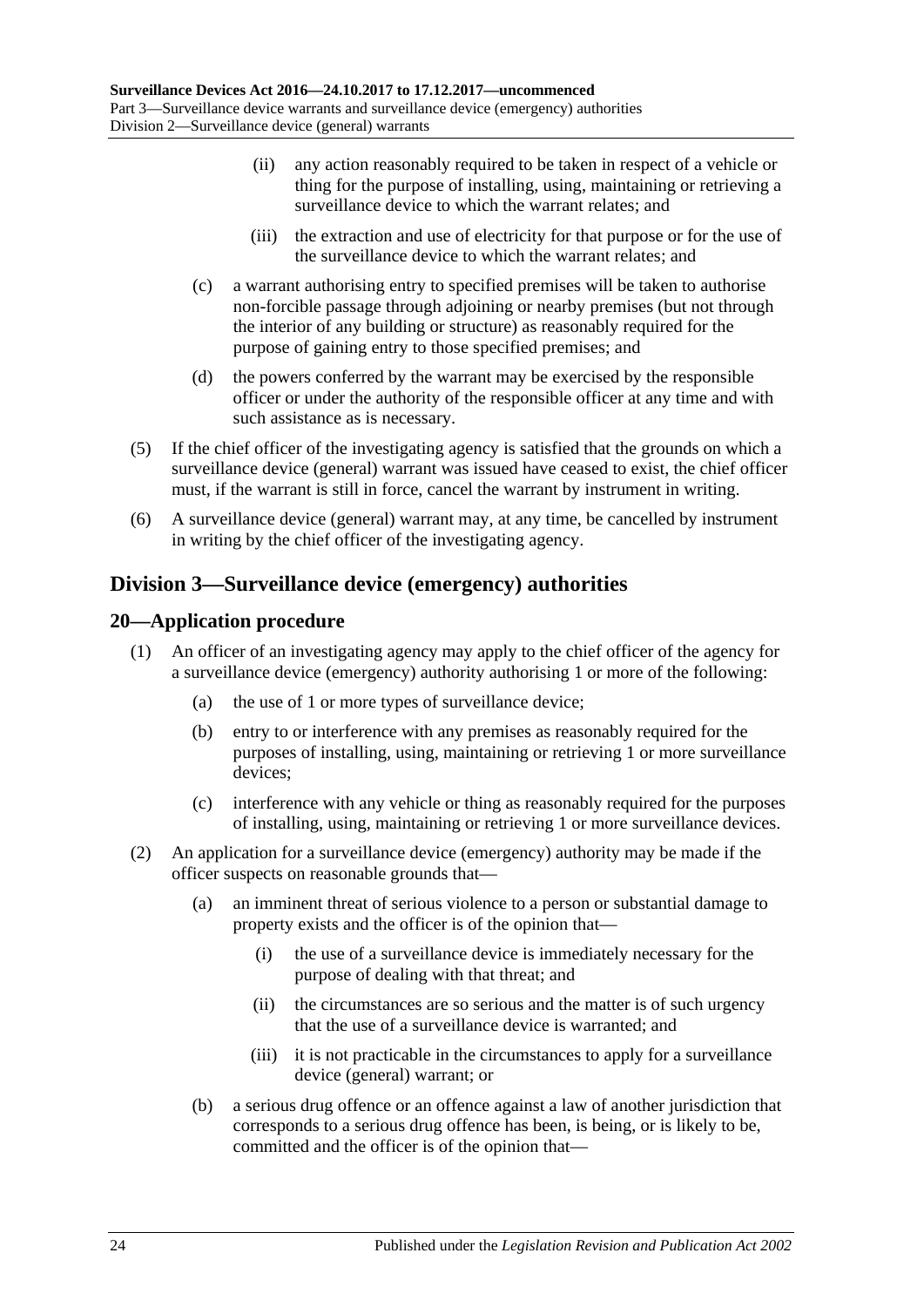- (i) the use of a surveillance device is immediately necessary for the purpose of an investigation into that offence, or enabling evidence or information to be obtained of the commission of that offence, or identifying or locating the offender; and
- (ii) the circumstances are so serious and the matter is of such urgency that the use of a surveillance device is warranted; and
- (iii) it is not practicable in the circumstances to apply for a surveillance device (general) warrant.
- (3) An application for a surveillance device (emergency) authority may be made in person, in writing, or by fax, email, telephone or any other means of communication.

### <span id="page-24-0"></span>**21—Surveillance device (emergency) authority**

- (1) The chief officer of an investigating agency to whom an application is made may grant a surveillance device (emergency) authority authorising anything that could be authorised under a surveillance device (general) warrant if satisfied that there are, in the circumstances of the case, reasonable grounds for granting the authority, taking into account—
	- (a) if it is in relation to an imminent threat of serious violence to a person or substantial damage to property—
		- (i) the nature of the threat of serious violence or substantial damage; and
		- (ii) the extent to which the issue of a surveillance device (emergency) authority would help reduce or avoid the threat; and
		- (iii) the extent to which alternative methods of investigation could be used to help reduce or avoid the threat; and
		- (iv) how much the use of alternative methods of investigation could help reduce or avoid the threat; and
		- (v) the likelihood that the use of alternative methods of investigation would prejudice the safety of the person or property because of delay or for some other reason; and
		- (vi) whether or not it is practicable in the circumstances to apply for a surveillance device (general) warrant; and
		- (vii) any other matter the chief officer considers relevant; or
	- (b) if it is in relation to the commission of a serious drug offence or an offence against a law of another jurisdiction that corresponds to a serious drug offence—
		- (i) the nature of the serious and urgent circumstances in respect of which the surveillance device (emergency) authority is sought; and
		- (ii) the extent to which alternative methods of investigation could be used to investigate the offence; and
		- (iii) whether or not it is practicable in the circumstances to apply for a surveillance device (general) warrant; and
		- (iv) any other matter the chief officer considers relevant.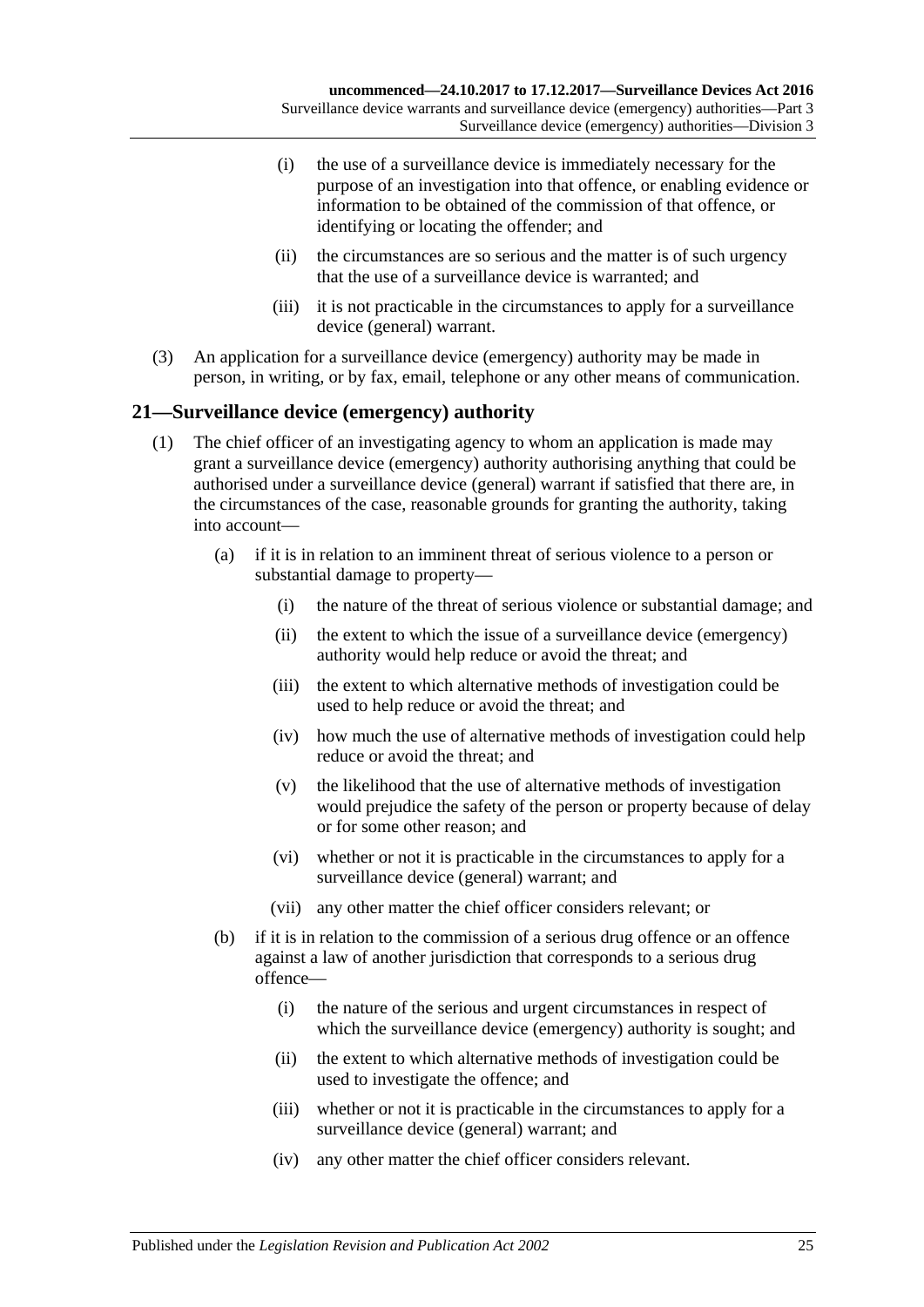- (2) A surveillance device (emergency) authority—
	- (a) subject to [subsection](#page-25-0) (3), must specify—
		- (i) the name of the applicant; and
		- (ii) if the applicant is not to be the officer primarily responsible for exercising the powers under the authority—the name of the responsible officer; and
	- (b) must specify—
		- (i) the kind of surveillance device to which the authority relates; and
		- (ii) if it authorises the use of a surveillance device on or in premises or a vehicle—the premises or vehicle; and
		- (iii) if it authorises the use of a surveillance device in or on a thing or a thing of a class—the thing or class of thing; and
		- (iv) if it authorises the use of a surveillance device in respect of the conversations, activities or geographical location of a person—
			- (A) the name of the person (if known); or
			- (B) if the name of the person is unknown—that fact and a general description of the person; and
		- (v) the period for which the authority will be in force (being a period not longer than 7 days); and
	- (c) may contain—
		- (i) conditions and limitations; and
		- (ii) any other matter,

as the issuing officer thinks fit.

- <span id="page-25-0"></span>(3) If the chief officer of the investigating agency is of the opinion that the disclosure in the surveillance device (emergency) authority of the name of the applicant or the responsible officer is likely to endanger the safety of the applicant, the responsible officer or some other person, the authority may, instead, specify in respect of either or both of them a unique code approved by the chief officer (a *code name*).
- <span id="page-25-1"></span>(4) Subject to [subsection](#page-26-1) (5) and any conditions or limitations specified in the surveillance device (emergency) authority—
	- (a) an authority authorising the use of a surveillance device in respect of the conversations, activities or geographical location of a specified person, or a person whose identity is unknown, who, according to the terms of the authority, is suspected on reasonable grounds of having committed, or being likely to commit, a serious offence, will be taken to authorise—
		- (i) entry to or interference with any premises, vehicle or thing as reasonably required to install, use, maintain or retrieve the device for that purpose; and
		- (ii) the use of the device on or about the body of the person; and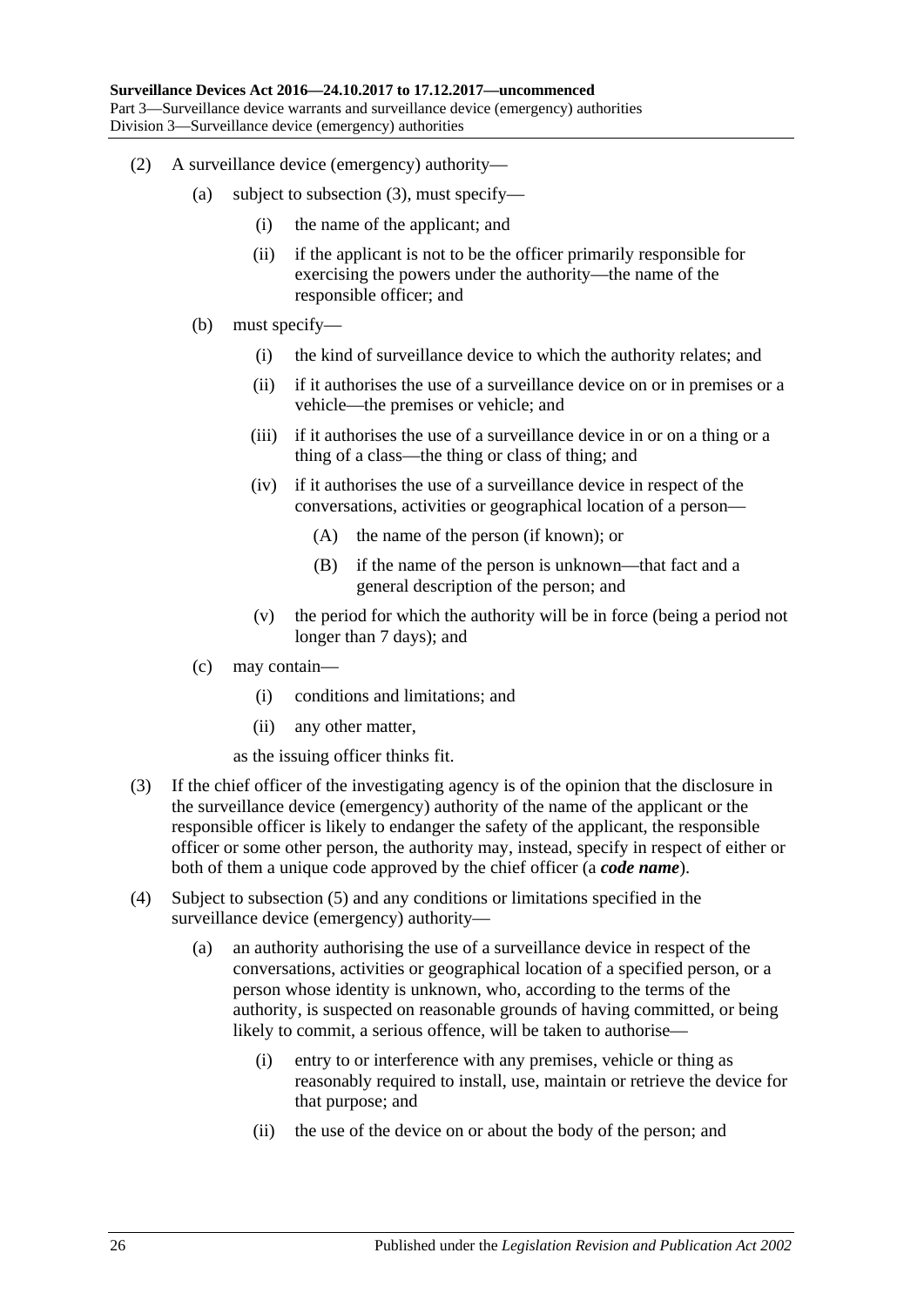- (b) an authority authorising (whether under the terms of the authority or by force of [paragraph](#page-25-1) (a)(i)) entry to or interference with any premises, vehicle or thing will be taken to authorise—
	- (i) the use of reasonable force or subterfuge for that purpose; and
	- (ii) any action reasonably required to be taken in respect of a vehicle or thing for the purpose of installing, using, maintaining or retrieving a surveillance device to which the warrant relates; and
	- (iii) the extraction and use of electricity for that purpose or for the use of the surveillance device to which the authority relates; and
- (c) an authority authorising entry to specified premises will be taken to authorise non-forcible passage through adjoining or nearby premises (but not through the interior of any building or structure) as reasonably required for the purpose of gaining entry to those specified premises; and
- (d) the powers conferred by the authority may be exercised by the responsible officer or under the authority of the responsible officer at any time and with such assistance as is necessary.
- <span id="page-26-1"></span>(5) A surveillance device (emergency) authority may not authorise the installation or use of a surveillance device outside this jurisdiction.
- (6) If the chief officer of the investigating agency is satisfied that the grounds on which a surveillance device (emergency) authority was granted have ceased to exist, the chief officer must, if the authority is still in force, cancel the authority by instrument in writing.
- (7) A surveillance device (emergency) authority may, at any time, be cancelled by instrument in writing by the chief officer of the investigating agency.

### <span id="page-26-0"></span>**22—Application for confirmation of surveillance device (emergency) authority etc**

- <span id="page-26-2"></span>(1) An officer who has been granted a surveillance device (emergency) authority must, within 2 business days after the authority is granted, if the authority is still in force, apply to a judge for confirmation of—
	- (a) the authority; and
	- (b) the exercise of powers under the authority.
- (2) An application under [subsection](#page-26-2) (1) must be made by—
	- (a) providing a judge with an application in writing; and
	- (b) appearing personally before the judge.
- (3) The written application—
	- (a) must specify—
		- (i) the name of the applicant and the investigating agency to which the applicant belongs; and
		- (ii) the applicant's rank or position in that agency; and
		- (iii) the kind of surveillance device to which the surveillance device (emergency) authority relates; and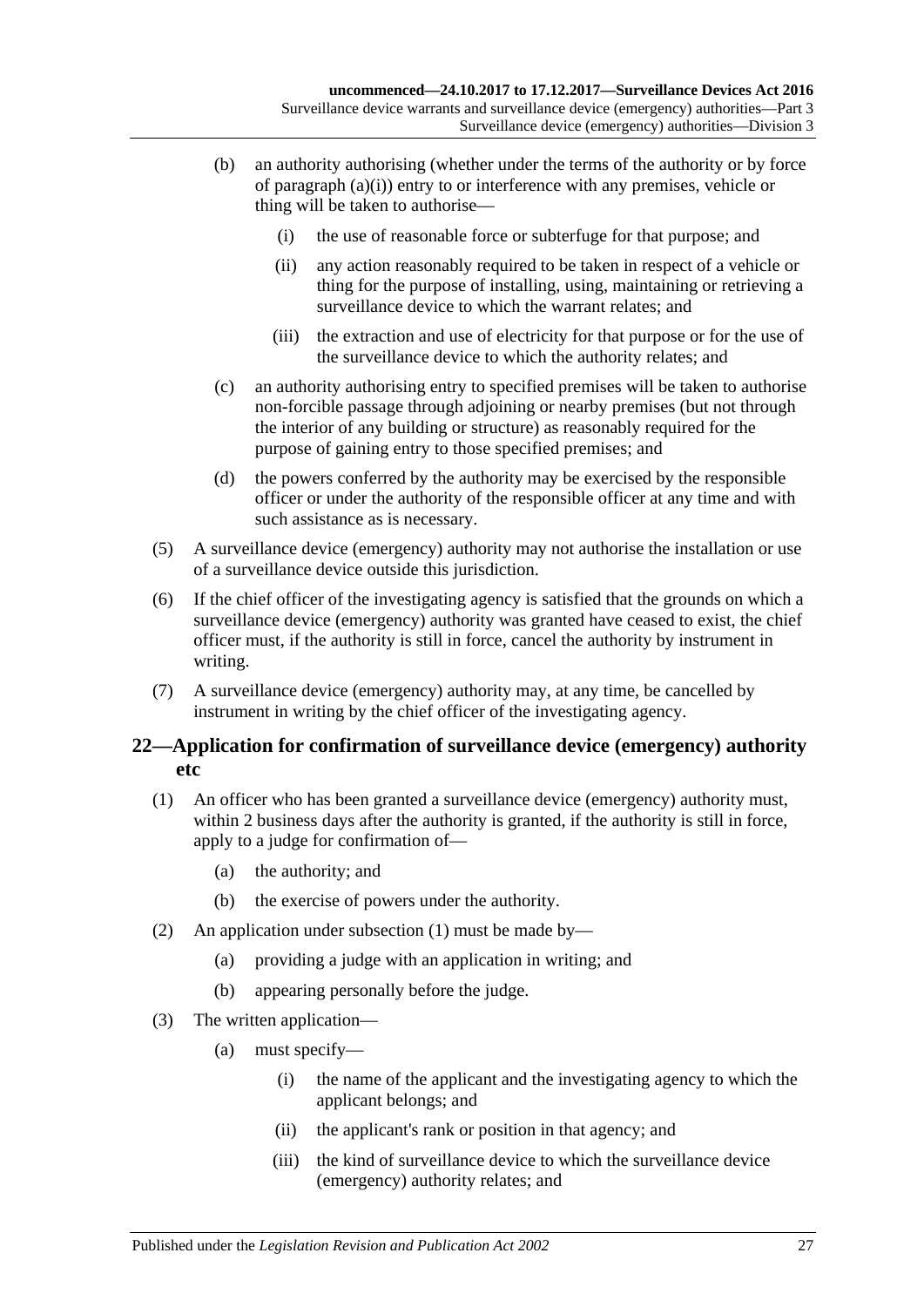- (iv) if a surveillance device (general) warrant in relation to the surveillance device is sought, the following matters:
	- (A) if the applicant is not to be the officer primarily responsible for executing the warrant—the name of the responsible officer;
	- (B) whether the applicant or responsible officer (or both) are to be identified in the warrant under a code name;
	- (C) the nature and duration of the warrant sought, including the kind of surveillance device to which the warrant relates; and
- (v) the grounds on which confirmation and the warrant (if any) is sought; and
- (b) must be accompanied by an affidavit verifying the application.
- (4) The judge to whom an application is made may require further information to be given in relation to the application.

### <span id="page-27-0"></span>**23—Confirmation of surveillance device (emergency) authority etc**

- (1) On hearing an application under [section](#page-26-0) 22, the judge—
	- (a) must—
		- (i) if satisfied that the granting of the surveillance device (emergency) authority, and the exercise of powers under the authority, was justified in the circumstances—
			- (A) confirm the authority and the exercise of those powers; and
			- (B) cancel the surveillance device (emergency) authority; and
		- (ii) if a surveillance device (general) warrant is sought and the judge is satisfied that there are reasonable grounds to issue a warrant in the circumstances—issue a surveillance device (general) warrant in accordance with [section](#page-21-0) 19; and
	- (b) may, if not satisfied that the circumstances justified the granting of the surveillance device (emergency) authority, make 1 or more of the following orders:
		- (i) an order that the use of the surveillance device cease;
		- (ii) an order that, subject to any conditions the judge thinks fit, the device be retrieved;
		- (iii) an order that any information obtained from or relating to the exercise of powers under the authority, or any record of that information, be dealt with in the way specified in the order;
		- (iv) any other order as the judge thinks fit.
- (2) If a judge confirms a surveillance device (emergency) authority, and the exercise of powers under the authority, evidence obtained through the exercise of those powers is not inadmissible in any proceedings merely because the evidence was obtained before the authority was confirmed.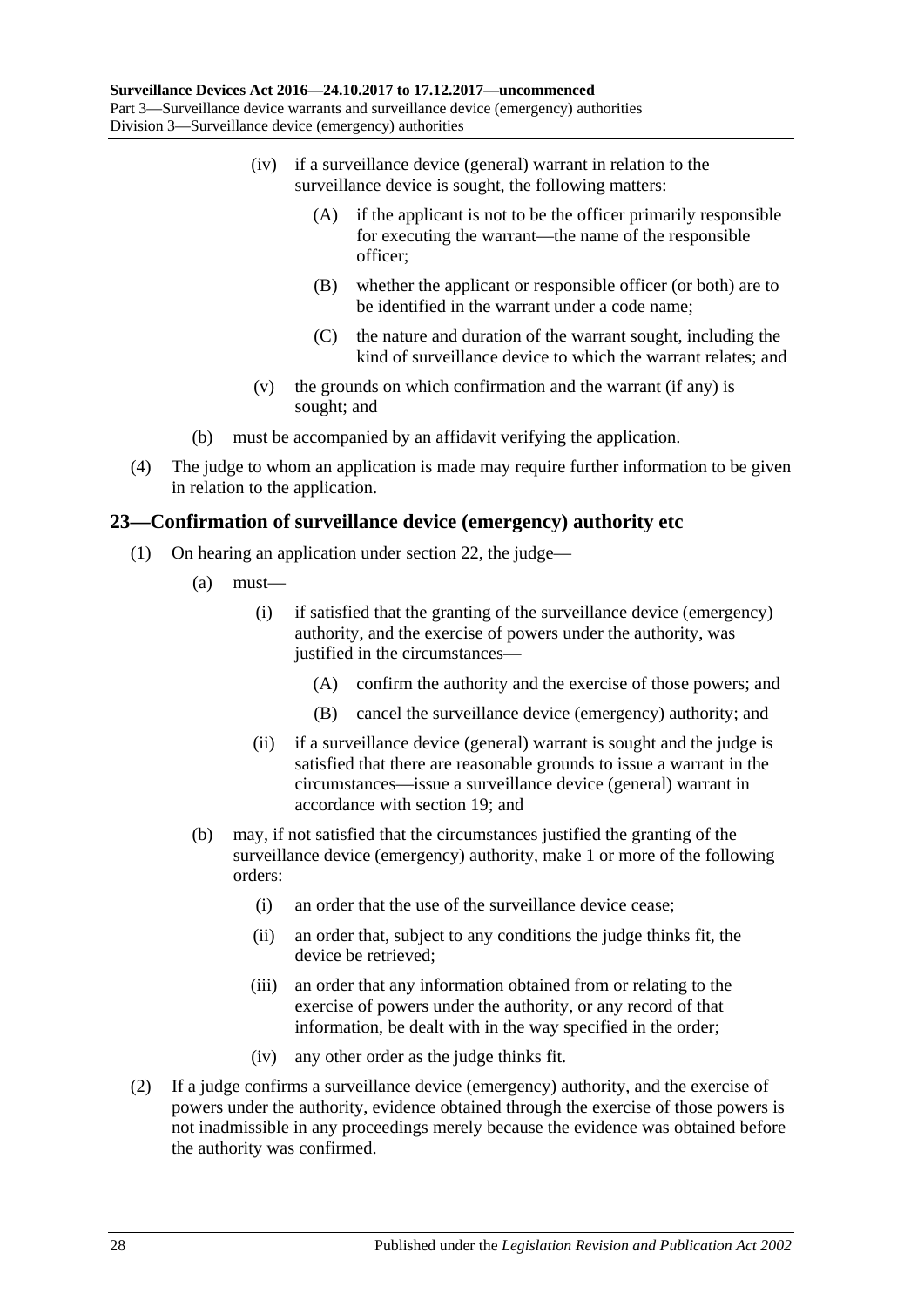### <span id="page-28-0"></span>**Division 4—Recognition of corresponding warrants and authorities**

### <span id="page-28-6"></span><span id="page-28-1"></span>**24—Corresponding warrants**

- (1) A corresponding warrant may be executed in this State in accordance with its terms as if it were a surveillance device (tracking) warrant or a surveillance device (general) warrant (as the case may be) issued under this Part.
- (2) [Subsection](#page-28-6) (1) does not apply at any time after a corresponding warrant has been cancelled.

### <span id="page-28-7"></span><span id="page-28-2"></span>**25—Corresponding emergency authorities**

- (1) A corresponding surveillance device (emergency) authority authorises the use of a surveillance device in accordance with its terms in this State, as if it were a surveillance device (emergency) authority granted under this Part.
- (2) [Subsection](#page-28-7) (1) does not apply at any time after a judge orders, under a provision of a corresponding law, that the use of a surveillance device under the corresponding surveillance device (emergency) authority cease.

### <span id="page-28-3"></span>**Division 5—Miscellaneous**

### <span id="page-28-4"></span>**26—Management of records relating to surveillance device warrants etc**

- (1) The chief officer of an investigating agency by whom a surveillance device (tracking) warrant is issued, varied or renewed must cause the application and the warrant (and any copy of the warrant) as issued, varied or renewed to be managed in accordance with the regulations.
- (2) The chief officer of an investigating agency by whom a surveillance device (emergency) authority is granted must cause the application and the authority (and any copy of the authority) to be managed in accordance with the regulations.
- (3) A judge by whom a surveillance device (general) warrant is issued, varied or renewed must cause each of the following to be managed in accordance with the rules of the Supreme Court:
	- (a) the application;
	- (b) the warrant (and any duplicate or copy of the warrant) as issued, varied or renewed;
	- (c) any code name specified in the warrant;
	- (d) the affidavit verifying the application.

### <span id="page-28-5"></span>**27—Limitations on use of information or material derived under this Part**

- (1) A person must not knowingly communicate or publish information or material derived from the use (whether by that person or another person) of a surveillance device under an authority under this Part except—
	- (a) to a person who was a party to the conversation or activity to which the information or material relates; or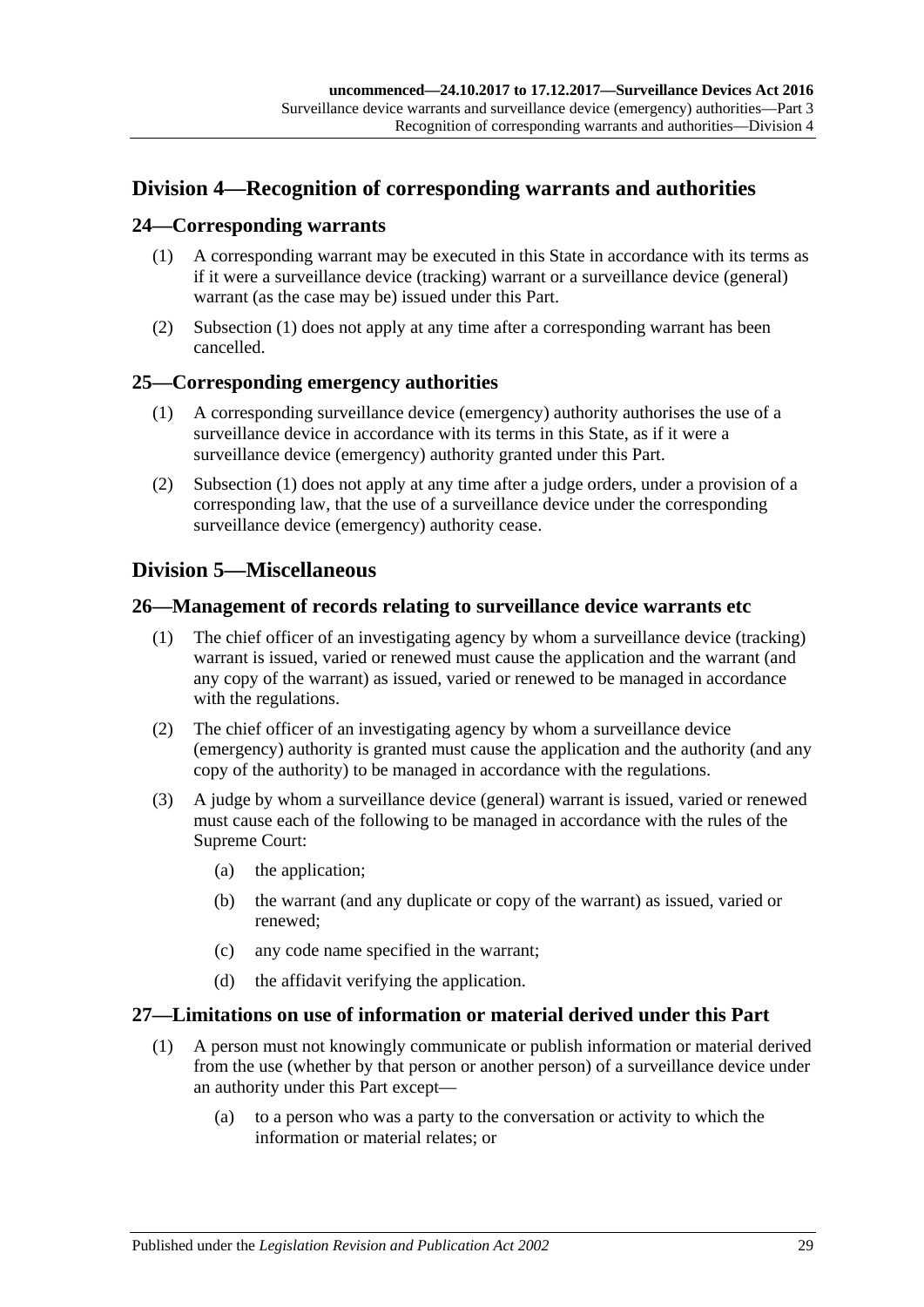- (b) with the consent of each party to the conversation or activity to which the information or material relates; or
- (c) for the purposes of a relevant investigation; or
- (d) for the purposes of a relevant action or proceeding; or
- (e) otherwise in the course of duty or as required by law; or
- (f) if the information or material has been taken or received in public as evidence in a relevant action or proceeding.

Maximum penalty:

- (a) in the case of a body corporate—\$75 000;
- (b) in the case of a natural person—\$15 000 or imprisonment for 3 years.
- (2) In this section, a reference to *an authority under this Part* is a reference to—
	- (a) a surveillance device warrant; or
	- (b) a surveillance device (emergency) authority; or
	- (c) a corresponding warrant; or
	- (d) a corresponding surveillance device (emergency) authority.

## <span id="page-29-0"></span>**Part 4—Register, reports and records**

#### <span id="page-29-1"></span>**28—Interpretation**

In this Part, a reference to a *person to whom this Part applies* is a reference to—

- (a) in relation to SA Police—
	- (i) a police officer; and
	- (ii) any staff of an administrative unit of the Public Service in respect of whom the Commissioner of Police has an arrangement with the Minister administering that unit to make use of their services; and
- (b) in relation to the Independent Commissioner Against Corruption—
	- (i) an employee engaged, or an investigator appointed, by the Commissioner under the *[Independent Commissioner Against](http://www.legislation.sa.gov.au/index.aspx?action=legref&type=act&legtitle=Independent%20Commissioner%20Against%20Corruption%20Act%202012)  [Corruption Act](http://www.legislation.sa.gov.au/index.aspx?action=legref&type=act&legtitle=Independent%20Commissioner%20Against%20Corruption%20Act%202012) 2012*; and
	- (ii) any staff of an administrative unit of the Public Service in respect of whom the Commissioner has an arrangement with the Minister administering that unit to make use of their services; and
- (c) an employee of the administrative unit of the Public Service that is, under the Minister, responsible for the administration of this Act.

#### <span id="page-29-2"></span>**29—Register**

(1) The chief officer of an investigating agency (other than the ACC) must keep a register of warrants and authorities issued to the agency under this Act.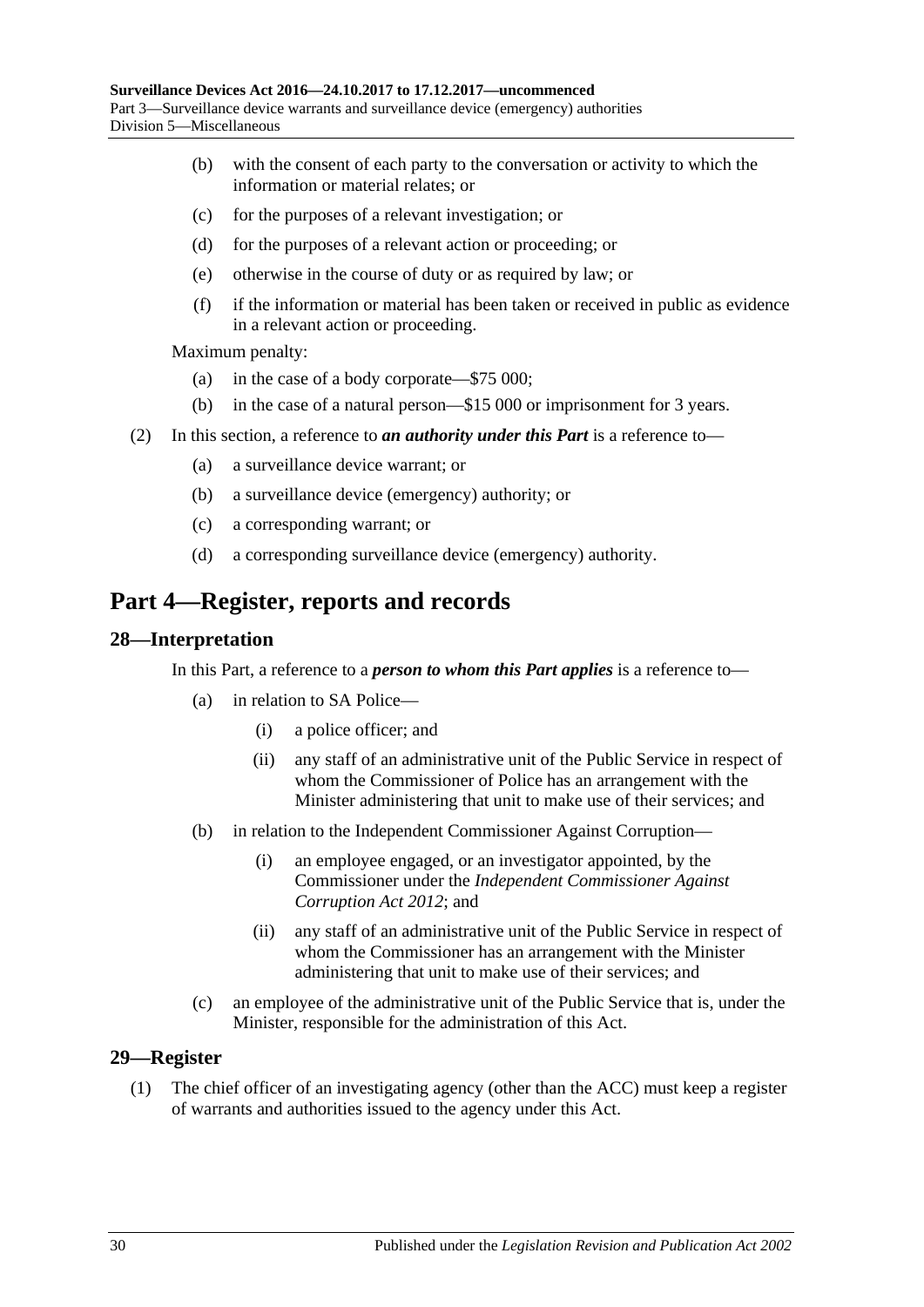- (2) The register must contain the following information in relation to each surveillance device warrant issued to the investigating agency (other than a warrant issued to an officer of the agency during a period of secondment to a position outside the agency):
	- (a) in the case of a surveillance device (general) warrant—
		- (i) the date of issue of the warrant and the period for which the warrant is to be in force; and
		- (ii) the name of the judge who issued the warrant; and
		- (iii) the name of the applicant for the warrant or, if the warrant specified a code name in respect of the applicant, that code name; and
		- (iv) the rank of the applicant for the warrant; and
		- (v) the name or, if the name is unknown, a general description of the person subject to the investigation in relation to which the warrant was issued; and
		- (vi) if the application for the warrant was by telephone under [section](#page-19-1) 18—the date on which the applicant forwarded an affidavit and copy of the duplicate surveillance device (general) warrant to the judge as required under that section; and
		- (vii) if the warrant was issued following confirmation by a judge of a surveillance device (emergency) authority and the exercise of powers under the authority under [section](#page-27-0) 23—that fact; and
		- (viii) if an application for variation of the warrant was made—the date of the application and details of the variation (if any) granted; and
		- (ix) the date of any renewal of the warrant and the period for which the renewed warrant is to be in force; and
		- (x) the period for which the warrant was actually in force (including any periods for which it was in force following renewal) and the date on which the warrant ceased to be in force:
	- (b) in the case of a surveillance device (tracking) warrant—
		- (i) the date of issue of the warrant and the period for which the warrant is to be in force; and
		- (ii) the name of the applicant for the warrant or, if the warrant specified a code name in respect of the applicant, that code name; and
		- (iii) the rank of the applicant for the warrant; and
		- (iv) the name or, if the name is unknown, a general description of the person subject to the investigation in relation to which the warrant was issued; and
		- (v) if an application for variation of the warrant was made—the date of the application and details of the variation (if any) granted; and
		- (vi) the date of any renewal of the warrant and the period for which the renewed warrant is to be in force; and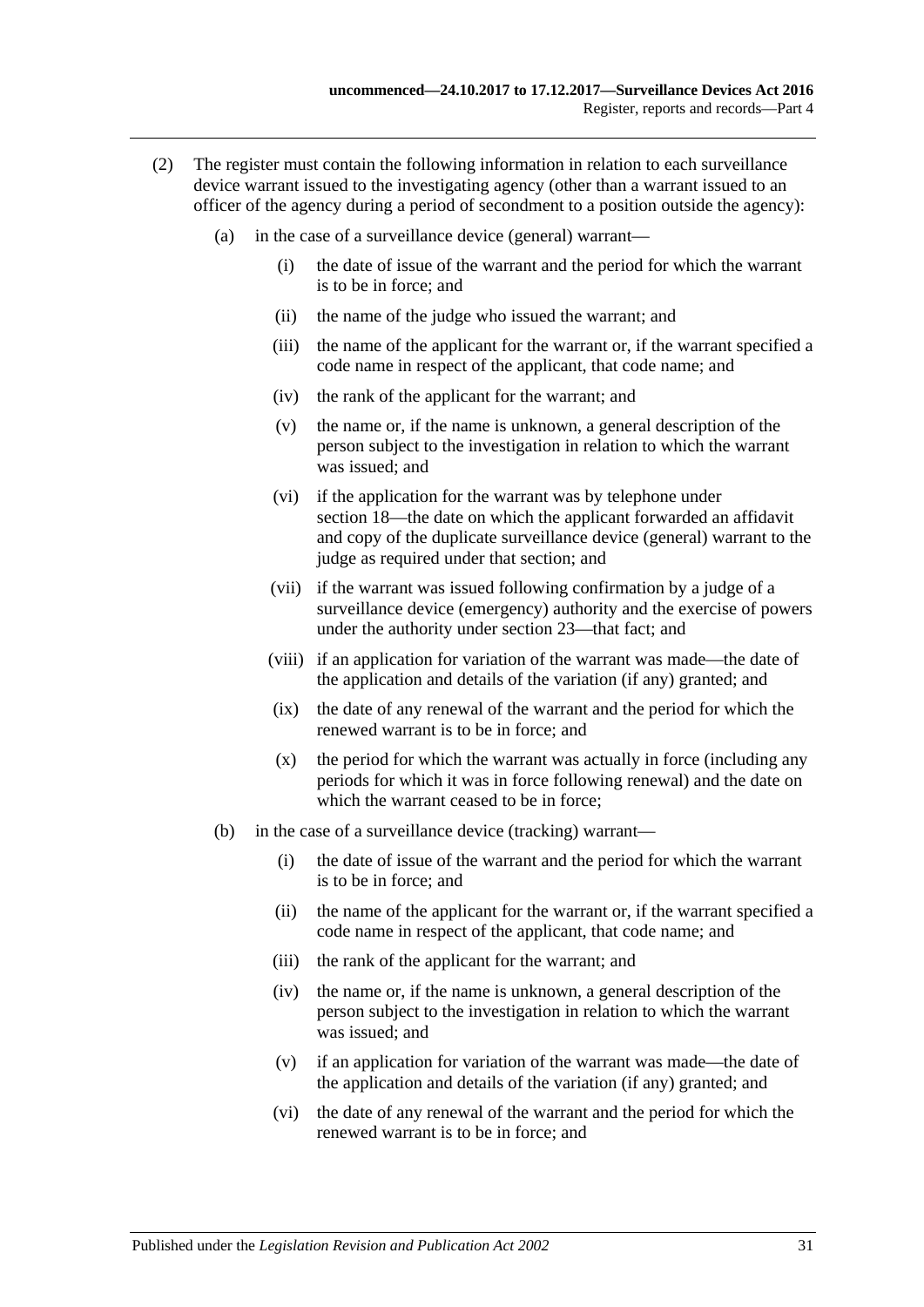- (vii) the period for which the warrant was actually in force (including any periods for which it was in force following renewal) and the date on which the warrant ceased to be in force:
- (c) in any case—
	- (i) the dates of any arrests made on the basis or partly on the basis of information obtained by use of the surveillance device to which the warrant relates; and
	- (ii) the dates on which any prosecutions were instituted in which information obtained by use of the surveillance device formed part of the basis of the decision to prosecute; and
	- (iii) the dates on which any persons were found guilty of offences in consequence of those prosecutions; and
	- (iv) the dates on which any persons pleaded guilty to the charge of an offence in consequence of those prosecutions; and
	- (v) such other matters as may be prescribed by regulation.
- (3) The register must contain the following information in relation to each surveillance device (emergency) authority granted to an officer of the investigating agency under this Act in respect of a matter:
	- (a) the date on which the surveillance device (emergency) authority was granted;
	- (b) the name of the applicant for the surveillance device (emergency) authority or, if the authority specified a code name in respect of the applicant, that code name;
	- (c) the rank of the applicant;
	- (d) the kind of surveillance device to which the surveillance device (emergency) authority related;
	- (e) if an application was made to a judge under [section](#page-27-0) 23—whether the judge did either or both of the following:
		- (i) confirmed the surveillance device (emergency) authority and the exercise of powers under the authority;
		- (ii) issued a surveillance device (general) warrant in respect of the matter.

### <span id="page-31-1"></span><span id="page-31-0"></span>**30—Reports and records**

- (1) The chief officer of an investigation agency (other than the ACC) must, in relation to surveillance device warrants issued to officers of the agency under this Act give to the Minister—
	- (a) as soon as practicable after the issue, variation or cancellation of a warrant, a copy of the warrant, the warrant as varied or the instrument of cancellation (as the case may be); and
	- (b) within 3 months after a warrant ceases to be in force, a written report of—
		- (i) the use made of information obtained by use of a surveillance device to which the warrant related; and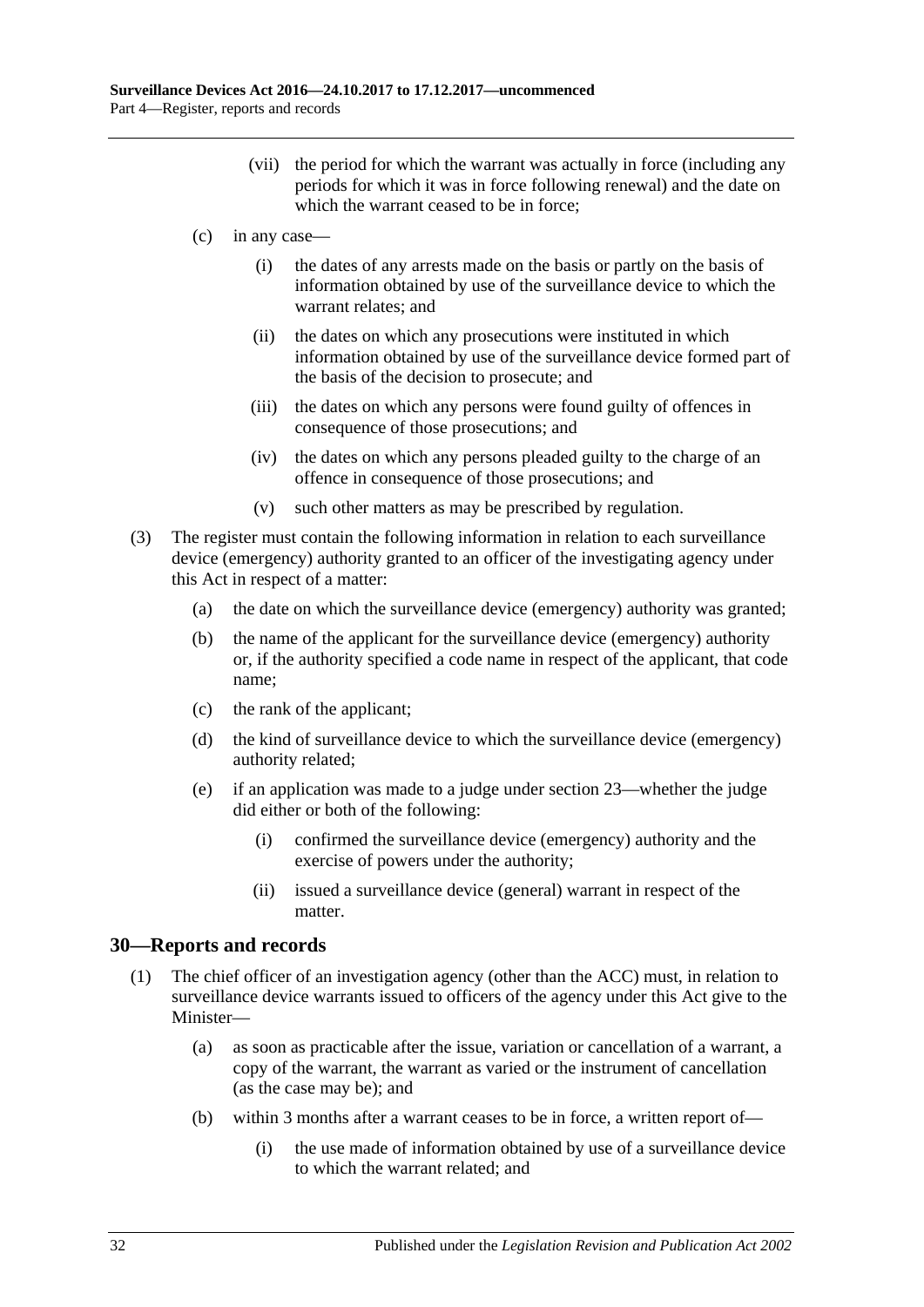- (ii) the communication of that information to persons other than officers of the agency; and
- <span id="page-32-0"></span>(c) as soon as practicable (but not later than 2 months) after each 30 June, the following information relating to the year ending on that 30 June:
	- (i) in relation to—
		- (A) applications for surveillance device (tracking) warrants; and
		- (B) applications for surveillance device (general) warrants; and
		- (C) applications for surveillance device (general) warrants by telephone under [section](#page-19-1) 18; and
		- (D) applications for variation of warrants; and
		- (E) renewal applications for warrants; and
		- (F) applications for warrants that included authorisation to enter or interfere with any premises, vehicle or thing,

how many such applications were made, how many were withdrawn or refused, and how many were successful;

- (ii) in relation to surveillance device (emergency) authorities—
	- (A) how many applications for surveillance device (emergency) authorities were made, how many were withdrawn or refused, and how many were successful; and
	- (B) how many applications for confirmation of the surveillance device (emergency) authority and the exercise of powers under the authority were made, and how many were successful;
- (iii) the average of the respective periods specified in original warrants issued on applications made during that year as the periods for which the warrants were to be in force;
- (iv) the average of the respective periods for which those warrants were actually in force;
- (v) the average of the respective periods specified in renewal warrants issued on applications made during that year as the periods for which the renewals were to be in force;
- (vi) a general description of—
	- (A) the uses made during that year of information obtained by use of surveillance devices to which a warrant related; and
	- (B) the communication of that information to persons other than officers of the agency;
- (vii) the number of arrests made during that year on the basis or partly on the basis of information obtained by use of a surveillance device to which a warrant related;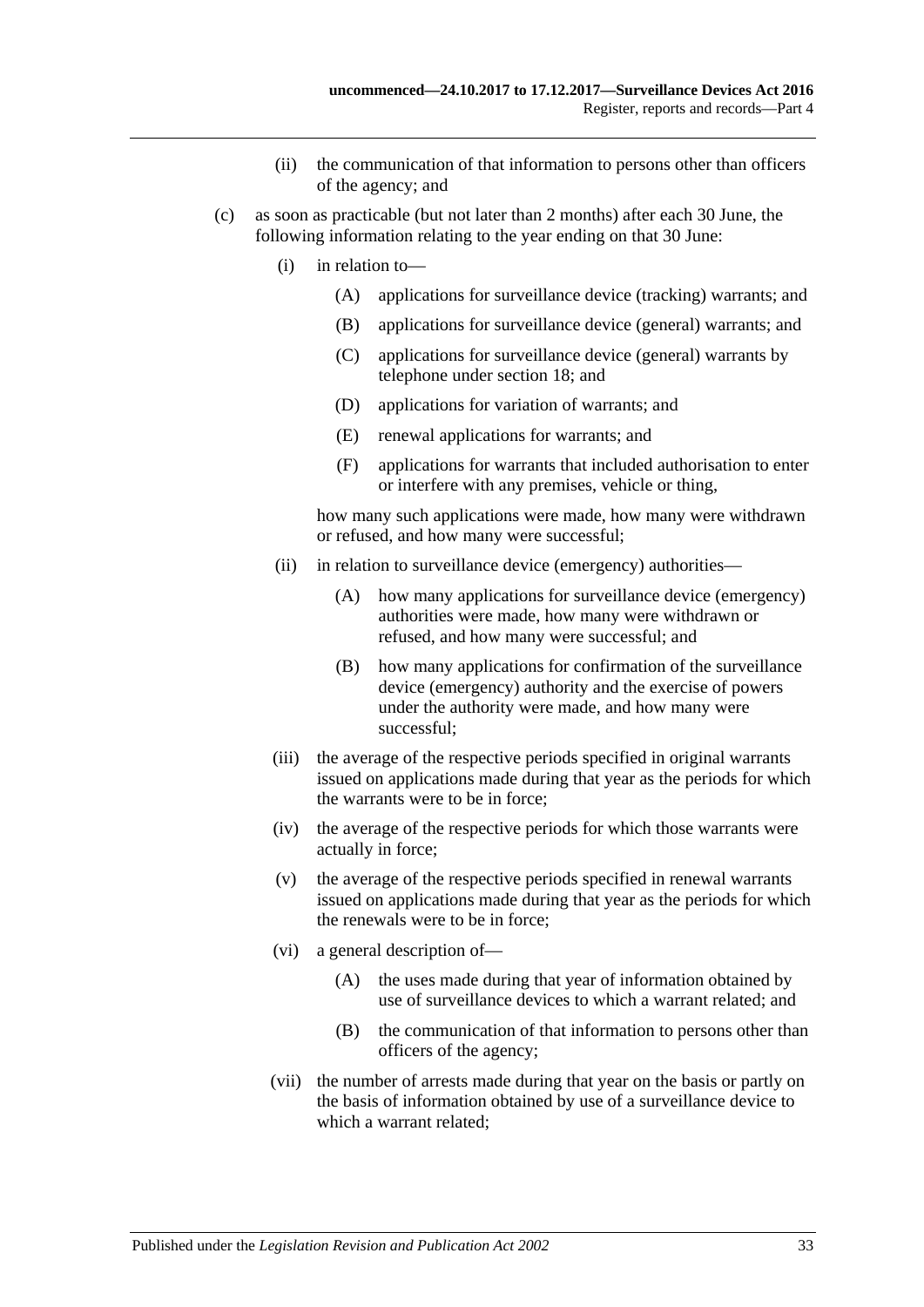- (viii) the number of prosecutions instituted during that period in which information obtained by such use of a surveillance device formed part of the basis of the decision to prosecute;
- (ix) the number of occasions during that period on which information obtained by such use of a surveillance device was given in evidence in the course of a prosecution;
- (x) the number of persons found guilty of an offence in consequence of those prosecutions during that period;
- (xi) the number of persons who pleaded guilty to the charge of an offence in consequence of those prosecutions during that period; and
- (d) a report on any other matter specified by the Minister at a time specified by the Minister.
- (2) The reports and information required to be given to the Minister under [subsection](#page-31-1) (1) must distinguish between surveillance device (general) warrants authorising the use of listening devices and other surveillance device (general) warrants.
- (3) Subject to the regulations and any determinations of the Minister, the chief officer of an investigating agency must include in each report to the Minister under [subsection](#page-32-0) (1)(c) the following information:
	- (a) the number of occasions on which a police officer or a person authorised by an officer of the agency acting in the course of his or her duty used a listening device under section [4\(2\)\(b\)\(iii\)](#page-9-2) (an *approved undercover operation exemption*) during the period to which the report relates;
	- (b) the number of occasions on which, in prescribed circumstances, an officer of the agency—
		- (i) used a listening device otherwise than under an approved undercover operation exemption, surveillance device (general) warrant or surveillance device (emergency) authority; or
		- (ii) used some other surveillance device that was not installed through the exercise of powers under a surveillance device (general) warrant, surveillance device (tracking) warrant or surveillance device (emergency) authority,

during the period to which the report relates;

- (c) a general description of—
	- (i) the uses made during that period of information obtained by such use of a surveillance device; and
	- (ii) the communication of that information to persons other than officers of the agency;
- (d) the number of arrests made during that period on the basis or partly on the basis of information obtained by such use of a surveillance device;
- (e) the number of prosecutions instituted during that period in which information obtained by such use of a surveillance device formed part of the basis of the decision to prosecute;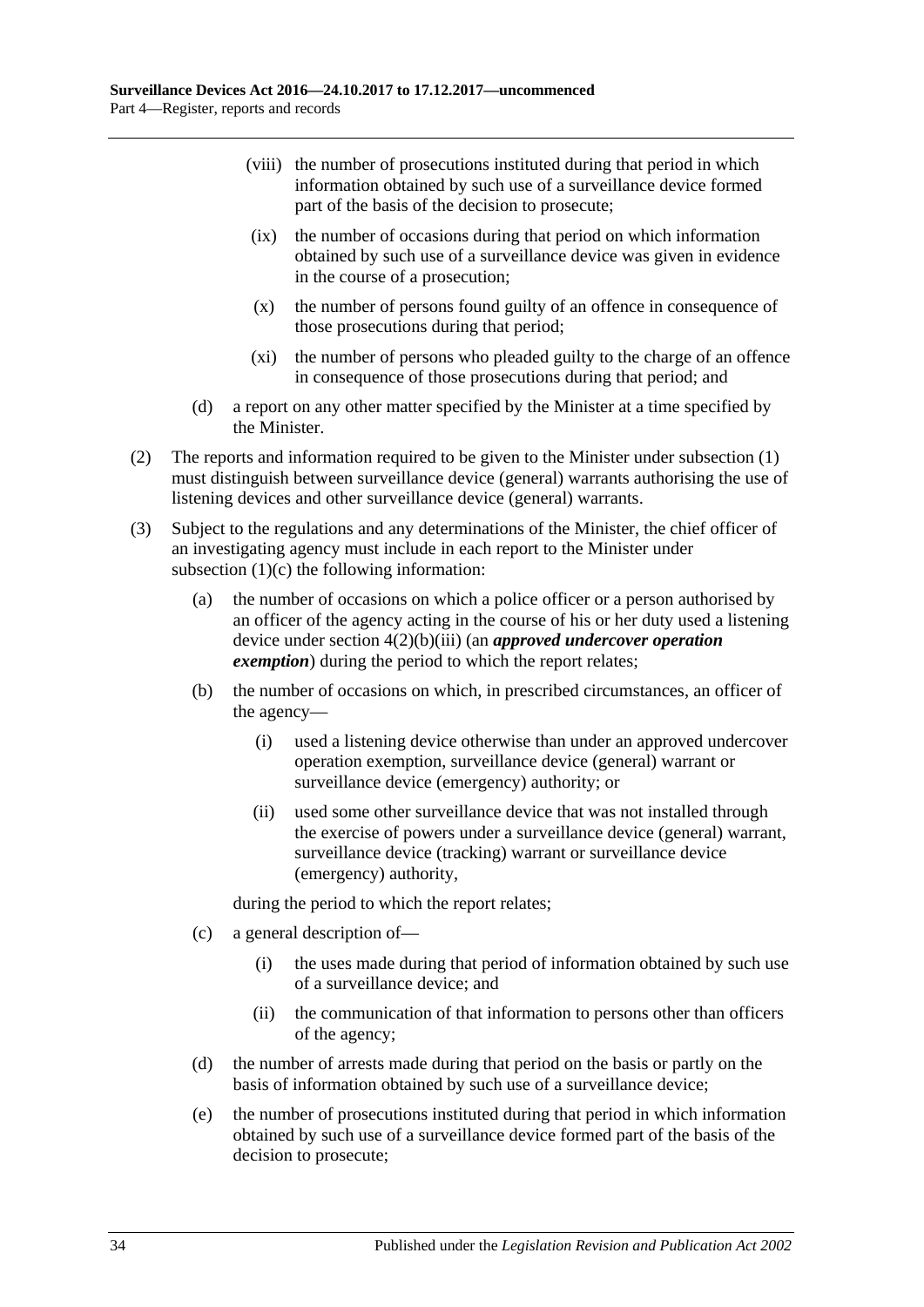- (f) the number of occasions during that period on which information obtained by such use of a surveillance device was given in evidence in the course of a prosecution;
- (g) the number of persons found guilty of an offence in consequence of those prosecutions during that period;
- (h) the number of persons who pleaded guilty to the charge of an offence in consequence of those prosecutions during that period;
- (i) any other information prescribed by regulation or specified by the Minister.
- (4) The chief officer of an investigating agency must keep such records as are necessary to enable compliance with this section, including records of the persons (other than police officers) to whom that information has been communicated.
- <span id="page-34-1"></span>(5) The Minister must cause a report to be prepared on or before 31 October in each year containing
	- (a) the information furnished to the Minister under [subsection](#page-32-0)  $(1)(c)$  in relation to the year ending on the previous 30 June; and
	- (b) any similar information relating to warrants issued to members of the Board of the ACC or members of the staff of the ACC furnished to the Minister by the ACC in relation to the year ending on the previous 30 June; and
	- (c) from reports made to the Minister by the ACC, a general description of—
		- (i) the uses made during that year of information obtained by use of surveillance devices; and
		- (ii) the communication of that information to persons other than members of the Board of the ACC or members of the staff of the ACC.
- (6) The Minister must, within 12 sitting days of receiving a report prepared under [subsection](#page-34-1) (5), have copies of the report laid before both Houses of Parliament.

### <span id="page-34-0"></span>**31—Control by investigating agencies of certain records, information and material**

The chief investigating officer of an investigating agency must, in accordance with the regulations—

- (a) keep as records a copy of—
	- (i) each application for a surveillance device warrant under this Act; and
	- (ii) each surveillance device warrant issued under this Act; and
	- (iii) each application for a surveillance device (emergency) authority under this Act; and
- (b) keep any information or material derived from the use of a surveillance device under a warrant; and
- (c) control, manage access to, and destroy, any such records, information and material.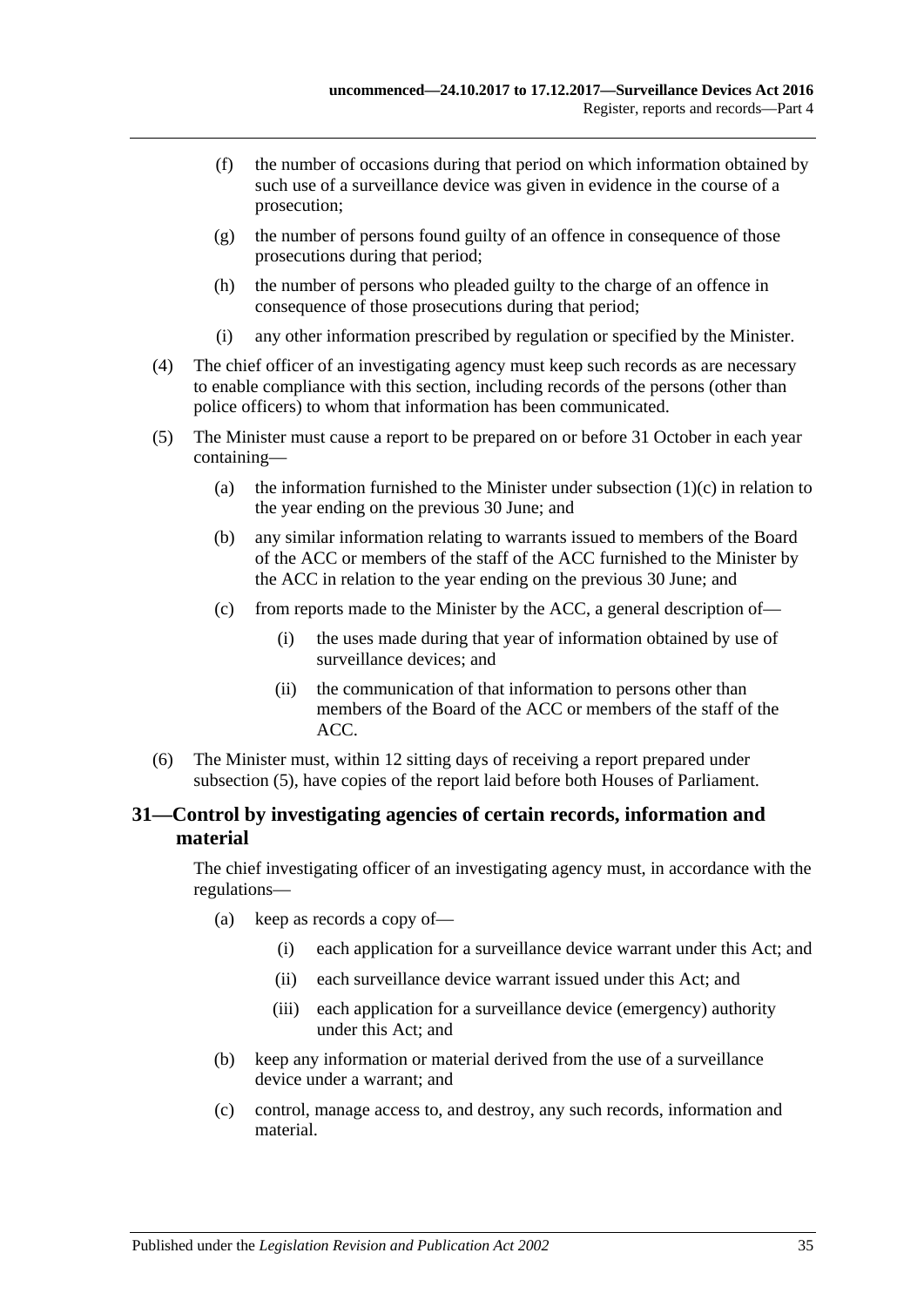### <span id="page-35-0"></span>**32—Inspection of records**

A review agency for an investigating agency—

- may, at any time, and must, at least once in each period of 6 months, inspect the records of the agency for the purpose of ascertaining the extent of compliance with this Act; and
- (b) must, not later than 2 months after completion of each such inspection, report in writing to the Minister on the results of the inspection.
- **Note—**

Under section 55 of the *Surveillance Devices Act 2004* of the Commonwealth, the Commonwealth Ombudsman is required to inspect the records of the ACC to determine the extent of the ACC's compliance with this Act. Under section 61 of that Act, the Commonwealth Ombudsman is required to report the results of the inspection to the Commonwealth Minister, lay the report before the Commonwealth Parliament and send a copy of the report to the Minister administering this Act.

### <span id="page-35-1"></span>**33—Powers of review agency**

- (1) For the purposes of carrying out an inspection under this Part, the review agency for an investigating agency, or a person authorised for the purpose by the review agency for an investigating agency—
	- (a) may, after notifying the chief officer of the agency, enter at any reasonable time premises occupied by the agency; and
	- (b) is entitled to have full and free access at all reasonable times to all records of the agency; and
	- (c) is, despite any other law, entitled to make copies of, and to take extracts from, records of the agency; and
	- (d) may require a person to whom this Part applies to give the review agency or authorised person such information as the review agency considers necessary, being information that is in the person's possession, or to which the person has access, and that is relevant to the inspection.
- (2) If the review agency for an investigating agency has reason to believe that a person to whom this Part applies is able to give information relevant to an inspection under this Part, the review agency may, by written notice to the person, require the person to do either or both of the following:
	- (a) give the information, in writing, signed by the person, at a specified place and within a specified period;
	- (b) attend before a specified person at a specified place and within a specified period or at a specified time on a specified day, in order to answer questions relevant to the inspection.
- (3) If the review agency for an investigating agency has reason to believe that a person to whom this Part applies is able to give information relevant to an inspection under this Part but does not know the person's identity, the review agency may, by written notice to the chief officer of the investigating agency, require the chief officer or a person nominated by the chief officer to attend before a specified person at a specified place and within a specified period or at a specified time on a specified day, in order to answer questions relevant to the inspection.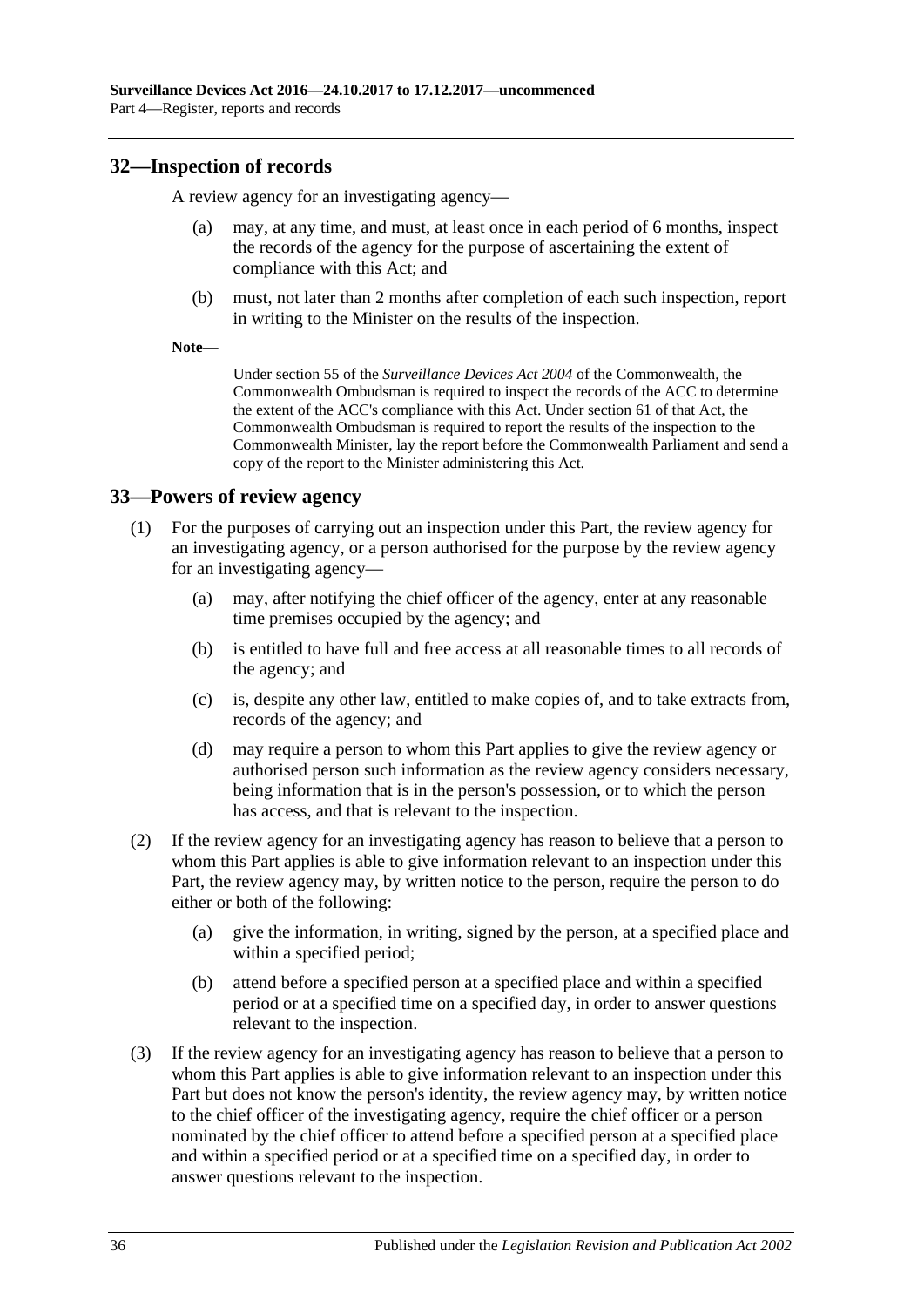- (4) Despite any other law, a person is not excused from giving information, answering a question, or giving access to a document, as and when required by or under this section, on the ground that it would contravene a law, would be contrary to the public interest or might tend to incriminate the person or make the person liable to a penalty.
- (5) The following are not admissible in evidence against a person except in prosecution proceedings for an offence against this Act or for perjury, or in police disciplinary proceedings:
	- (a) information or an answer given by the person under this section;
	- (b) the fact that the person has given access to a document under this section;
	- (c) any information or thing (including a document) obtained in consequence of the person having given information or an answer, or access to a document, under this section.
- (6) The chief officer of an investigating agency must ensure that a person to whom this Part applies provides the review agency for the investigating agency with such assistance in relation to an inspection under this Part as the review agency reasonably requires.
- (7) A person who is required under this section—
	- (a) to attend before a person; or
	- (b) to provide information; or
	- (c) to answer a question,

and who, without reasonable excuse, refuses or fails to comply with that requirement is guilty of an offence.

Maximum penalty: \$15 000 or imprisonment for 3 years.

- (8) A person who—
	- (a) without reasonable excuse, hinders a person exercising powers under this section; or
	- (b) gives to a person exercising powers under this section information knowing it to be false or misleading in a material particular,

is guilty of an offence.

Maximum penalty: \$15 000 or imprisonment for 3 years.

## <span id="page-36-0"></span>**Part 5—Miscellaneous**

#### <span id="page-36-1"></span>**34—Offence to wrongfully disclose information**

A person must not knowingly communicate or publish information or material about a surveillance device warrant or a surveillance device (emergency) authority except—

- (a) as required to do so under this Act; or
- (b) for the purposes of a relevant investigation; or
- (c) for the purposes of a relevant action or proceeding; or
- (d) in the course of proceedings for an offence against this Act; or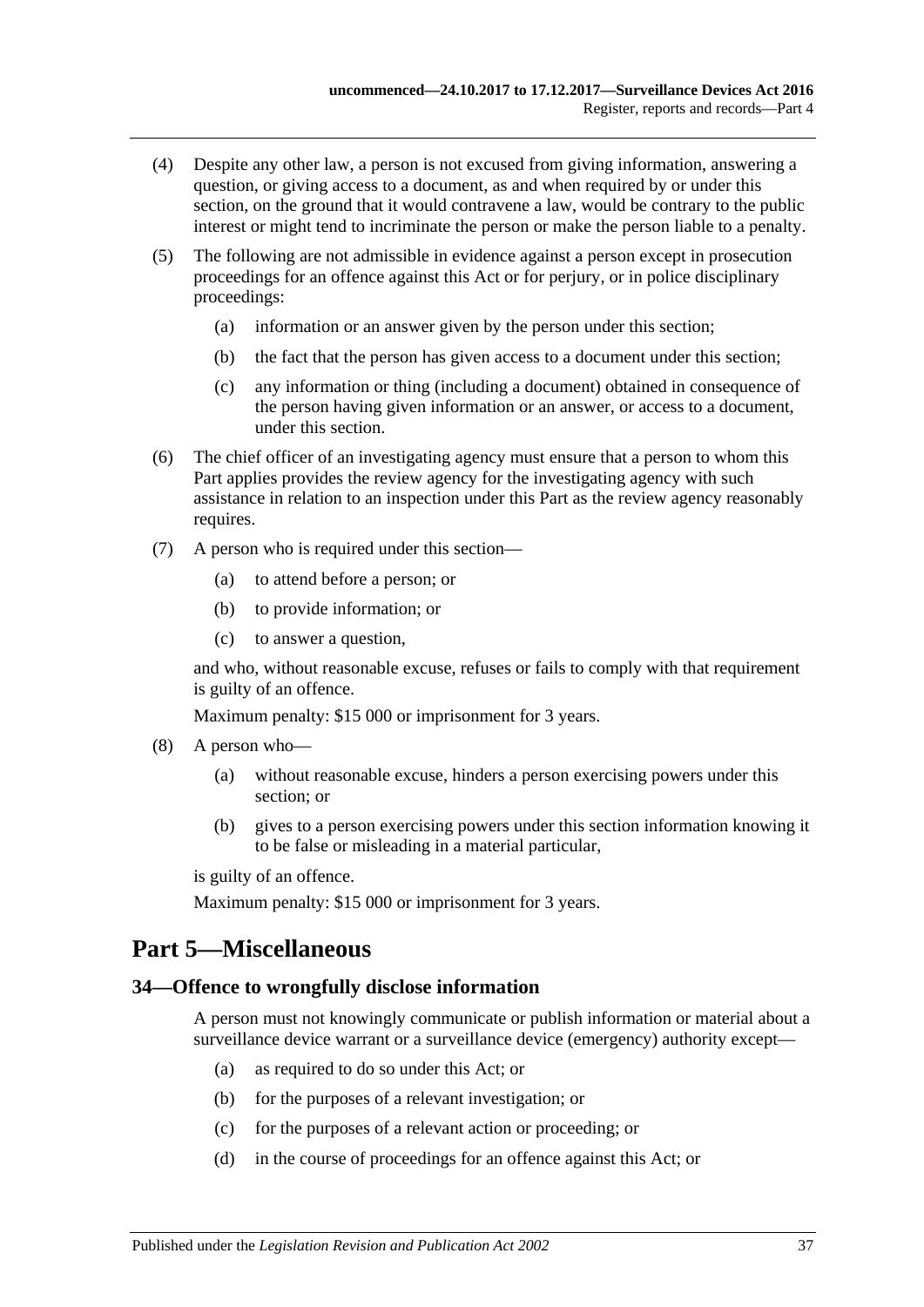(e) otherwise in the course of duty or as required by law.

Maximum penalty:

- (a) in the case of a body corporate—\$50 000;
- (b) in the case of a natural person—\$10 000 or imprisonment for 2 years.

#### <span id="page-37-0"></span>**35—Delegation**

- (1) Despite any other Act or law to the contrary, the functions of a chief officer of an investigating agency under this Act may not be delegated to any other person except as provided by this section.
- (2) A chief officer of an investigating agency may delegate to a senior officer of the agency any of the chief officer's functions under this Act.
- (3) In this section—

#### *senior officer* means—

- (a) in relation to SA Police—a police officer of or above the rank of Superintendent;
- (b) in relation to the Independent Commissioner Against Corruption—an officer or an employee of the Commissioner of a prescribed class;
- (c) in relation to the ACC—
	- (i) the Director National Operations; or
	- (ii) a Director; or
	- (iii) the General Manager National Operations; or
	- (iv) a member of staff of the ACC who is an SES employee or acting SES employee (within the meaning of the *Australian Crime Commission Act 2002* of the Commonwealth) and who holds a position that is prescribed by the regulations for the purposes of this definition.

#### <span id="page-37-2"></span><span id="page-37-1"></span>**36—Possession etc of declared surveillance device**

- (1) The Minister may, by notice in the Gazette, declare that this section applies to a surveillance device or a surveillance device of a class or kind specified in the notice.
- (2) The Minister may, by further notice in the Gazette, revoke or amend a declaration under [subsection](#page-37-2) (1).
- (3) A person must not, without the consent of the Minister, have in his or her possession, custody or control any declared surveillance device.

- (a) in the case of a body corporate—\$50 000;
- (b) in the case of a natural person—\$10 000 or imprisonment for 2 years.
- (4) The consent of the Minister under this section—
	- (a) must be given by notice in the Gazette; and
	- (b) may be expressed to relate to the possession, custody or control of a surveillance device or to any surveillance device of a class or kind; and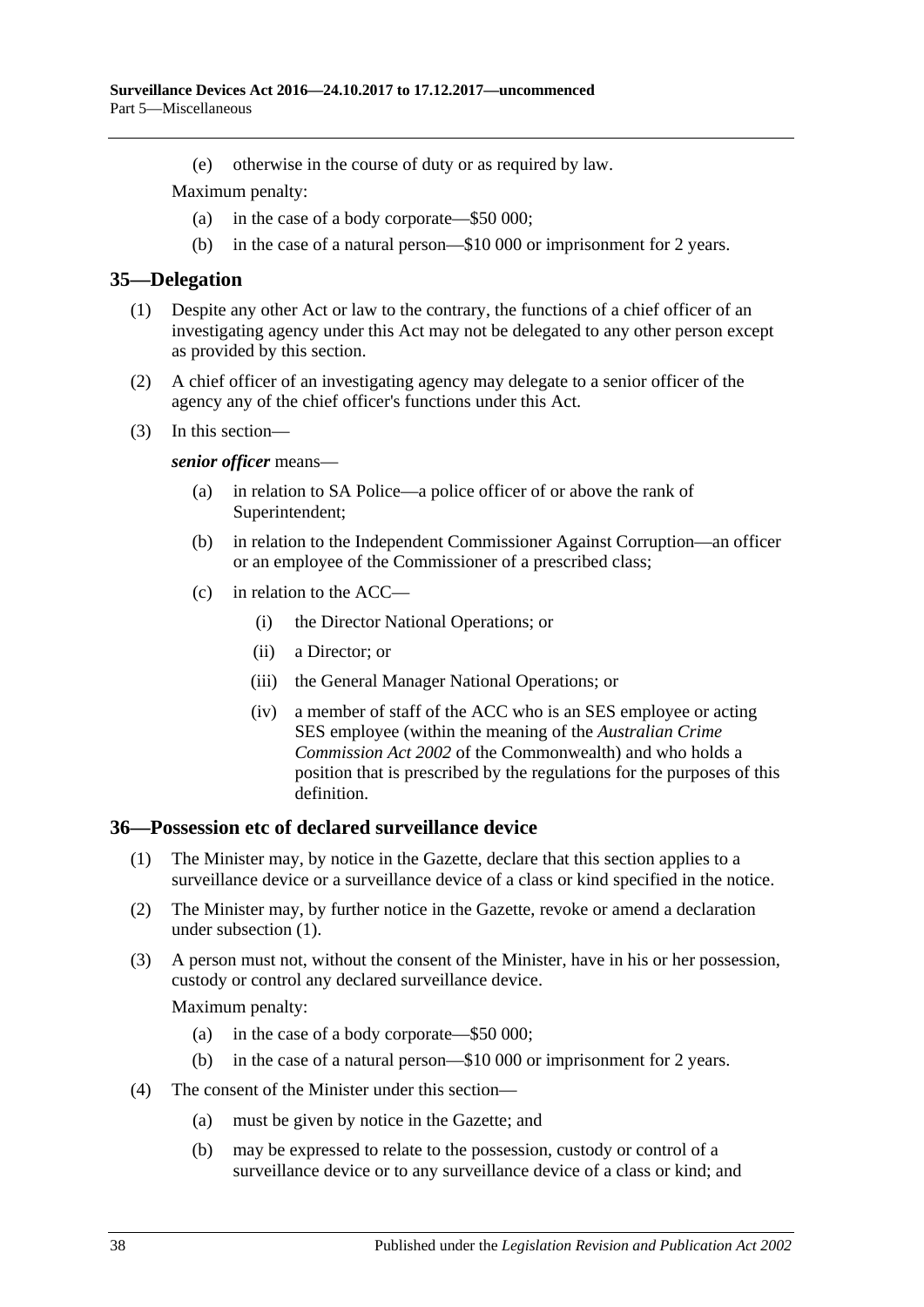- (c) may be expressed to apply to persons of a specified class; and
- (d) may be expressed to be subject to such conditions, limitations or restrictions as the Minister considers necessary or expedient; and
- (e) may be revoked at any time by the Minister by further notice in the Gazette (and, on revocation, the consent ceases to have effect).
- (5) For the purposes of this section, having the possession, custody or control of a surveillance device in contravention of a condition, limitation or restriction imposed by the Minister will be taken to be having the possession, custody or control of that device without the consent of the Minister.
- (6) The Minister may delegate any of his or her powers under this section to the chief executive of an administrative unit of the Public Service.
- (7) A delegation under this section—
	- (a) must be in writing; and
	- (b) may be conditional or unconditional; and
	- (c) is revocable at will; and
	- (d) does not prevent the delegator from acting in any manner.

#### <span id="page-38-1"></span><span id="page-38-0"></span>**37—Power to seize surveillance devices etc**

- (1) If an officer of an investigating agency suspects on reasonable grounds that—
	- (a) a person has possession, custody or control of a declared surveillance device without the consent of the Minister; or
	- (b) any other offence against this Act has been, is being or is about to be committed with respect to a surveillance device or information derived from the use of a surveillance device,

the officer may seize the device or a record of the information.

- (2) An officer referred to in [subsection](#page-38-1) (1) may—
	- (a) break into, enter and search any premises in which the officer suspects on reasonable grounds there is a device or record liable to seizure under this section; and
	- (b) stop, detain and search, or detain and search, any vehicle that the officer suspects on reasonable grounds contains a device or record liable to seizure under this section; and
	- (c) detain and search any person who the officer suspects on reasonable grounds has possession of a device or record liable to seizure under this section.
- (3) If a device or record has been seized under this section, the device or record must, subject to any order of a court, be returned to its owner—
	- (a) if no proceedings are instituted for an offence against this Act involving the device or record of information—at the expiration of 2 months from the date of seizure; or
	- (b) if such proceedings are instituted—when those proceedings are finally determined.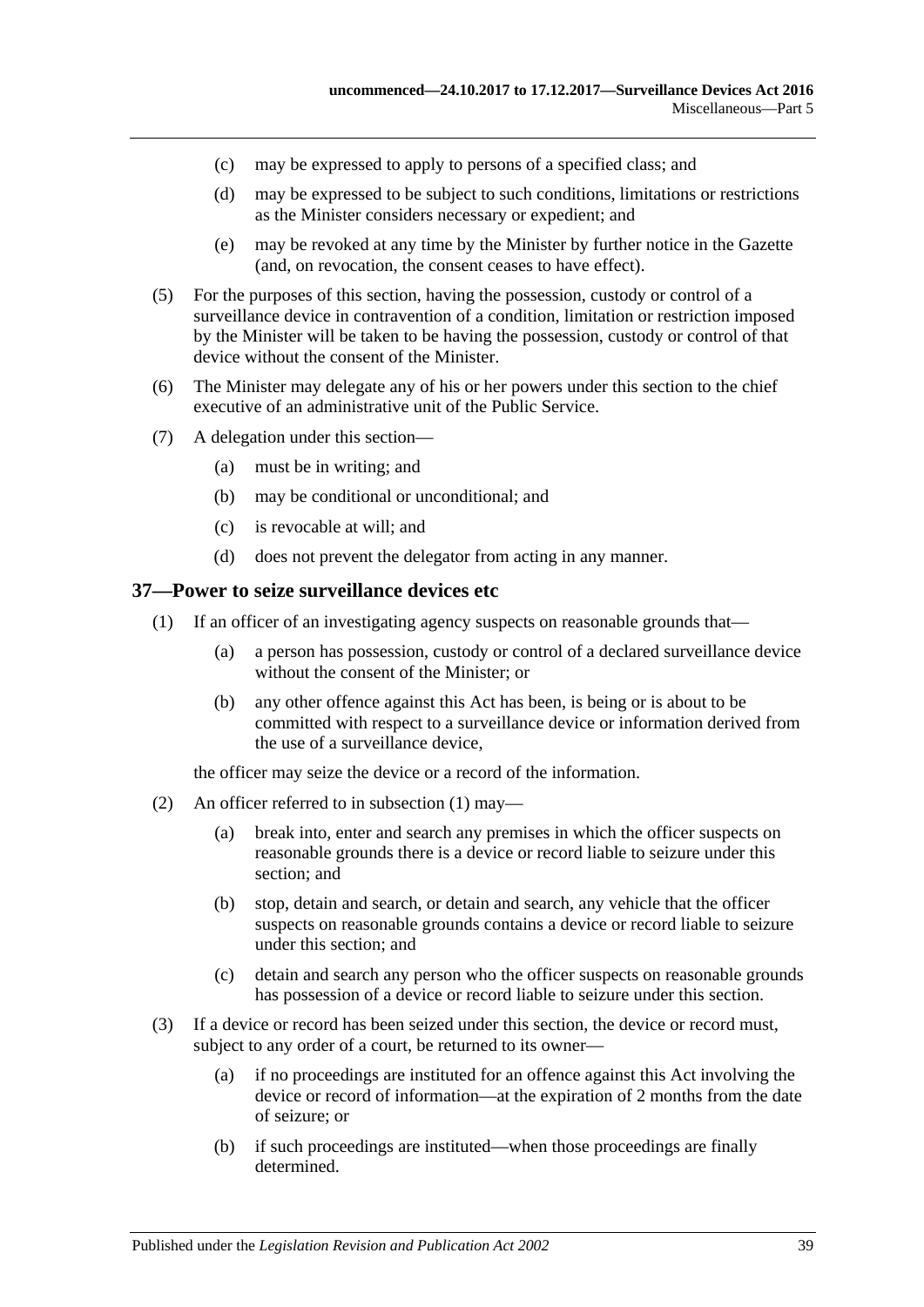### <span id="page-39-4"></span><span id="page-39-0"></span>**38—Imputing conduct to bodies corporate**

- (1) For the purposes of this Act, any conduct engaged in on behalf of a body corporate by an employee, agent or officer of the body corporate acting within the actual or apparent scope of his or her employment, or within his or her actual or apparent authority, is conduct also engaged in by the body corporate.
- (2) If an offence under this Act requires proof of knowledge, intention or recklessness, it is sufficient in proceedings against a body corporate for that offence to prove that the person referred to in [subsection](#page-39-4) (1) had the relevant knowledge, intention or recklessness.
- (3) If, for an offence against this Act, mistake of fact is relevant to determining liability, it is sufficient in proceedings against a body corporate for that offence if the person referred to in [subsection](#page-39-4) (1) made that mistake of fact.

### <span id="page-39-1"></span>**39—Evidence**

- (1) In any proceedings for an offence, an apparently genuine document purporting to be signed by the chief officer of an investigating agency certifying that specified action was taken in connection with executing a specified warrant issued under this Act will, in the absence of evidence to the contrary, be accepted as proof of the matters so certified.
- (2) In any proceedings for an offence, an apparently genuine document purporting to be signed by the chief officer of an investigating agency certifying that specified action was taken in connection with the exercise of powers under a surveillance device (emergency) authority granted under this Act will, in the absence of evidence to the contrary, be accepted as proof of the matters so certified.

#### <span id="page-39-5"></span><span id="page-39-2"></span>**40—Forfeiture of surveillance devices**

- (1) If a person is convicted of an offence against this Act, the court before which that person was so convicted may in addition to imposing any other penalty order that a surveillance device or record of any information or material in connection with which the offence was committed is forfeited to the Crown.
- (2) A surveillance device or record of information or material forfeited to the Crown pursuant to an order under [subsection](#page-39-5) (1) may be retained, destroyed or otherwise disposed of in a manner directed by the Minister.

### <span id="page-39-6"></span><span id="page-39-3"></span>**41—Regulations**

- (1) The Governor may make such regulations as are contemplated by, or as are necessary or expedient for the purposes of, this Act.
- (2) Without limiting the effect of [subsection](#page-39-6) (1), the regulations may—
	- (a) make provision relating to warrants, their form and proceedings in connection with warrants; and
	- (b) make provision relating to the control and management of information or material derived from the use of surveillance devices, including access to and the destruction of such information or material; and
	- (c) fix fines, not exceeding \$5 000, for offences against the regulations.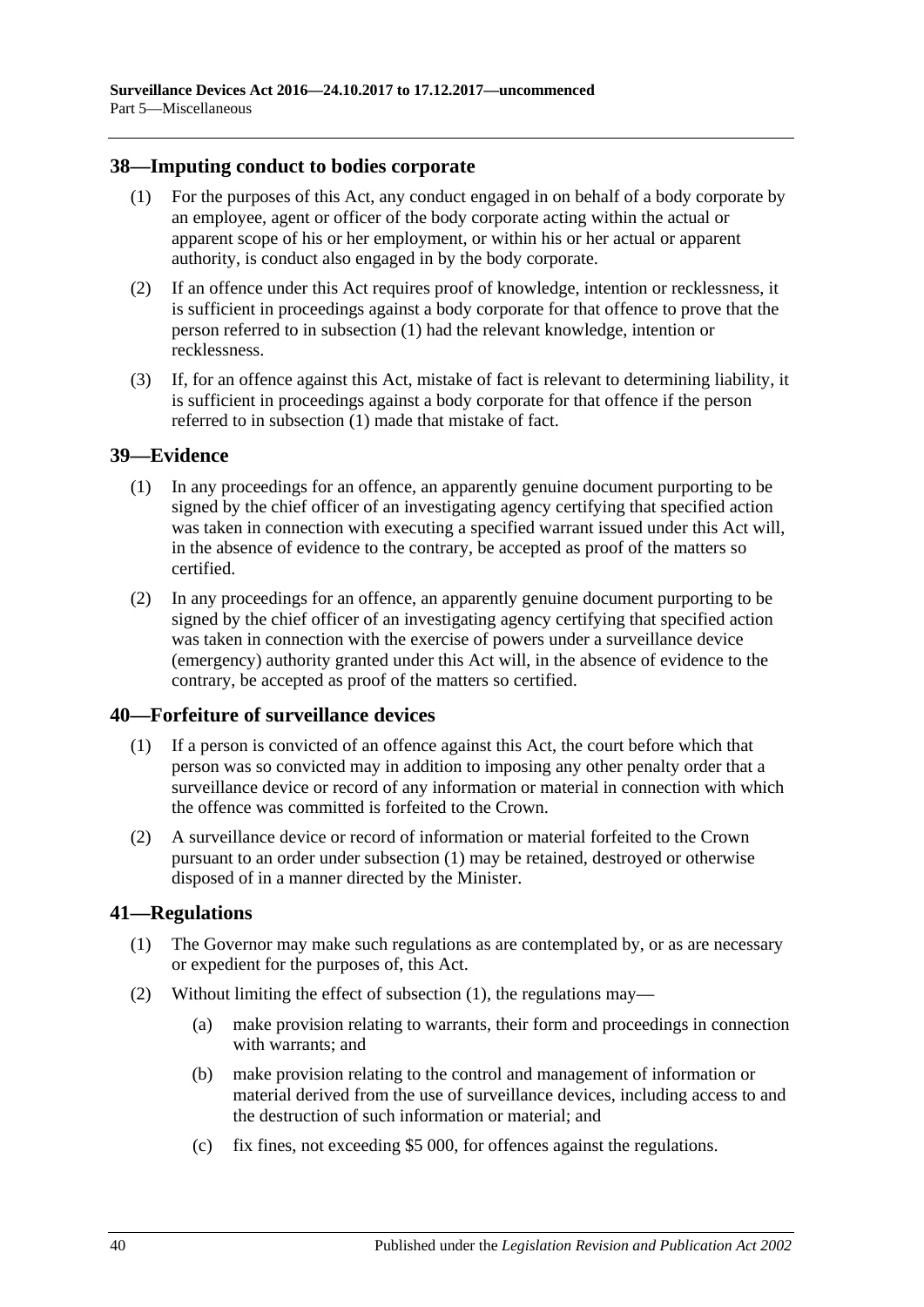## <span id="page-40-0"></span>**Schedule 1—Related amendments, repeal and transitional provisions**

## **Part 1—Preliminary**

### <span id="page-40-1"></span>**1—Amendment provisions**

In this Schedule, a provision under a heading referring to the amendment of a specified Act amends the Act so specified.

## **Part 2—Amendment of** *Criminal Investigation (Covert Operations) Act 2009*

### <span id="page-40-2"></span>**2—Amendment of section 3—Interpretation**

Section 3(1), definition of *undercover operations*—delete "engaging or" and substitute:

who have engaged, are engaging or are

## **Part 3—Amendment of** *Director of Public Prosecutions Act 1991*

### <span id="page-40-3"></span>**3—Amendment of section 12—Annual reports**

Section 12(1)—delete ", including the number of applications for warrants under the *[Listening and Surveillance Devices Act](http://www.legislation.sa.gov.au/index.aspx?action=legref&type=act&legtitle=Listening%20and%20Surveillance%20Devices%20Act%201972) 1972* considered, and the number approved, by the Director"

## **Part 4—Repeal and transitional provisions**

### <span id="page-40-4"></span>**4—Repeal and transitional provisions**

- (1) The *[Listening and Surveillance Devices Act](http://www.legislation.sa.gov.au/index.aspx?action=legref&type=act&legtitle=Listening%20and%20Surveillance%20Devices%20Act%201972) 1972* is repealed (the *repealed Act*).
- (2) A warrant issued under the repealed Act in force immediately before the commencement of this Part will continue in force in accordance with its terms for the period for which it was issued under the repealed Act until it expires or is cancelled (whichever occurs earlier).
- <span id="page-40-5"></span>(3) Despite any other provision of this Act, if, immediately before the commencement of this Part, an investigating agency is lawfully using a tracking device to determine the geographical location of a person, vehicle or thing in relation to the investigation of a matter by the agency, [section](#page-12-1) 7 will be taken not to apply in relation to the use of the device for a period of 6 months after the commencement of this Part.
- (4) Any evidence obtained directly or indirectly as a result of the use of a tracking device in circumstances referred to in [subclause](#page-40-5) (3) is not inadmissible in any proceedings merely because the evidence was obtained before the commencement of this Part.
- (5) Any evidence obtained directly or indirectly as a result of the use of a listening or surveillance device in accordance with the repealed Act is not inadmissible in any proceedings merely because the evidence was obtained before the commencement of this Part.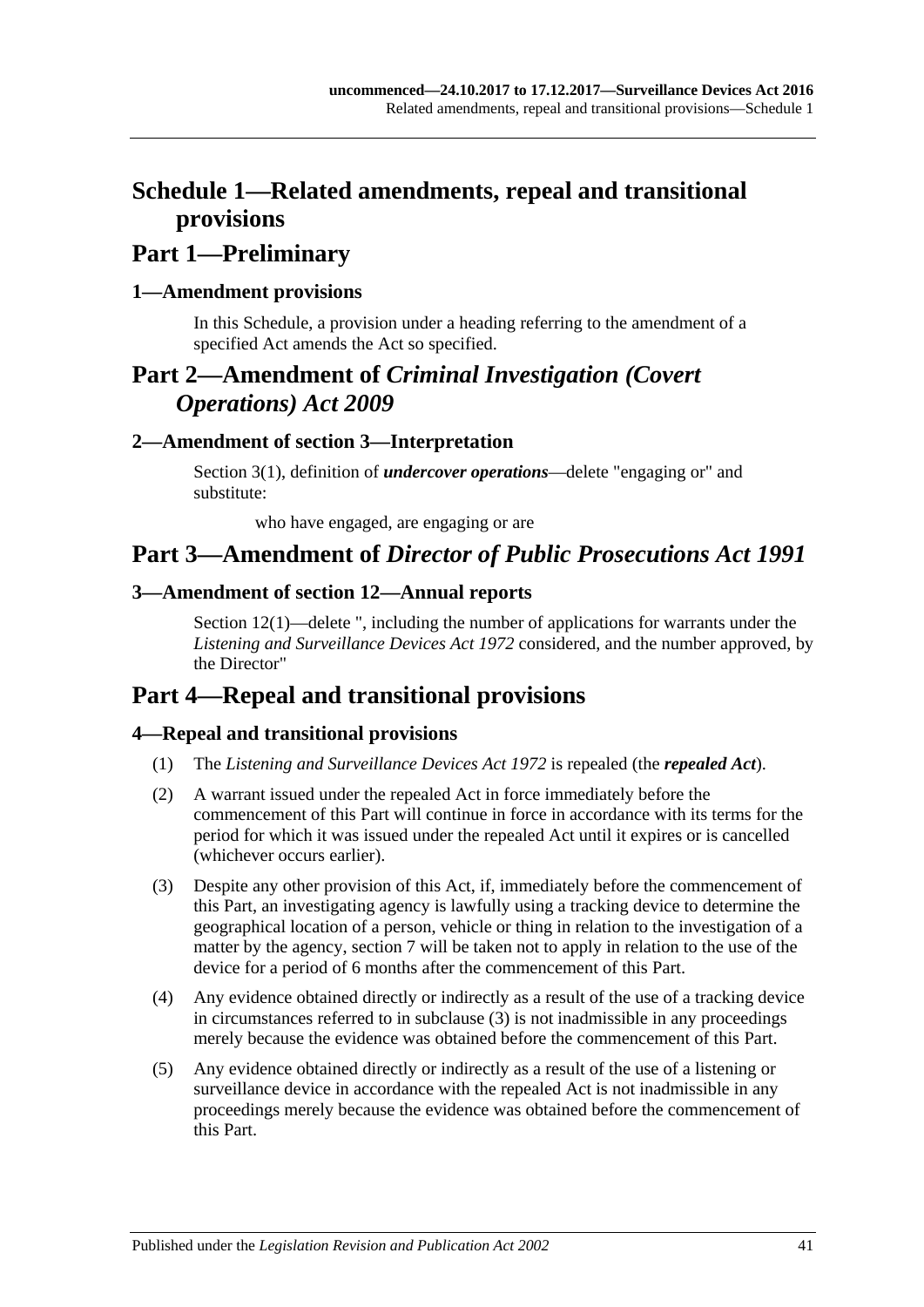- (6) A notice under section 8 of the repealed Act in force immediately before the commencement of this Part will be taken to be a notice under [section](#page-37-1) 36 of this Act and will have effect according to its terms.
- (7) The consent of the Minister given under section 8 of the repealed Act in force immediately before the commencement of this Part will be taken to be consent of the Minister given under [section](#page-37-1) 36 of this Act and will have effect according to its terms.